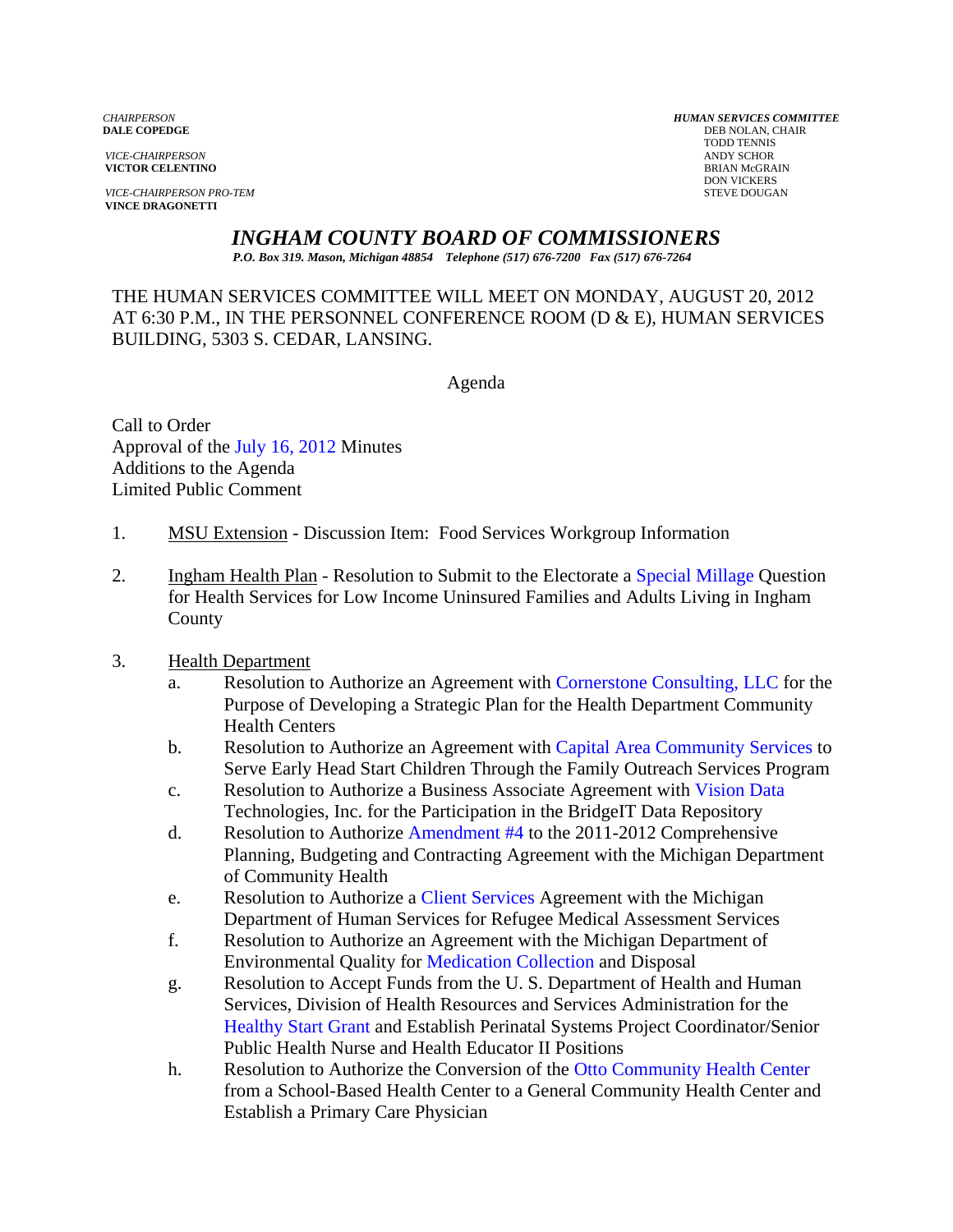- i. Resolution to Authorize an Addendum to the Agreement [with Nextgen Healthcare](#page-38-0)  Information Systems, Inc.
- j. Resolution to Authorize Memorandum of Understanding with the Michigan [Primary Care Association for Pa](#page-41-0)rticipation in the Health Center Controlled Network
- k. Resolution Honoring Employees of [the Adult Health Center](#page-43-0)
- 4. Board Referrals
	- a. Letter fr[om Capital Area Health Alliance in Su](#page-44-0)pport of the Ingham Health Plan Corporation's Recommendation to Place a Health Care Millage on the November 6, 2012 Ballot
	- b. Letter f[rom Barry E. Saltman, MD to Provide Suppor](#page-45-0)t to the Request for a Millage Vote in the November 6, 2012 Election
	- c. Letter from McLaren Greater Lansing in Support of the Ingham Health Plan Corporat[ion's Recommendation to Place a](#page-46-0) Health Care Millage on the November 6, 2012 Ballot

Announcements Public Comment Adjournment

## **PLEASE TURN OFF CELL PHONES OR OTHER ELECTRONIC DEVICES OR SET TO MUTE OR VIBRATE TO AVOID DISRUPTION DURING THE MEETING**

The County of Ingham will provide necessary reasonable auxiliary aids and services, such as interpreters for the hearing impaired and audio tapes of printed materials being considered at the meeting for the visually impaired, for individuals with disabilities at the meeting upon five (5) working days notice to the County of Ingham. Individuals with disabilities requiring auxiliary aids or services should contact the County of Ingham in writing or by calling the following: Ingham County Board of Commissioners, P.O. Box 319, Mason, MI 48854 Phone: (517) 676-7200. A quorum of the Board of Commissioners may be in attendance at this meeting. Meeting information is also available on line at www.ingham.org.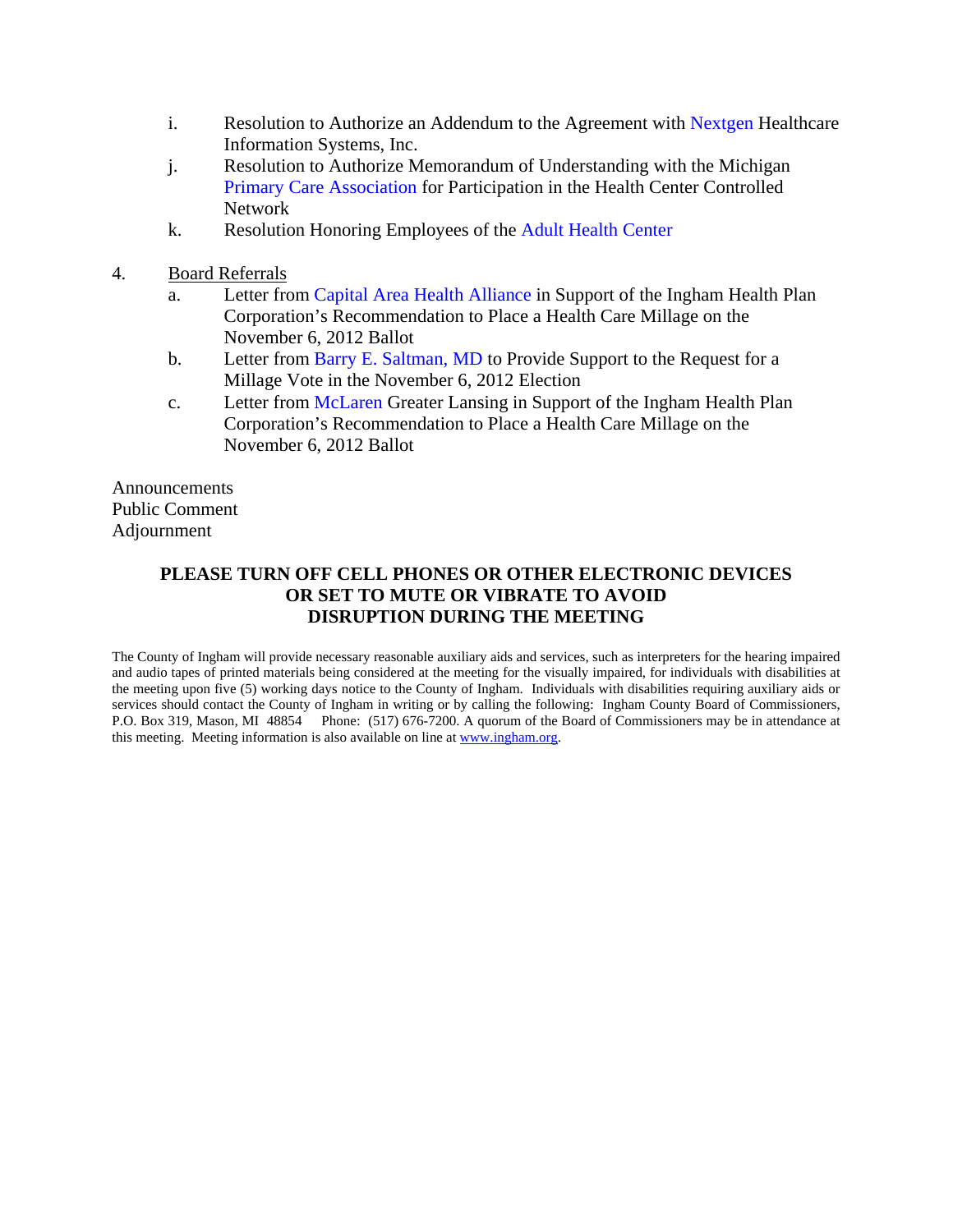#### HUMAN SERVICES COMMITTEE July 16, 2012 **Minutes**

<span id="page-2-0"></span>

| <b>Members Present:</b> | Deb Nolan, Todd Tennis, Andy Schor, Brian McGrain, Don Vickers, and<br><b>Steve Dougan</b>                                                                                                                                                                                                                              |
|-------------------------|-------------------------------------------------------------------------------------------------------------------------------------------------------------------------------------------------------------------------------------------------------------------------------------------------------------------------|
| <b>Members Absent:</b>  | <b>None</b>                                                                                                                                                                                                                                                                                                             |
| <b>Others Present:</b>  | Board Chairperson Copedge, Jared Cypher, Chuck Gray, Robin Reynolds,<br>Deb Brinson, Renée Branch Canady, John Jacobs, Robin Turner, Beth<br>Boyce, Karen Blackman, Julie Phillips, Kathy Fitton, Monica Kwasnic,<br>Bob Sheehan, Philip Wilkinson, Max Baisel, Jo McGlew, Mazhar Shaik,<br>Debra Stapleton, and others |

The meeting was called to order by Chairperson Nolan at 6:30 p.m. in the Personnel Conference Room "D & E" of the Human Services Building, 5303 S. Cedar Street, Lansing.

Approval of the June 18, 2012 Minutes

The June 18, 2012 Minutes were approved as submitted.

#### Additions to the Agenda

- 1f. Pulled Resolution to Authorize an Agreement with the United States Department of Health and Human Services, Division of Health Resources and Services Administration to Accept the Healthy Start Grant
- 1g. Substitute Resolution Authorizing an Agreement with Health Management Associates to Provide Start Up Core Functions of the Michigan Consumers Health Care Co-Op
- 1h. Substitute Resolution to Authorize an Agreement with the Community Mental Health Authority of Clinton, Eaton and Ingham Counties for the Provision of Co-Located Primary and Behavioral Health Services
- 2. Substitute Discussion Resolution to Submit to the Electorate a Special Millage Question for Health Services for Low Income Uninsured Families and Adults Living in Ingham County

#### Limited Public Comment

Robin Turner, CHC Board and Beth Boyce, CHC Board informed the Commissioners the CHC Board is unanimously in favor of the cooperative agreement with CMH.

Dr. Karen Blackman, MSU, stated she is in support of primary care at CMH and as a result creating a facility with two specialties. (Comm. Schor arrived at 6:30 pm) in order to help under served families. She stated she is pleased with the cooperation between the health care providers.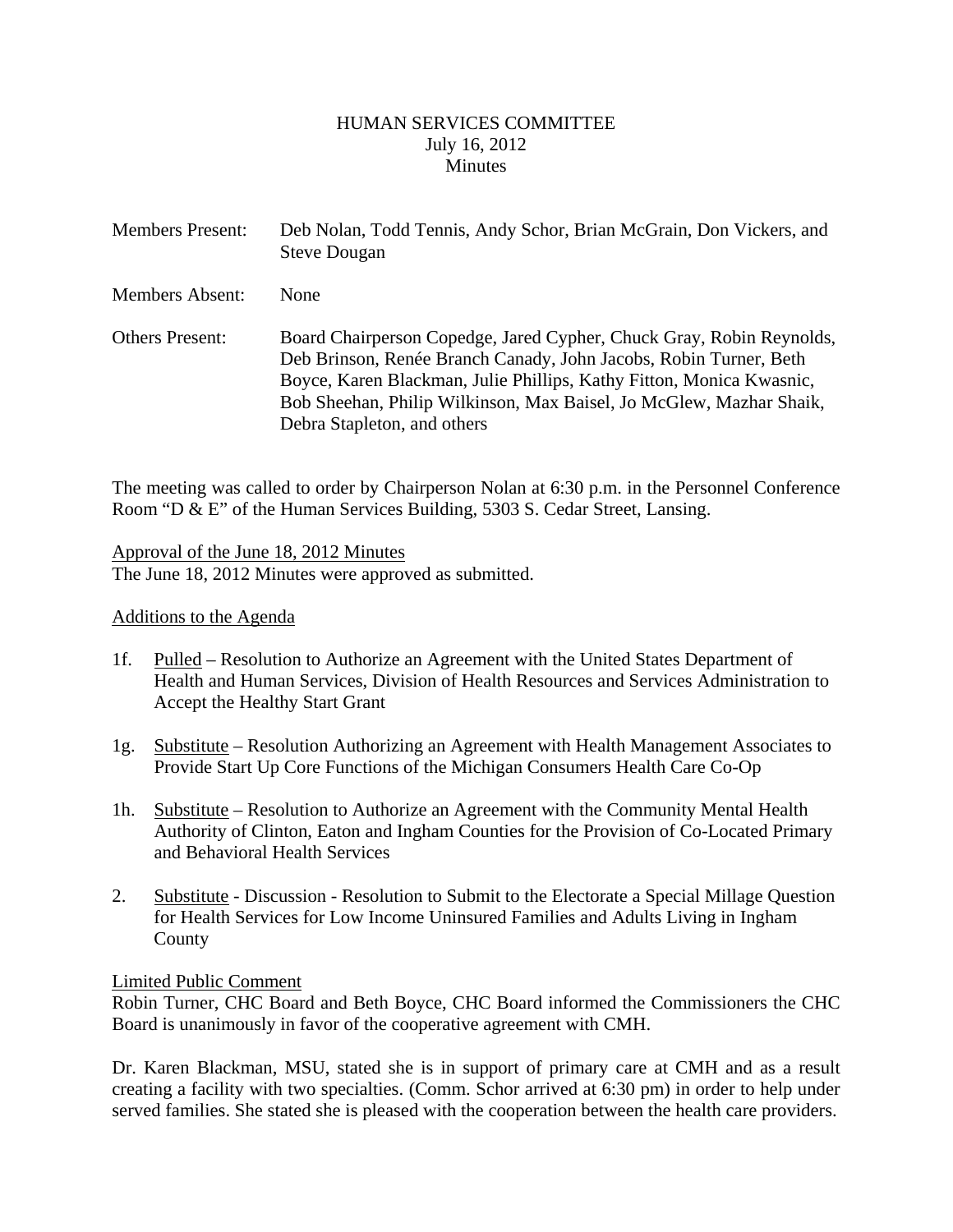Dr. Julie Phillips, MSU, stated she has been working at the pilot clinic and overviewed her experience and in general diagnosis of the patients. She described the benefit to the patients of having access to primary care in a comfortable setting.

Chuck Gray, UAW, stated he was in attendance to speak on Item 1H, expressing his concern that the UAW was informed on a Friday afternoon that this resolution would be on this Monday's agenda. He stated that he had not seen a job description until this morning. He further stated that creating a position without the UAW's knowledge is against the contract and while a position may be needed there are procedures to follow. He then stated that the UAW would like to reevaluate the position and job description after 6 months so not to leave other positions lacking. He noted that the UAW is willing to cooperate as much as possible with the Health Department; however, the UAW has the right to review the information.

Robert Sheehan, Director CMH, echoed the support of the co-location project and the CMH Board is strongly behind this. He noted that he was thrilled that the mobile clinic worked out so well.

Kathy Fitton, MNA Ingham County, stated they are now comfortable with the collaboration.

# MOVED BY COMM. DOUGAN, SUPPORTED BY COMM. TENNIS, TO APPROVE A CONSENT AGENDA FOR THE FOLLOWING ITEMS:

- 1. Health Department
	- a. Resolution to Authorize a Subcontract with Hunt and Associates
	- b. Resolution to Authorize an Amendment to the Agreement Between the Ingham County Health Department and Lansing Area Aids Network (LAAN)
	- c. Resolution to Authorize an Agreement with the Community Mental Health Authority of Clinton, Eaton and Ingham Counties
	- i. Resolution Honoring Employees of the Sparrow Community Health Center

# MOTION CARRIED UNANIMOUSLY.

## MOVED BY COMM. DOUGAN, SUPPORTED BY COMM. TENNIS, TO APPROVE THE ITEMS ON THE CONSENT AGENDA.

## MOTION CARRIED UNANIMOUSLY.

1. Health Department d. Resolution to Authorize a 2012-2013 AmeriCorps Grant

## MOVED BY COMM. DOUGAN, SUPPORTED BY COMM. TENNIS, TO APPROVE THE RESOLUTION TO AUTHORIZE A 2012-2013 AMERICORPS GRANT.

The Committee said thank you to Peggy Roberts for her years of service to the Community. Ms. Roberts introduced Katie Ellero the AmeriCorps Program Coordinator. Chairperson Nolan asked if this was Ms. Roberts last meeting. Ms. Roberts answered yes.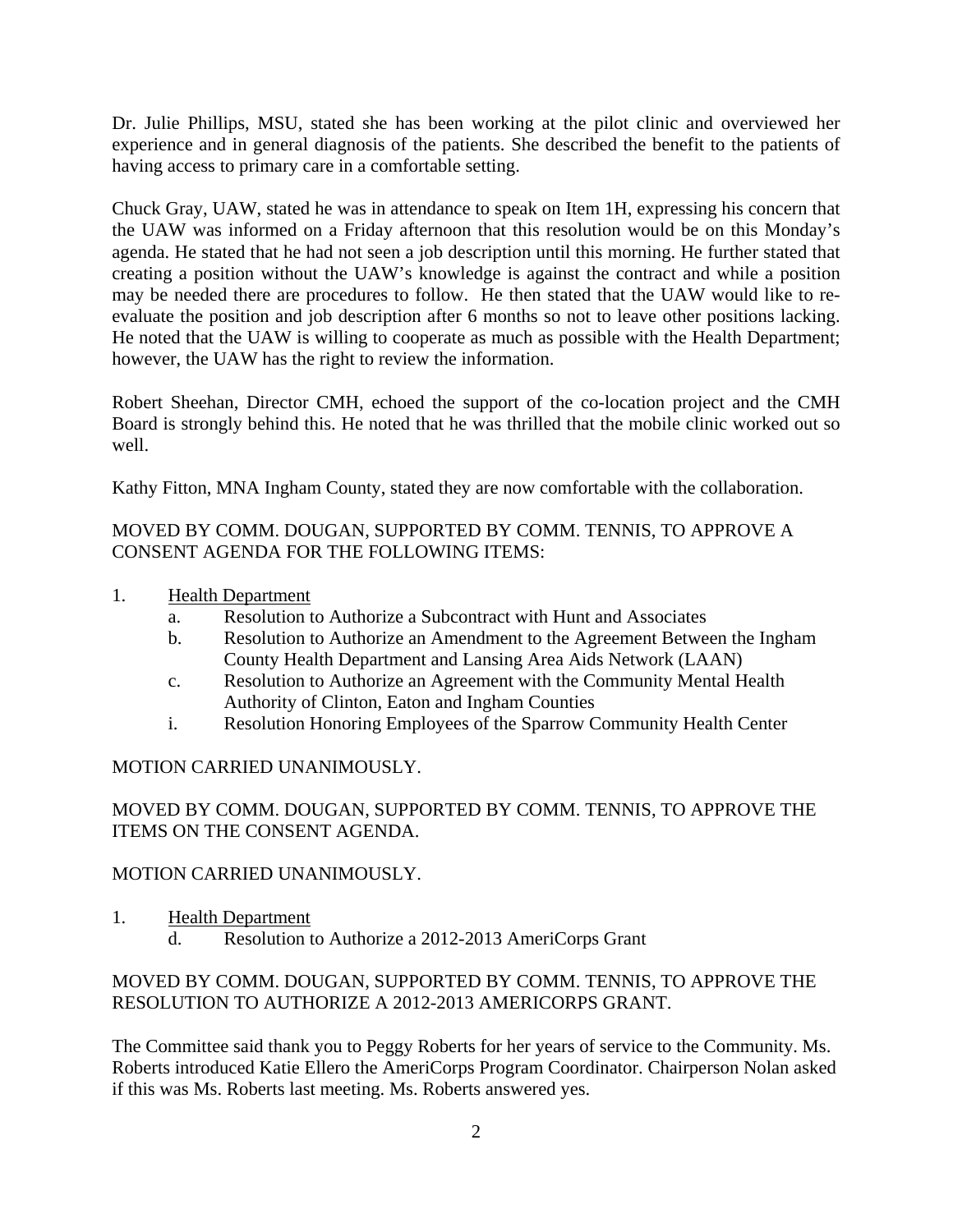#### MOTION CARRIED UNANIMOUSLY.

e. Resolution to Authorize Amendment #3 to the 2011-2012 Comprehensive Planning, Budgeting and Contracting Agreement with the Michigan Department of Community Health

MOVED BY COMM. TENNIS, SUPPORTED BY COMM. MCGRAIN, TO APPROVE THE RESOLUTION TO AUTHORIZE AMENDMENT #3 TO THE 2011-2012 COMPREHENSIVE PLANNING, BUDGETING AND CONTRACTING AGREEMENT WITH THE MICHIGAN DEPARTMENT OF COMMUNITY HEALTH.

Dr. Branch Canady stated this resolution is the mechanism for allocating funds at the local level. Comm. Vickers questioned the increase for Bioterrorism. Mr. Jacobs, Chief Financial Officer of the Health Department explained there was a change in grant periods with the State of Michigan and Federal Government and extra funds were available.

#### MOTION CARRIED UNANIMOUSLY.

g. Resolution Authorizing an Agreement with Health Management Associates to Provide Start Up Core Functions of the Michigan Consumers Health Care Co-Op

MOVED BY COMM. DOUGAN, SUPPORTED BY COMM. TENNIS, TO APPROVE THE RESOLUTION AUTHORIZING AN AGREEMENT WITH HEALTH MANAGEMENT ASSOCIATES TO PROVIDE START UP CORE FUNCTIONS OF THE MICHIGAN CONSUMERS HEALTH CARE CO-OP.

Comm. Dougan stated that for clarification purposes now and into the future there should be some resolution language consistency. There was a discussion of the resolution language for Agenda Items: 1g, 1f, and 1h. The Committee preferred this resolution content for clarity over Agenda Items h and f and directed staff to change Agenda Items f and h for the Finance Committee Meeting. The Committee acknowledged Item F was pulled. The Committee noted they still prefer to have the maximum cost provided in a summary outside of the resolution for budget purposes. The Committee also directed staff to change the title to include that it is a newly established or transfer position in the current resolutions and into the future. Staff agreed to do so.

#### MOTION CARRIED UNANIMOUSLY.

h. Resolution to Authorize an Agreement with the Community Mental Health Authority of Clinton, Eaton and Ingham Counties for the Provision of Co-Located Primary and Behavioral Health Services

MOVED BY COMM. DOUGAN, SUPPORTED BY COMM. TENNIS, TO APPROVE THE RESOLUTION TO AUTHORIZE AN AGREEMENT WITH THE COMMUNITY MENTAL HEALTH AUTHORITY OF CLINTON, EATON AND INGHAM COUNTIES FOR THE PROVISION OF CO-LOCATED PRIMARY AND BEHAVIORAL HEALTH SERVICES.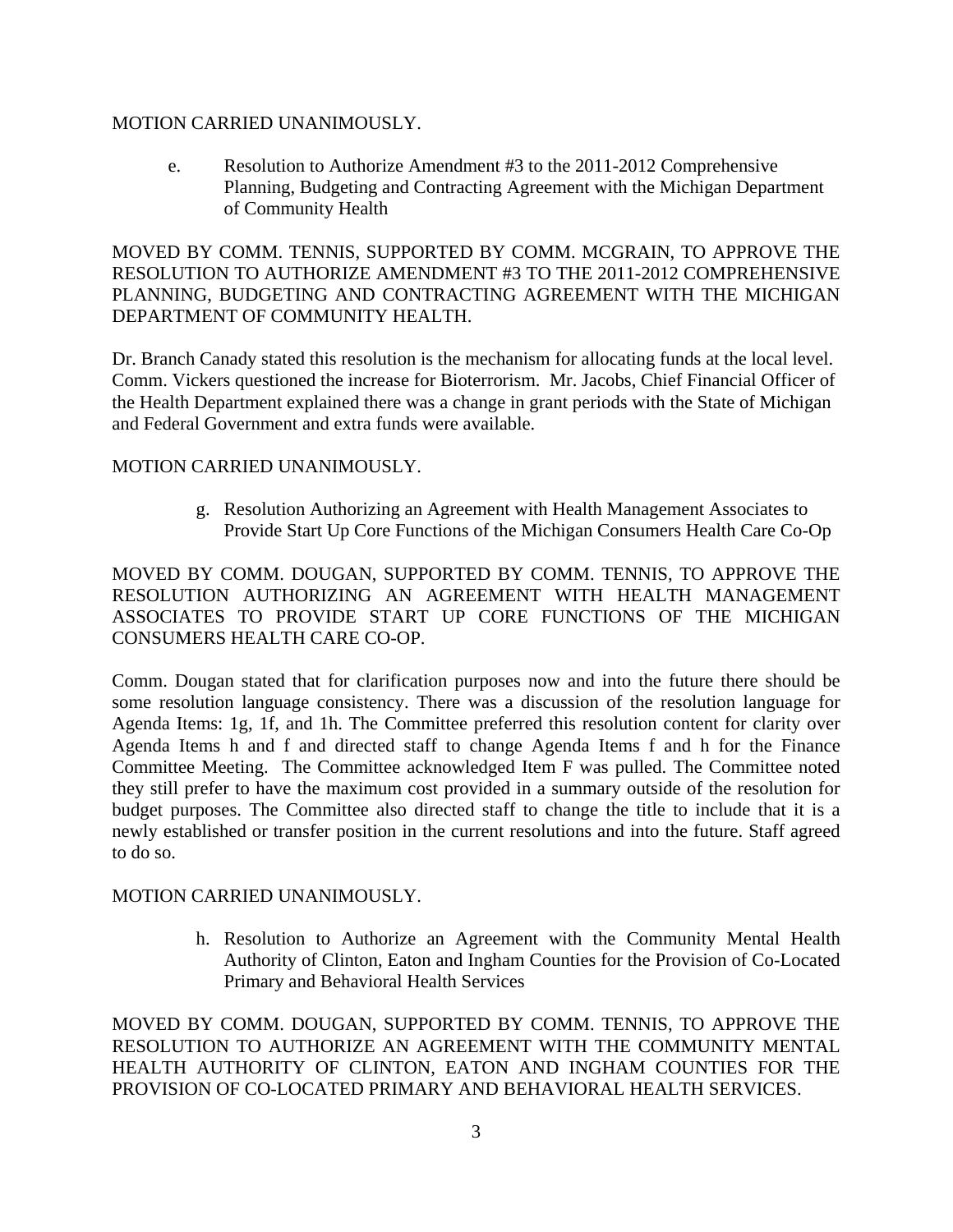Comm. Vickers expressed his concern that there have been communication issues between the union and the Health Department. Dr. Branch Canady stated that it was not her intent to provide such a short notice to Mr. Gray explaining the delays she incurred and the need to move forward in a timely manner. She apologized to Mr. Gray stating this is an exception and will not be a pattern. Comm. Vickers asked if the positions will be posted. Ms. Brinson stated two positions will be posted and one will be a transfer. Comm. Vickers asked how the transfer will be addressed. Ms. Brinson stated that consideration has been given to the greatest need, skill set, and impact to the departments.

Comm. Schor stated that the resolution does not state where the money is coming from. Dr. Branch Canady explained that Community Mental Health (CMH) is absorbing the majority of costs. Ms. Brinson stated that General Funds are not needed to support this then explained revenues. She further explained that CMH is covering the costs of renovation and will be providing overhead which would typically be a cost to the Health Department or County. In addition, the pair mix of the population will provide a higher Medicaid and Medicare reimbursement for sustainability. Comm. Schor asked if any of the clinics would be closed. Ms. Brinson stated that budget concerns are being addressed by transferring positions and revenue is already being generated through the mobile medical vehicle. Mr. Sheehan explained the momentum of the revenue being generated through the mobile medical vehicle and upon opening the doors billing begins and revenue will be generated. Dr. Branch Canady noted that a conservative budget was adopted for start up and once the model is launched there may be additional revenue generating opportunities.

The Committee asked that the resolutions include how new positions are financed. Chairperson Nolan asked that the Health Department provide the Committee with an update after 6 months including how revenues are accrued.

Comm. Schor expressed his concern that transferring employees will have unintended consequences such as reduction in service and more work for the clinics where staff numbers are reduced. Dr. Branch Canady stated that Ms. Mastin, Chief Operating Officer has considered the best interest of both the patients and staff and assured the Committee they will continue to do so.

#### MOTION CARRIED UNANIMOUSLY.

j. Presentation: ICHD Sparrow Health Center - Overall Services

Presentation: Max Baisel, Sparrow Community Health Center Handout: Sparrow Community Health Center.

Mr. Baisel stated that the Community Health Center has been located on Michigan Avenue since 1985. He then overviewed the current staff and community partners.

Mr. Baisel explained the services and availability including primary health care, healthcare of the homeless, mobile medical vehicle, pediatric asthma clinic, and friendship clinic. He further explained the patient assistance program which is sponsored by pharmaceutical companies who provide free medications for patients without insurance.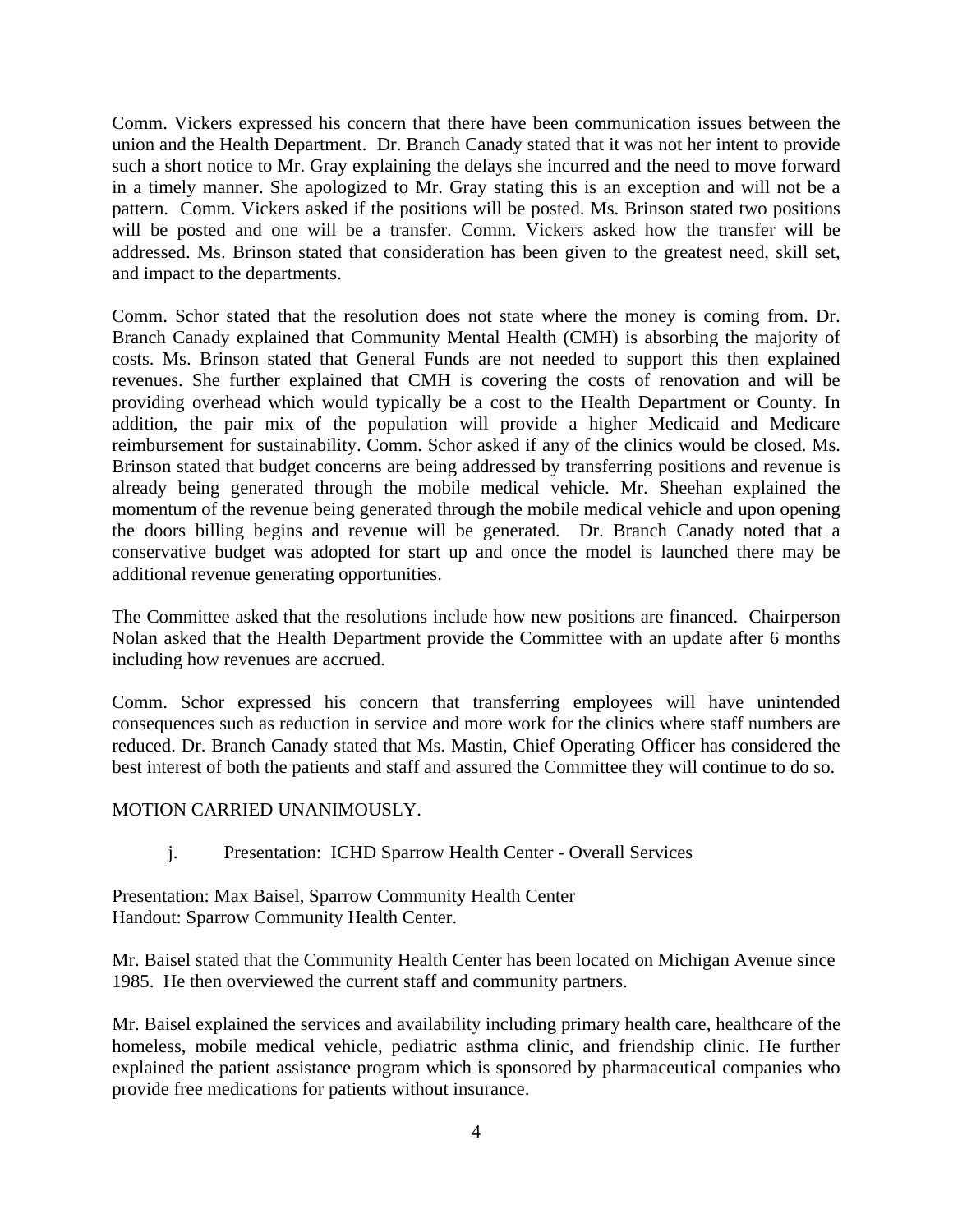Mr. Baisel overviewed the patient visits and payer mix. He stated the future needs include physical space, a new mobile medical vehicle with dual capacity for medical and dental services, providers (medical, physiatrist, and support staff), specialists such as podiatry and dental for the homeless population along with support groups for diabetes, anxiety, and nutrition. He stressed that physicians are needed desperately.

(Comm. Schor stepped out at 7:16 pm)

Chairperson Nolan asked what percentage of the annual unduplicated patients are homeless. Mr. Baisel estimated over half in the Sparrow Community Health Center explaining that homeless can mean unstable housing. Many people change residence in a short period of time some living with others and moving from one home to another. He noted that the automotive downturn impacted the community greatly in different ways and specifically health care.

(Comm. Schor returned at 7:18 pm)

Chairperson Nolan asked how many days the mobile medical vehicle is out. Mr. Baisel stated the mobile medical vehicle is out every Monday, every other Tuesday at CMH, and Cristo Rey is also using it this summer.

Chairperson Nolan asked for the status of the doctor/dentist pay scale analysis. Mr. Cypher stated it is ongoing and he will advise the Committee when it is complete.

k. Presentation: Michigan Primary Care Association Regarding Patient Centered Medical Home

Presentation: Jo McGlew MD MPH Medical Director ICCHC, Mazhar Shaik, MD, MBA Chief Clinical Officer and Lynda Meade, MPA, Program Manager Michigan Primary Care Association and Deb Stapleton, Charge Nurse Ingham County Adult Health.

Ms. Brinson provided a handout of the PowerPoint Presentation and the NCQA's PCMH 2011 Summary.

Dr. McGlew, MD, MPH, stated that Patient Center Medical Home (PCMH) is not a standard it is the only standard of practice because there is no other relevant model. She explained that the American Academy of Pediatrics brought PCMH to the forefront putting the patient at the center of the health care system. The PCMH builds on the evidence that access to primary care reduces the use of hospitals, diagnostics and urgent care with better patient outcomes. Clinical outcomes include decreased emergency department visits, hospitalizations, staff stress and disparities. Improvements include improved prevention of disease and chronic illness, appointment access, better work environment, staff retention and recruitment.

Dr. McGlew stated a good reliable IT structure is essential and there is an investment; however, there are HHS and HRSA expectations and the return is far greater than the expense. She explained the benefit of coordinating care through the Electronic Medical Records (EMR) platform. She concluded by stating the rationale for obtaining PCMH recognition is the linkage of fiscal responsibility, provider performance, and patient outcomes. She expressed her concern that if the County fails to adopt the PCMH it will not be relevant or efficient.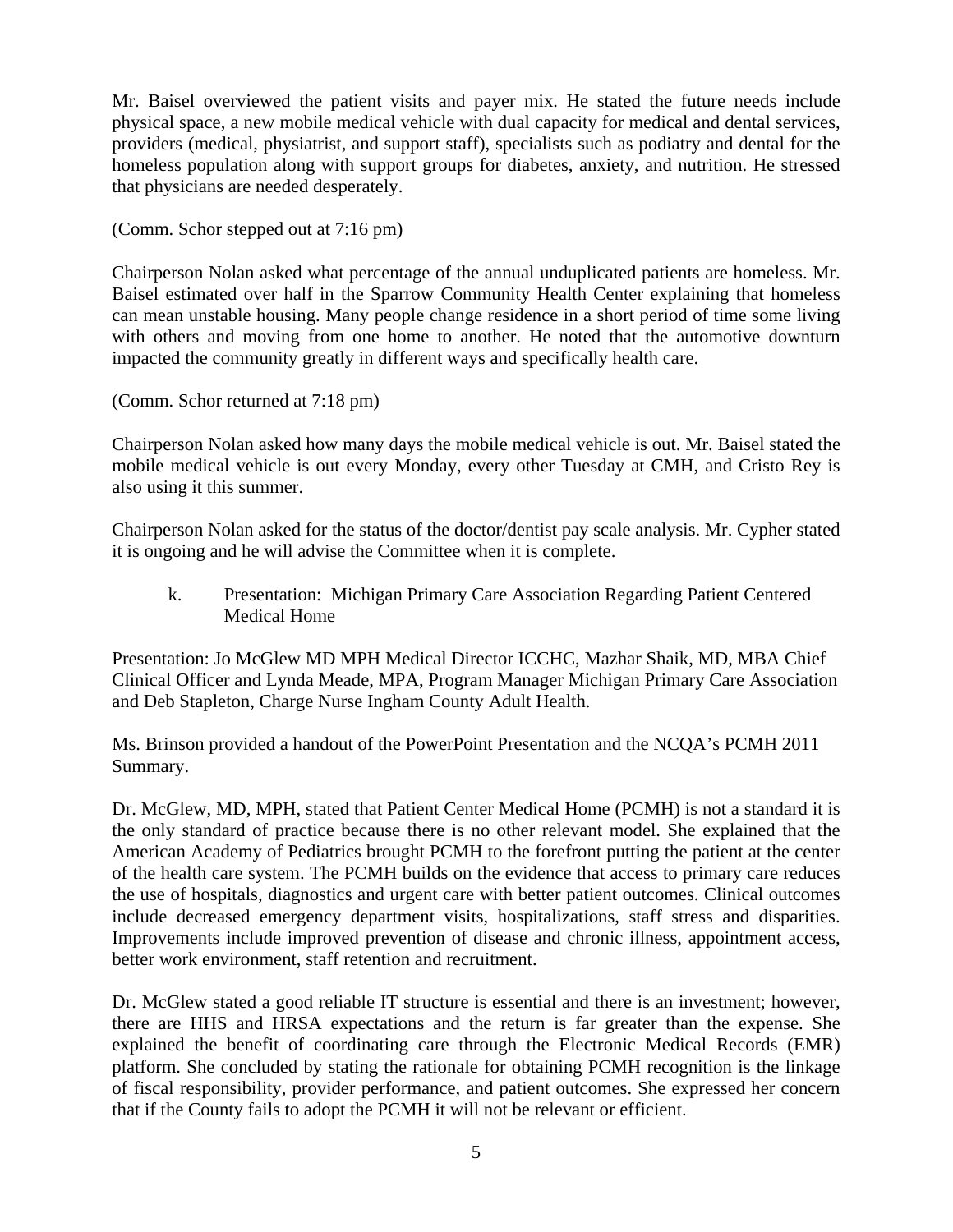Dr. Shaik, MD, MBA, overviewed the state and federal interests in PCMH, including available incentives. He explained that the PCMH is the foundation to reduce health care costs while maintaining quality. He overviewed many models but only the PCMH addresses multiple factors with coordination being the focus of the PCMH. He further explained that PCMH establishes access to care, patient engagement, information systems, care coordination, team care and patient feedback and reporting metrics. He acknowledged that some physicians do not follow up and obtain patient feedback.

Dr. Shaik outlined navigating the medical neighborhood, transition care, care management, complex care management and the PCMH infrastructure. He explained the need to leverage incentives and grants, align resources, and stop redundancy through team building and EMR.

Ms. Stapleton, IC Charge Nurse, provided a perspective from the frontline staff. She acknowledged that patients will receive a higher level of care and not because of insurance rather driven by their needs giving the individual the ability to take control of their care. She stated that access and monitoring patient care will improve.

Board Chairperson Copedge asked if the positions are permanent. Dr. Branch Canady answered yes. Board Chairperson Copedge asked if they positions are sustainable. Ms. Brinson explained revenues and there will not be a need for the General Fund to support this. She further explained that CMH is providing overhead and renovations which would typically be a cost to the Health Department or County. In addition, the pair mix of the population will provide a higher Medicaid and Medicare reimbursement for sustainability. Board Chairperson Copedge asked if private entities will be competing with the County. Ms. Brinson stated that is always a concern; however, the County is less likely to shut down.

2. Ingham Health Plan: Discussion - Resolution to Submit to the Electorate a Special Millage Question for Health Services for Low Income Uninsured Families and Adults Living in Ingham County

Ms. Reynolds explained the substitute language represented in bold stating it still requires the County Attorney to review the changes. She provided letters of support from the Care Free Medical Clinic and Dental Board of Directors Ingham Health Plan and McLaren's Executive Vice President/Chief Operating Officer. She noted that she will provide the Board Chairperson with additional letters of support for the millage to be placed on the ballot. Chairperson Nolan asked for the submission deadline for the November ballot. Ms. Reynolds stated August 28, 2012.

Ms. Reynolds explained who will have the ability to opt out of health insurance, what income level and family status qualifies as a low wage earner, what is considered poverty, the percentage of health insurance to income ratios, coverage gaps, the decline of DSH payments and how the Ingham Health Plan fits in. The Committee discussed poverty, Medicare, Medicaid, subsidies, affordability, and health care navigation.

The Committee asked for a chart that details the following including dollars and cents: what are the subsidies, income levels, percentage of poverty, premium payments, and percentage of income. Ms. Reynolds will provide the information.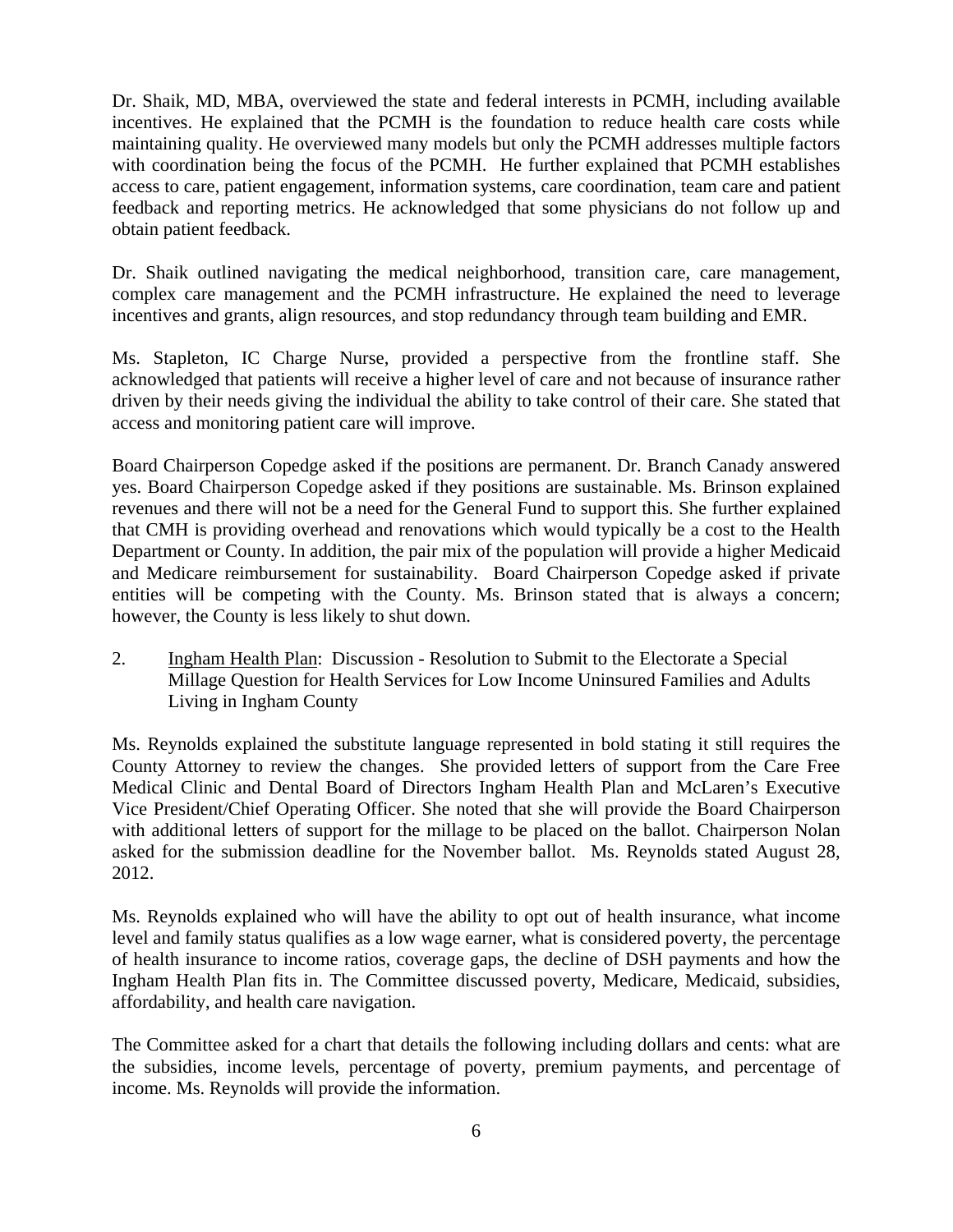Comm. Vickers suggested changing "will be too much to qualify for Medicaid" to "exceeds Medicaid eligibility".

Comm. McGrain asked for examples of who will fall through the cracks. He then asked if there was an estimate of how much the millage would cost an individual. Ms. Reynolds stated based on the taxable value of \$50,000 the cost per year would be \$30.50, a taxable value of \$100,000 would be \$61.00 per year.

Comm. Tennis stated as he understands the IHP's purpose of the millage is to keep individuals out of the emergency room and avoid costly health care expenses. He expressed his concern that if the State does not expand the Medicaid funding a large group of individuals will still not have health care and will continue to seek health care in the emergency room. He asked if the intent of the millage is to lower health care costs across the board. Ms. Reynolds answered yes. The Committee discussed Medicaid eligibility.

Comm. Schor expressed his concern that the millage would appear less relevant if the State of Michigan accepts the expanded Medicaid; however if the state rejects the funding it would be more palatable. He noted the language in the resolution should reflect what the Governor decides to do and until a decision is made there are too many unknowns. He suggested waiting for the Governor's decision.

Comm. Schor asked if there is training on the Affordable Care Act and hopes the County will consider providing educational information for to County residents. Comm. Tennis stated that about two years ago the Power of We did provide information and may still have the materials. Dr. Branch Canady agreed there should be education provided to Ingham County residents and the Health Department would be pleased to facilitate the education.

Comm. Vickers stated that it bothers him to hear that its "only" 0.61 mils because people are still overburdened with expenses. He suggested avoiding the word "only". He stated he understands the need and expressed his concern of those who are slightly over the threshold of exceeding eligibility.

Comm. McGrain stated he appreciates making health care more affordable for everyone and not just about one set of people. He asked if funds were set aside for campaigning. Ms. Roberts answered yes. Comm. McGrain asked if there would be more letters of support forthcoming. Ms. Roberts answered yes. Comm. Vickers noted that the campaign money spent must be neutral.

Chairperson Nolan thanked Ms. Roberts, Dr. Branch Canady and Ms. Brinson for their research and the information provided. Ms. Roberts informed the Committee that she did follow up with Comm. Grebner and Comm. Bahar-Cook as directed by the Committee at the last meeting.

Monica Kwasnic, IHP Board Finance Chairperson, stated that she appreciates Ingham County's initiatives rather than waiting for the State and Federal Government to act. She explained the struggles IHP could incur with declining DSH dollars and without the millage funding. The Committee thanked Ms. Kwasnic for her involvement with the IHP and participating in the discussion.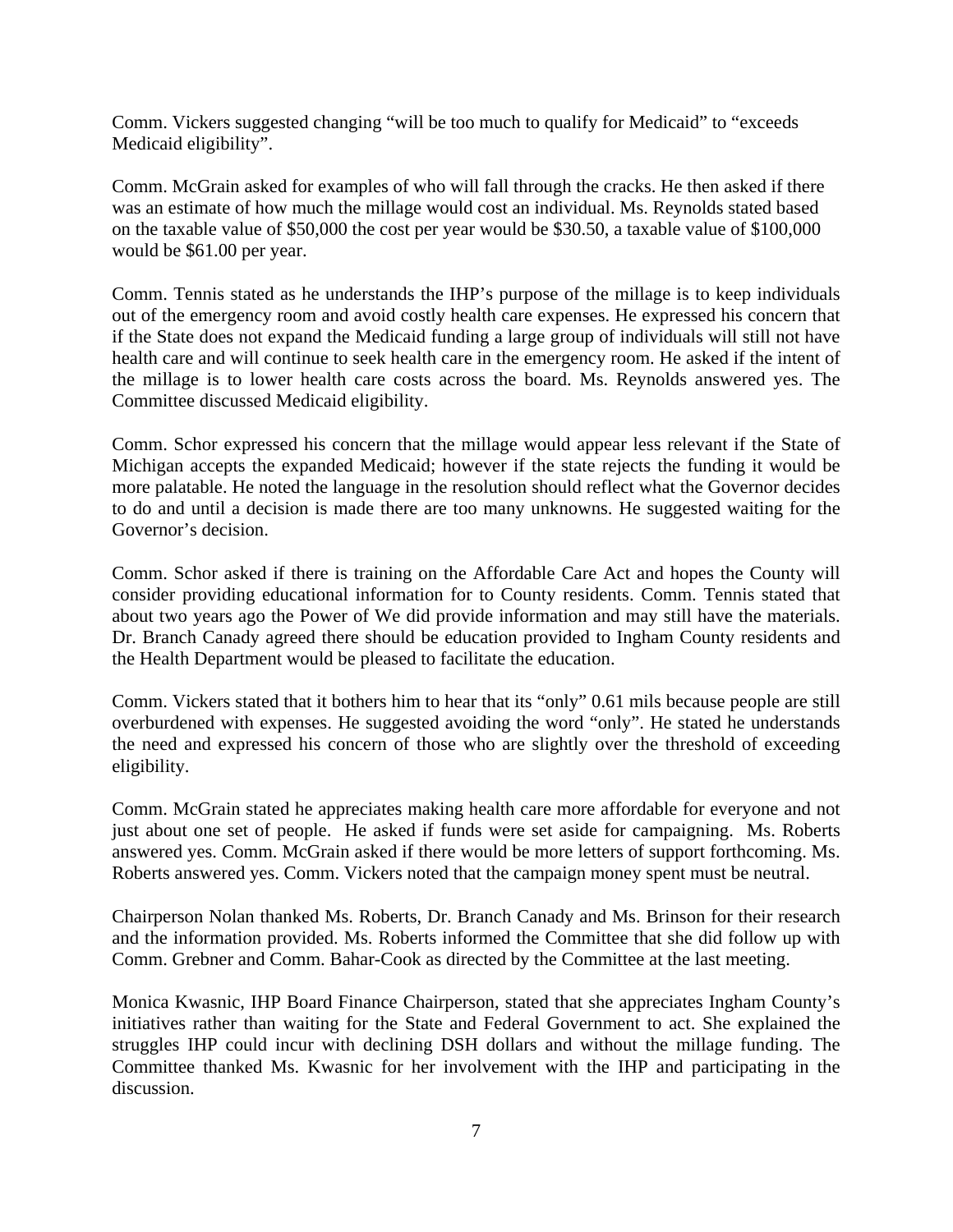**Announcements** 

Comm. Vickers asked if there could be a future discussion regarding the Jackson County Health Department visit. The Committee agreed sometime in September would be appropriate. Ms. Brinson will contact Ms. Bennett to set a date.

(Comm. Schor left at 8:40 p.m.)

Board Chairperson Copedge asked who are the partners associated with the millage. Chairperson Nolan stated the letters provided today, others forthcoming and the emails provided. Board Chairperson Copedge stated letters of support are great but will the partners provide campaign money. Dr. Branch Canady stated that it is the intent of the IHP Board to sponsor the campaign effort.

Chairperson Nolan announced the Ingham County Family Center Annual Youth Dinner will be held Thursday, July  $26<sup>th</sup>$ . Tickets are \$25.00 for 1 person, \$40.00 for 2, and families with children under 10 years are \$40.00

Public Comment None.

The meeting adjourned at approximately 8:42 p.m.

Respectfully submitted,

Julie Buckmaster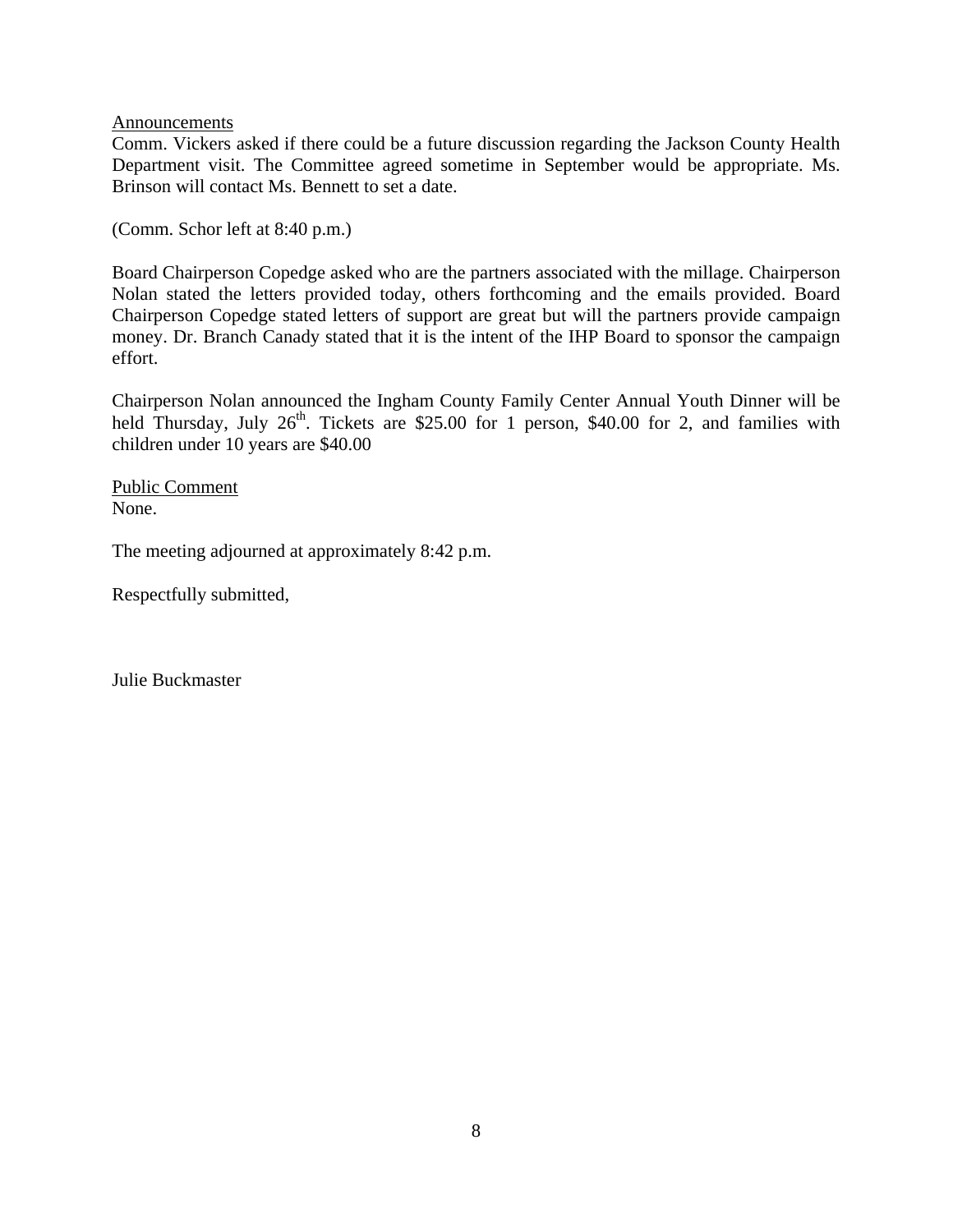# **AUGUST 20, 2012 HUMAN SERVICES AGENDA STAFF REVIEW SUMMARY**

## **ACTION ITEMS:**

### **The Assistant Deputy Controller is recommending approval of the following resolutions:**

3a. *Resolution to Authorize an Agreement with Cornerstone Consulting, LLC for the Purpose of Developing a Strategic Plan for the Health Department Community Health Centers* 

The Community Health Center (CHC) Board of Directors completes a strategic planning process every three to five years. The last strategic planning process was completed in 2008. This agreement will allow Cornerstone Consulting Associates, LLC to develop a three year strategic plan. The term of the agreement shall be from August 1, 2012 through July 31, 2013. The cost of the agreement will not exceed \$7,000.

#### 3b. *Resolution to Authorize an Agreement with Capital Area Community Services to Serve Early Head Start Children Through the Family Outreach Services Program*

Through this agreement, CACS is providing \$123,837 to support home-based services to children and their families, which are provided by two existing staff persons at the Health Department. The term of the proposed agreement will be August 1, 2012 to July 31, 2013. The agreement requires an in-kind support valued at \$30,959 in the form of supervisor salary and benefits, indirect costs, and facilities.

### 3c. *Resolution to Authorize a Business Associate Agreement with Vision Data Technologies, Inc. for the Participation in the BridgeIT Data Repository*

This agreement will allow for the Community Health Centers (CHC) to participate in the BridgeIT data repository and reporting system, coordinated by the Michigan Primary Care Association (MPCA). As a participant in the HRSA OHIT 2 grant, which is administered by MPCA, the CHC will be able to sample this reporting service at no charge. If CHC chooses not to purchase the reporting service after the demonstration period ends, all CHC data will be removed from their servers and will not be used. The term of this agreement shall be from August 1, 2012 through July 31, 2013. It is unknown what the long-term costs will be should the County decide to purchase this reporting service at the end of the demonstration period.

## 3d. *Resolution to Authorize Amendment #4 to the 2011-2012 Comprehensive Planning, Budgeting and Contracting Agreement with the Michigan Department of Community Health*

Amendment #4 to the 2011/2012 CPBC Agreement will increase the budget for Comprehensive Local Health Services from \$5,294,790 to \$5,321,602 for a net increase of \$26,812. The Amendment makes the following specific changes in the budget:

- 1. BCCCP Coordination, an increase of \$38,024 to \$423,150.
- 2. Family Planning Services, an increase of \$5,200 to \$396,952.
- 3. FDA Tobacco Retailer (A& L) Inspections, an increase of \$5,000 to \$30,000.
- 4. Lead Safe Home Project, a decrease of \$26,112 to \$52,221.
- 5. PRIME local learning collaborative, an increase of \$4,700 to \$13,900.

## 3e. *Resolution to Authorize a Client Services Agreement with the Michigan Department of Human Services for Refugee Medical Assessment Services*

This resolution authorizes an agreement with the Michigan Department of Human Services (DHS) to Deliver Refugee Screening Services. For the period of October 1, 2012 through September 30, 2014 DHS will pay the Health Department a maximum of \$418,900 per year for a total contract amount of \$837,800. Revenue and expenses for this agreement are included in the Health Department's 2013 budget request.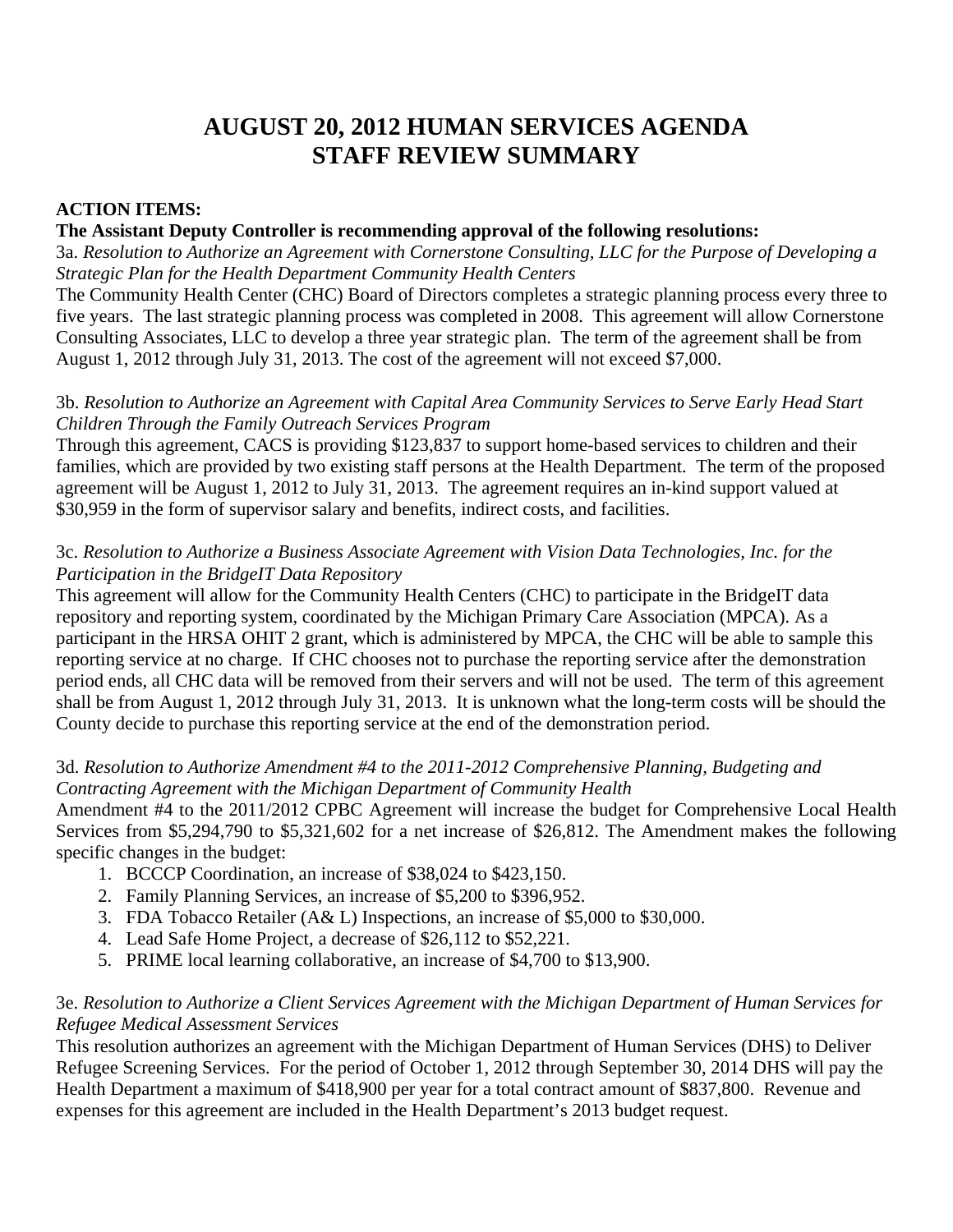## 3f. *Resolution to Authorize an Agreement with the Michigan Department of Environmental Quality for Medication Collection and Disposal*

The MDEQ has awarded the Health Department, through a competitive bid process, an agreement in the amount of \$50,000. The period of the agreement will be July 1, 2012 through June 30, 2014. The two-year agreement will establish an on-going, year-round system for unwanted medication disposal in Ingham County by building on the regional model of unwanted medication disposal options that have been created over the last four years. This agreement will off-set disposal costs of controlled and non-controlled medications that are currently collected May through September during the Household Hazardous Waste program collections.

3g. *Resolution to Accept Funds from the U. S. Department of Health and Human Services, Division of Health Resources and Services Administration for the Healthy Start Grant and Establish Perinatal Systems Project Coordinator/Senior Public Health Nurse and Health Educator II Positions* 

This resolution accepts funds from the U.S. Department of Health and Human Services (HHS), Division of Health Resources and Services Administration (HRSA) in support of the Healthy Start Project. This national project addresses the significant disparities in the health of mothers and babies experienced by racial and ethnic minorities in communities that face many challenges. The Health Department has been awarded an amount of up to \$965,000 for the period June 1, 2012 through May 31, 2014 and creates the establishment of two new positions: Perinatal Systems Project Coordinator/Senior Public Health Nurse, PHN Grade 4 (\$56,938 - \$68,343) and a Health Educator II, ICEA Grade 7 (\$49,848 - \$59,841) for the period of the grant.

# 3h. *Resolution to Authorize the Conversion of the Otto Community Health Center from a School-Based Health Center to a General Community Health Center and Establish a Primary Care Physician*

This resolution converts Otto Community Health Center from a school-based health center to a Community Health Center and establishes a primary care physician. The remaining staff at the center will be transferred from other locations within the CHC network. There may be a need to modify the lease agreement with the Lansing School District. This resolution is silent on that. Should there be a need for an amended agreement, a substitute resolution will be brought to the Human Services meeting.

3i. *Resolution to Authorize an Addendum to the Agreement with Nextgen Healthcare Information Systems, Inc.* The proposed addendum to the current agreement will allow NextGen to install the Health Quality Measures (HQM) Reporting Service in the Health Department's electronic health record. This addendum to the agreement is at no additional cost. The HQM Reporting Service extracts data from the database used by the NextGen® Software licensed to the Health Department under the Agreement and reports that data over the web, after the Health Department approves such information for electronic submission, in a form that documents its activity to the government agencies, grants providers and others who operate or administer the various health quality measures programs in which the Health Department participates. The term of this addendum will be for one year effective as of the date signed and automatically renew for subsequent one year terms unless either party terminates by providing 30 days written notice.

## 3j. *Resolution to Authorize Memorandum of Understanding with the Michigan Primary Care Association for Participation in the Health Center Controlled Network*

This resolution authorizes a Memorandum of Understanding (MOU) with the Michigan Primary Care Association. The purpose of this MOU is to allow participation in MPCA's Health Center Controlled Network. Participation in this Network will provide the Health Department's Community Health Centers with technical assistance relevant to the meaningful use of the Electronic Health Records and how it relates to quality improvements (i.e. Uniform Data System (UDS) and Patient Centered Medical Home (PMCH)). Participation in the Health Center Controlled Network is at no cost to the County. The term of this agreement will be from December 1, 2012 through November 30, 2015, and automatically renew for subsequent one year terms unless either party terminates by providing 30 days written notice.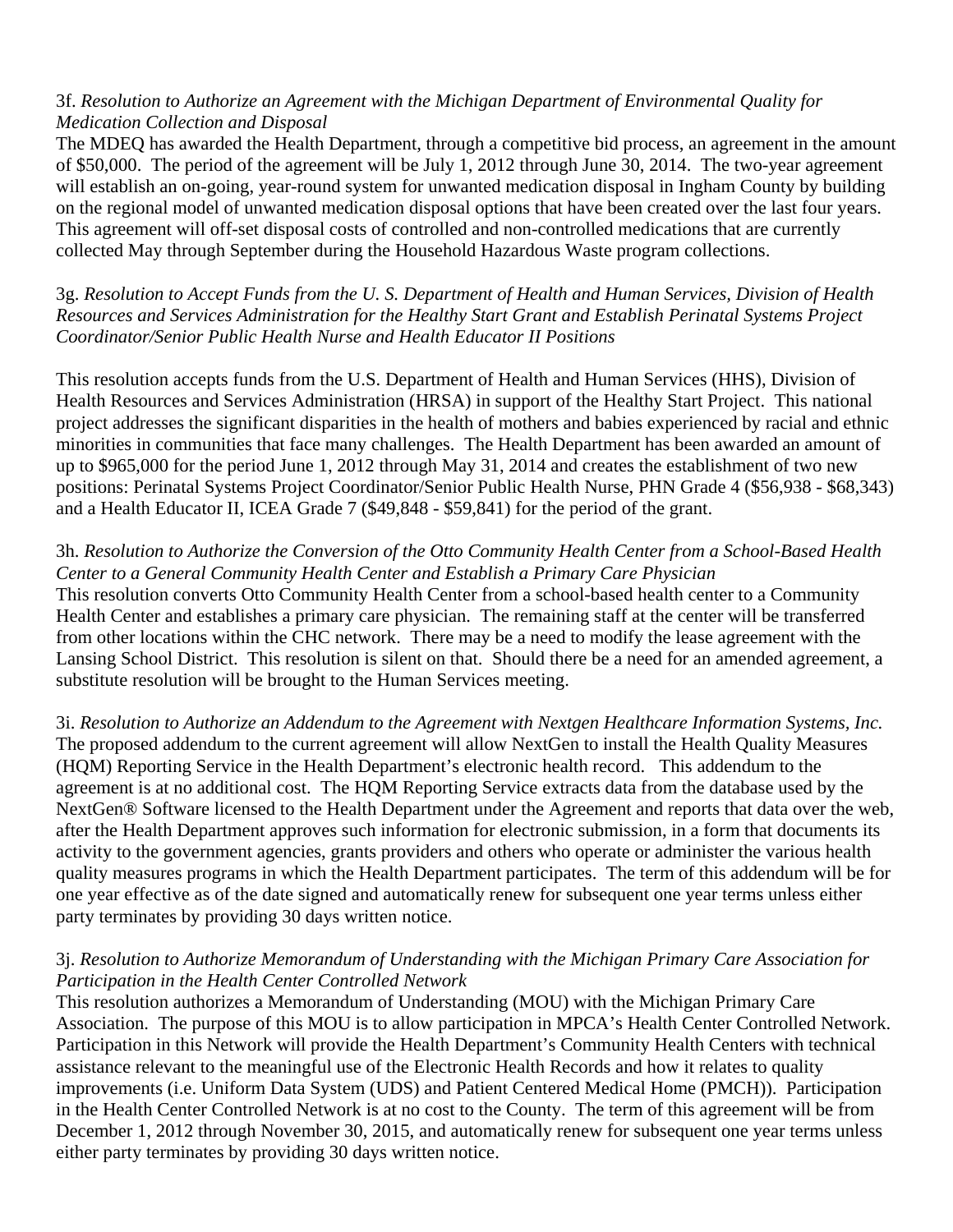#### **OTHER ACTION ITEMS:**

2.*Resolution to Submit to the Electorate a Special Millage Question for Health Services for Low Income Uninsured Families and Adults Living in Ingham County*

Approval of this resolution means that a 3-year health services millage would be placed on the November 6, 2012 ballot for voter consideration. The request is .52 mills, which would raise an estimated \$3.35 million in the first year. Funds would be available for the 2013 fiscal year. Funds from this millage would be utilized to increase provider reimbursement by the Ingham Health Plan, increase the capacity of the Ingham Health Plan provider network, cover more specialty care, and perhaps be used as replacement funds for any lost DSH capacity.

3k. *Resolution Honoring Employees of the Adult Health Center*

## **DISCUSSION ITEM:**

1. *Food Services Workgroup Information*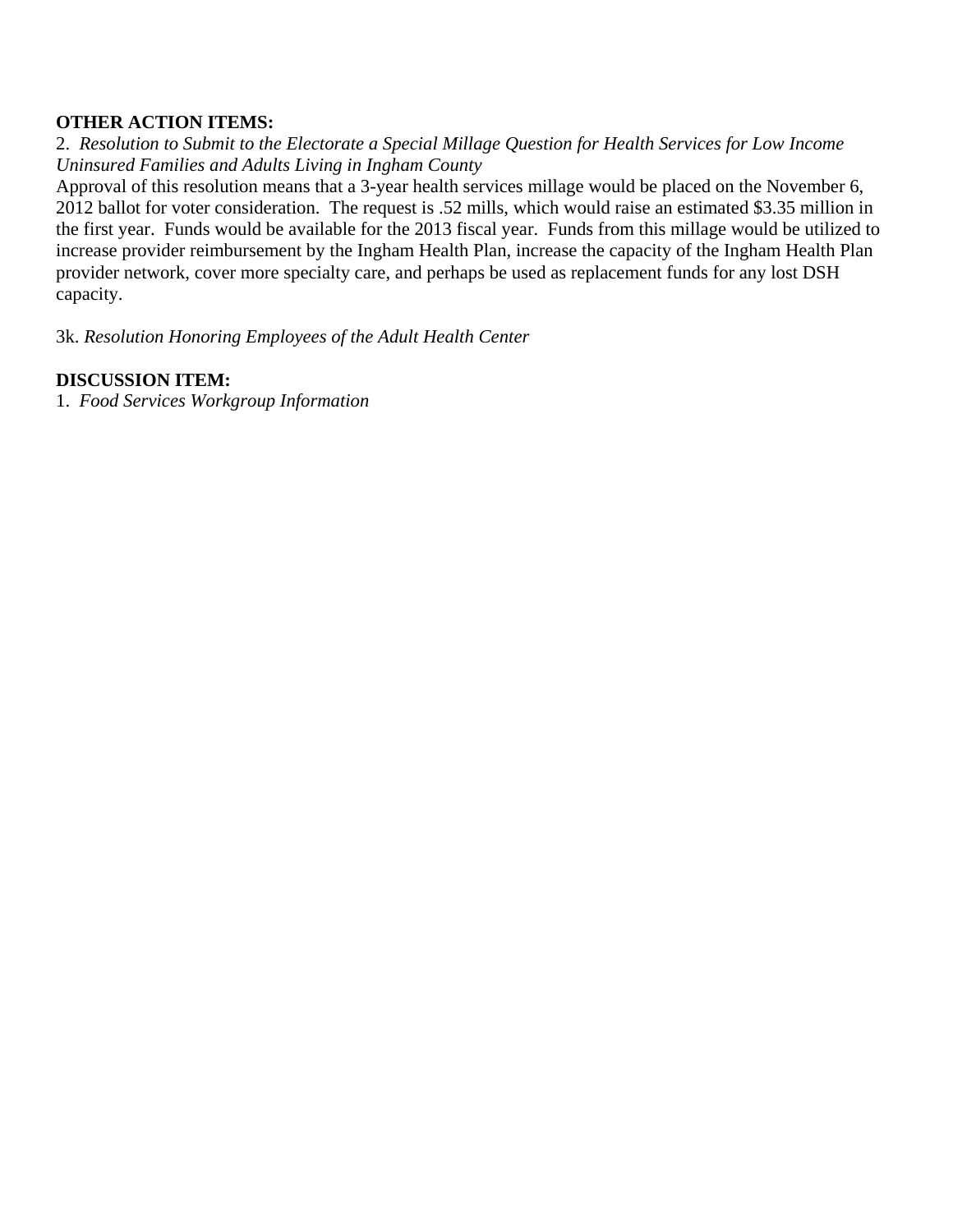<span id="page-13-0"></span>Introduced by the Human Services Committee of the:

# INGHAM COUNTY BOARD OF COMMISSIONERS

### **RESOLUTION TO SUBMIT TO THE ELECTORATE A SPECIAL MILLAGE QUESTION FOR HEALTH SERVICES FOR LOW INCOME UNINSURED FAMILIES AND ADULTS LIVING IN INGHAM COUNTY**

WHEREAS, the Board of Commissioners desire to continue to provide funding for health care services for low income, uninsured families and adults residing in Ingham County; and

WHEREAS, the Board of Commissioners has provided the financial stability necessary for sound planning through the facilitation of a local-federal funding match arrangement since 1998; and

WHEREAS, the current funds available through the federal funding is not sufficient to continue to provide access to medically necessary services for low income, uninsured residents in Ingham County.

THEREFORE BE IT RESOLVED, that the following question be submitted to a vote of the electorate in the election to be held on November 6, 2012:

#### INGHAM COUNTY HEALTH SERVICES MILLAGE

Shall Ingham County be authorized to levy up to 0.52 additional mills for the purpose of providing basic health care services to Ingham County residents whose incomes are between \$17,500 to \$28,000, and who are NOT eligible for Medicaid under the Federal Affordable Care Act, and who do not have medical insurance? If this proposal is approved, Ingham County will use these funds to help pay for doctor visits, generic medications, and essential care such as preventative testing and treatment for cancer, diabetes, heart disease and other serious illnesses for low-income residents whose employers do not offer health insurance or who cannot afford to purchase health insurance. This proposal would increase the Constitutional limitation of the amount of property taxes which may be assessed each year against all the taxable real and personal property in Ingham County by up to 0.52 mills (\$0.52 per thousand dollars of state taxable valuation) as new additional millage for a period of three years (2012-2014 inclusive). If levied in full, this millage would raise an estimated \$3,349,707 in the first calendar year.

YES [ ]  $NO [ ]$ 

BE IT FURTHER RESOLVED, that this question is hereby certified to the County Clerk.

BE IT FURTHER RESOLVED, that the County Clerk is hereby directed to place the proposal on the November 6, 2012 ballot and to be prepared and distributed in the manner required by law.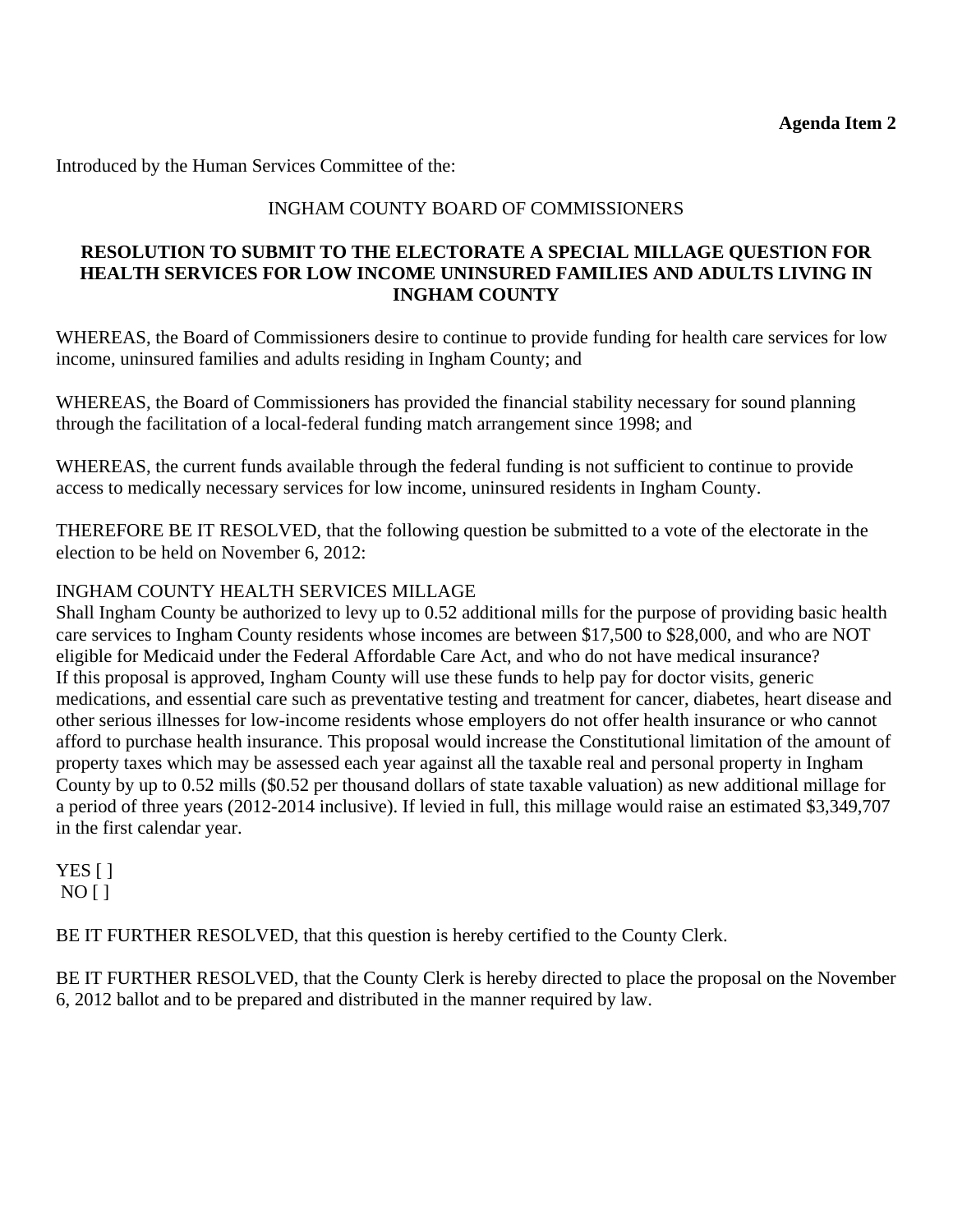<span id="page-14-0"></span>

| TO:   | Human Services Committee<br><b>Finance Committee</b>                                                                                                        |
|-------|-------------------------------------------------------------------------------------------------------------------------------------------------------------|
| FROM: | Renée Branch Canady, PhD, MPA, Health Officer                                                                                                               |
| DATE: | <b>August 8, 2012</b>                                                                                                                                       |
| RE:   | Resolution to Authorize an Agreement with Cornerstone Consulting Associates, LLC for<br>Strategic Planning Services for the Ingham Community Health Centers |

As a Health Center Program Grantee of the U.S. Department of Health and Human Services' Health Resources and Services Administration, the Health Department's Community Health Centers are required by Section 330 of the Public Health Services (PHS) Act to maintain a governing board that maintains appropriate authority to oversee the operations of the center, including measuring and evaluating the organization's progress in meeting its annual and long-term programmatic and financial goals and developing plans for the long-range viability of the organization by engaging in strategic planning, ongoing review of the organization's mission and bylaws, evaluating patient satisfaction, and monitoring organizational assets and performance.

For this reason, the Community Health Center (CHC) Board of Directors completes a strategic planning process every three to five years. The last strategic planning process was completed in 2008. The Chief Executive Officer submitted a proposal from the Cornerstone Consulting Associates, LLC, a highly regarded firm that has a combined 32 years of experience in consulting, facilitating, training and course development, working with both governmental and nonprofit agencies. The CHC Board supports this proposal.

I recommend that the Board of Commissioners approve an agreement with Cornerstone Consulting Associates, LLC to develop a three year strategic plan. The term of the agreement shall be from August 1, 2012 through July 31, 2013. The cost of the agreement will not exceed \$7,000.

c: Debra Brinson (with attachment) John Jacobs (with attachment) Barb Mastin (with attachment) Jonathon MacGowen (with attachment) Carolyn Redman (with attachment)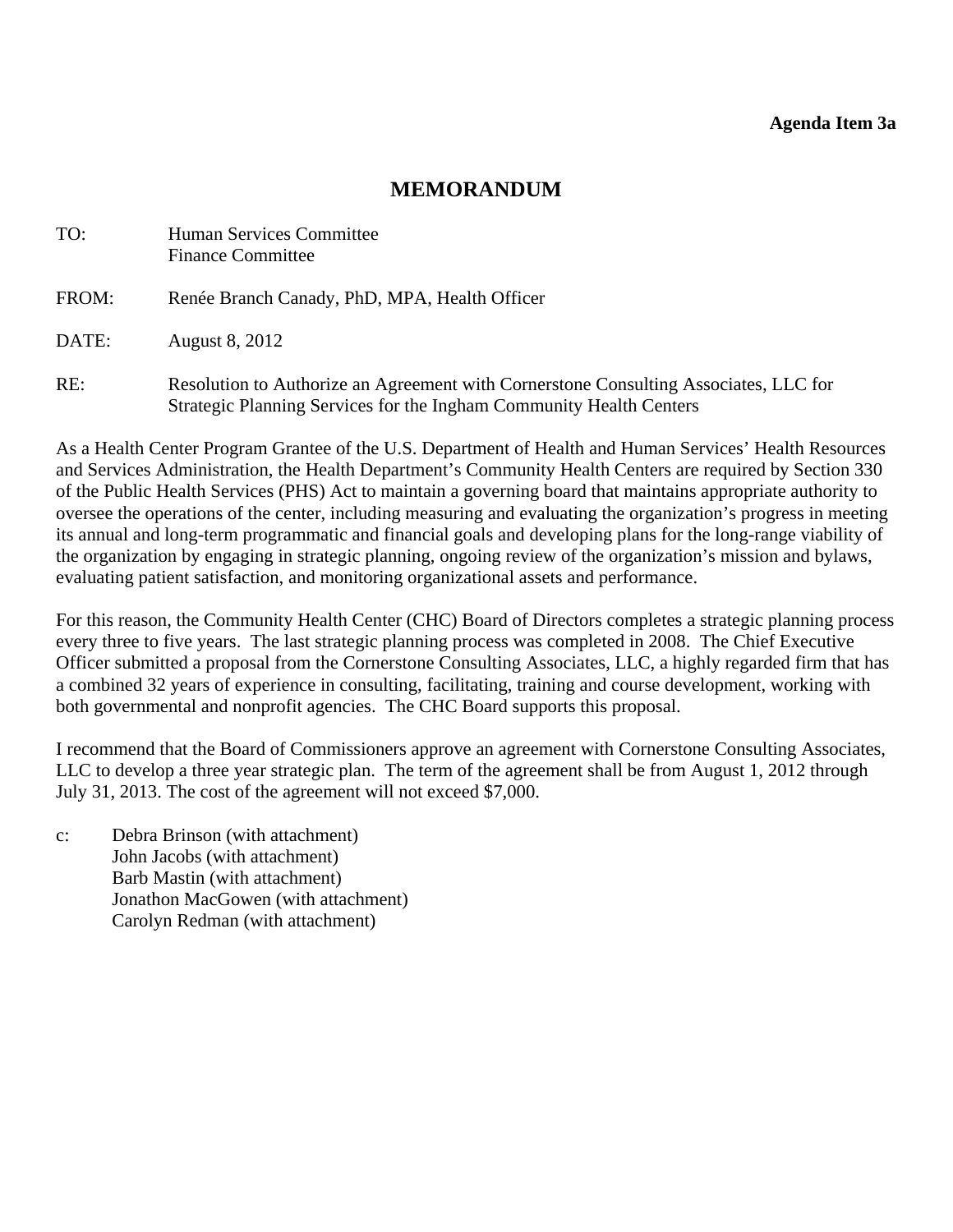Introduced by the Human Services and Finance Committees of the:

#### INGHAM COUNTY BOARD OF COMMISSIONERS

#### **RESOLUTION TO AUTHORIZE AN AGREEMENT WITH CORNERSTONE CONSULTING, LLC FOR THE PURPOSE OF DEVELOPING A STRATEGIC PLAN FOR THE HEALTH DEPARTMENT COMMUNITY HEALTH CENTERS**

WHEREAS, as a Health Center Program Grantee of the U.S. Department of Health and Human Services' Health Resources and Services Administration, the Health Department's Community Health Centers are required by Section 330 of the Public Health Services (PHS) Act to maintain a governing board that maintains appropriate authority to oversee the operations of the center, including measuring and evaluating the organization's progress in meeting its annual and long-term programmatic and financial goals and developing plans for the long-range viability of the organization by engaging in strategic planning, ongoing review of the organization's mission and bylaws, evaluating patient satisfaction, and monitoring organizational assets and performance; and

WHEREAS, to comply with the requirements of the Public Health Services Act and to ensure continued designation as a Federally Qualified Health Center, the Community Health Center Board of Directors completes a strategic planning process every three to five years; and

WHEREAS, the last strategic planning process was completed in 2008; and

WHEREAS, the Community Health Centers Board's Chief Executive Officer submitted a proposal from the Cornerstone Consulting Associates, LLC, a highly regarded firm that has a combined 32 years of experience in consulting, facilitating, training and course development, working with both governmental and nonprofit agencies; and

WHEREAS, the Community Health Center Board of Directors reviewed and supports the proposal; and

WHEREAS, the Health Officer recommends that the Board of Commissioners approve an agreement with Cornerstone Consulting Associates, LLC to develop a three year strategic plan for the Community Health Centers; and

WHEREAS, the term of the agreement shall be from August 1, 2012 through July 31, 2013; and

WHEREAS, the cost of the agreement will not exceed \$7,000.

THEREFORE BE IT RESOLVED, that the Ingham County Board of Commissioners hereby authorizes an agreement with Cornerstone Consulting Associates, LLC to develop a three year strategic plan for the Community Health Centers.

BE IT FURTHER RESOLVED, that the term of the agreement shall be from August 1, 2012 through July 31, 2013.

BE IT FURTHER RESOLVED, the cost of the agreement will not exceed \$7,000.

BE IT FURTHER RESOLVED, that the County Clerk and the Chairperson of the Board of Commissioners are hereby authorized to sign the necessary contract documents on behalf of the County after approval as to form by the County Attorney.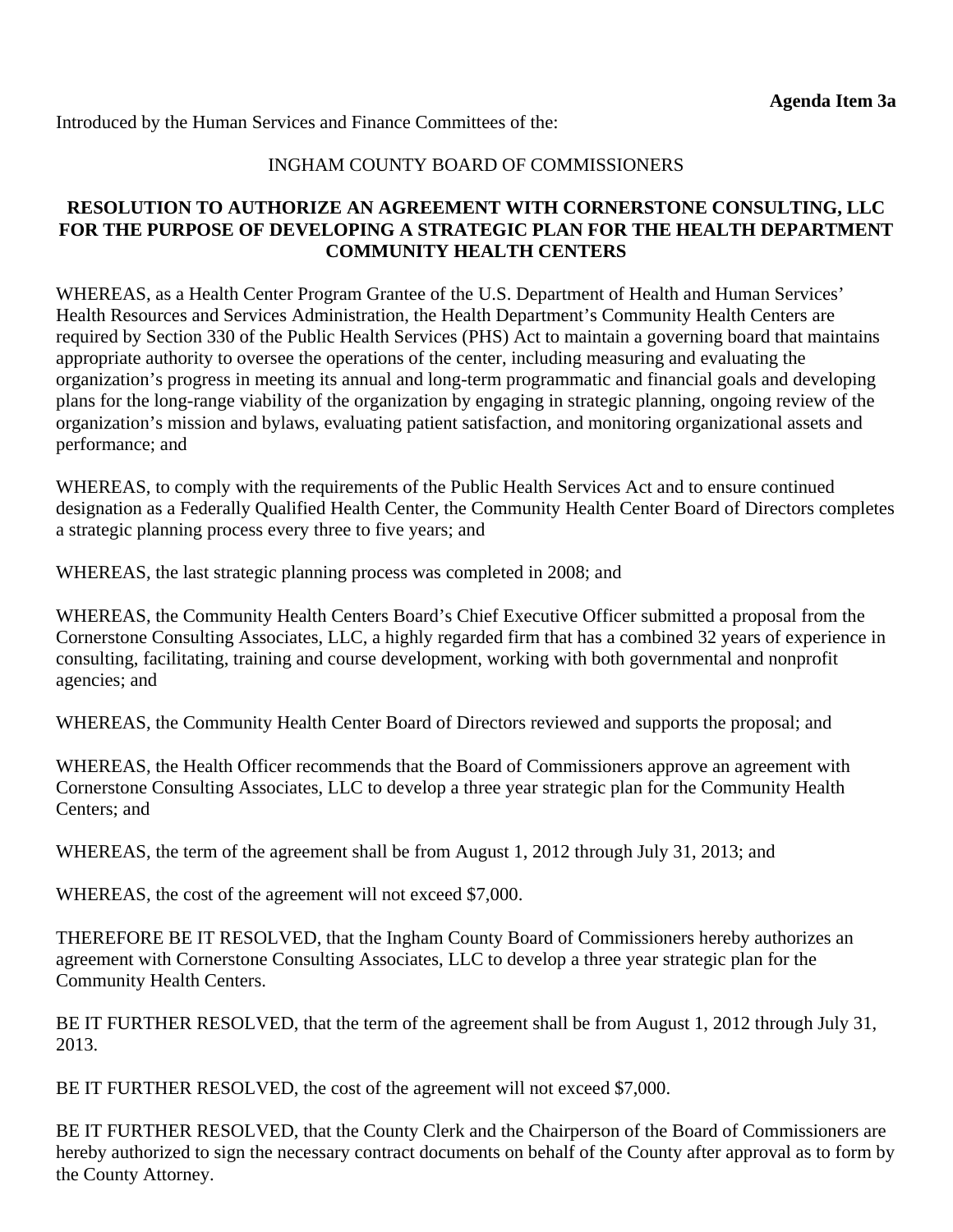#### **Agenda Item 3b**

# MEMORANDUM

<span id="page-16-0"></span>

| TO:   | Human Services Committee<br><b>Finance Committee</b>                                                        |
|-------|-------------------------------------------------------------------------------------------------------------|
| FROM: | Renée Branch Canady, PhD, MPA, Health Officer                                                               |
| DATE: | August 14, 2012                                                                                             |
| RE:   | Resolution to Authorize an Agreement with Capital Area Community Services for the<br>Early Head Start Grant |

This is a recommendation to authorize an agreement with Capital Area Community Services (CACS) to continue home visiting outreach services to the Early Head Start population through the Health Department's Family Outreach Services Program.

CACS has developed programming for a younger population of low-income, at-risk children through Federal grants and has contracted with the Family Outreach Services Program to deliver home-based services to these children and their families since the program's inception.

CACS is providing \$123,837 to support these services, which are provided by two existing staff persons at the Health Department. The term of the proposed agreement will be August 1, 2012 to July 31, 2013.

The agreement requires an in-kind support valued at \$30,959 in the form of supervisor salary and benefits, indirect costs, and facilities. Previous experience has demonstrated our ability to support the in-kind requirements outlined in the agreement.

I recommend that the Board of Commissioners adopt the attached resolution and authorize the agreement with CACS.

#### Attachment

c: Karen Jennings w/attachment John Jacobs w/attachment Jane Noice w/attachment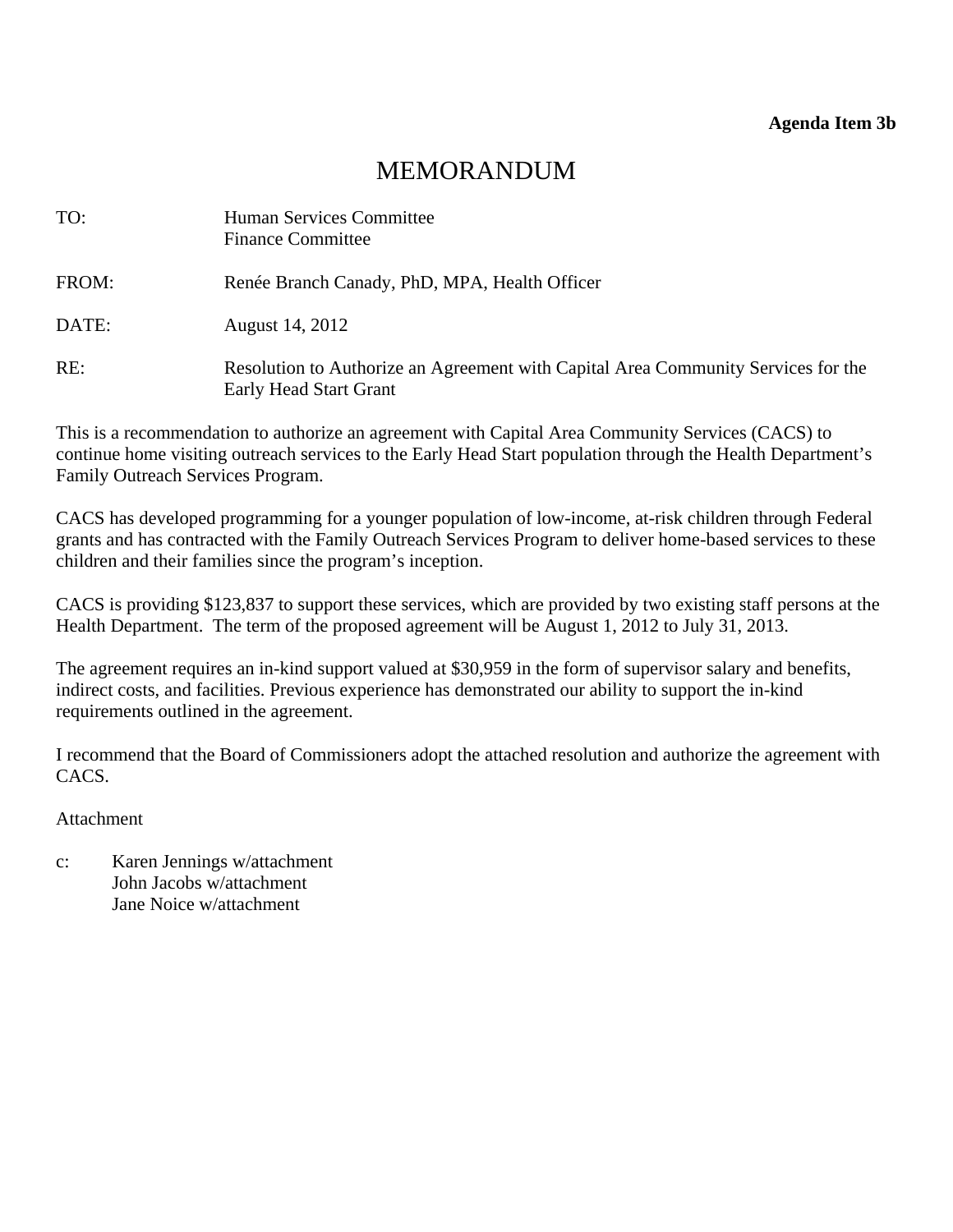Introduced by the Human Services and Finance Committees of the:

### INGHAM COUNTY BOARD OF COMMISSIONERS

#### **RESOLUTION TO AUTHORIZE AN AGREEMENT WITH CAPITAL AREA COMMUNITY SERVICES TO SERVE EARLY HEAD START CHILDREN THROUGH THE FAMILY OUTREACH SERVICES PROGRAM**

WHEREAS, Capital Area Community Services (CACS) manages the Early Head Start Program to provide education and support to high risk families with children from birth through the child's third year of life; and

WHEREAS, since 2002, CACS has contracted with Ingham County to incorporate a home visiting outreach component to the programming through Family Outreach Services (FOS); and

WHEREAS, Capital Area Community Services has proposed to continue the services for the period of August 1, 2012 to July 31, 2013; and

WHEREAS, the Health Department has proposed to continue such programming as part of its Family Outreach Services; and

WHEREAS, the Health Officer has advised that this agreement is anticipated in the 2013 Budget and recommends that the Board of Commissioners authorize the continuation of the agreement with Capital Area Community Services.

THEREFORE BE IT RESOLVED, that the Ingham County Board of Commissioners authorizes an agreement with Capital Area Community Services to provide home visiting outreach services to support the Early Head Start Program.

BE IT FURTHER RESOLVED, that the period of the agreement will be August 1, 2012 to July 31, 2013.

BE IT FURTHER RESOLVED, that Capital Area Community Services will provide Ingham County with up to \$123,837 to support home visiting outreach services to the Early Head Start Program.

BE IT FURTHER RESOLVED, that the Health Department is required by the grant agreement to provide, as a non-federal share, an in-kind match in an amount of at least \$30,959 which shall constitute staff wages and benefits, indirect, facilities, advisory committee participation and parent participation.

BE IT FURTHER RESOLVED, that the Board Chairperson is authorized to sign the agreement after review by the County Attorney.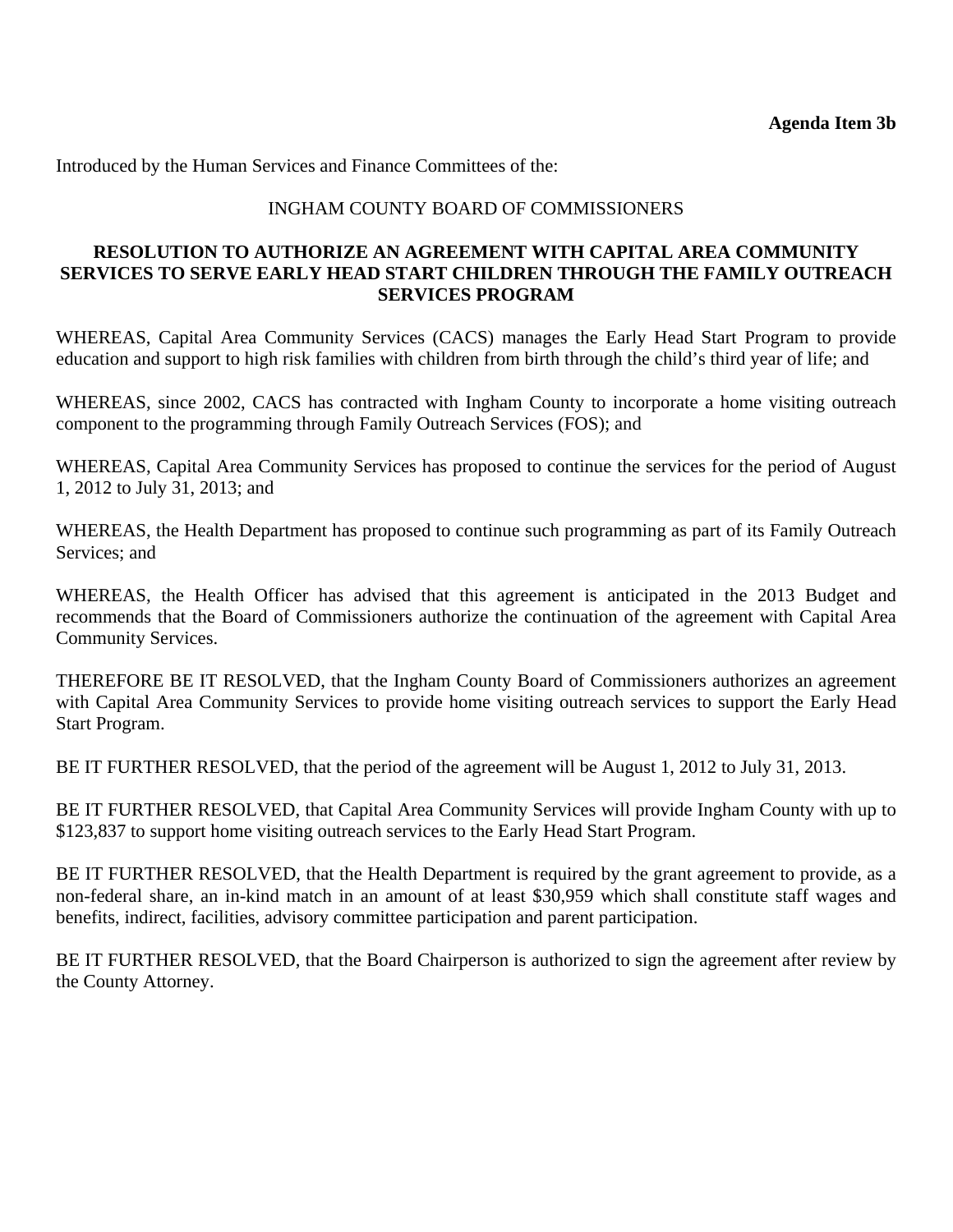<span id="page-18-0"></span>

| To:      | Human Services Committee<br><b>Finance Committee</b>                                                                                                |
|----------|-----------------------------------------------------------------------------------------------------------------------------------------------------|
| From:    | Renée Branch Canady, PhD, MPA, Health Officer                                                                                                       |
| Date:    | <b>August 8, 2012</b>                                                                                                                               |
| Subject: | Recommendation to Authorize a Business Associate Agreement with Vision Data Technologies,<br>Inc. for Participation in the BridgeIT Data Repository |

This is a recommendation to authorize a Business Associate Agreement (BAA) with Vision Data Technologies, Inc., a company that provides comprehensive reporting, data management and integration solutions for the healthcare industry. The purpose of this BAA is to allow for participation in the BridgeIT data repository and reporting system, coordinated by the Michigan Primary Care Association (MPCA).

As a Health Center Program Grantee of the Health Resources and Services Administration (HRSA) and a recipient of many other federal and state grants, the Health Department's Community Health Centers (CHC) must adhere to a variety of reporting requirements. This repository will include reporting models and task management solutions for Meaningful Use, UDS, Family Planning, PCMH requirements as well as the ability to create additional models for additional future grantors as needed. While (NextGen, the Electronic Health Records and Electronic Patient Management System used by the CHC), has reporting capabilities, customization and automation of reports has proven to be difficult. MPCA, in coordination with many health centers, has created a data reporting and repository system through Vision Data Technologies, Inc. This system will transform data into an efficient reporting model designed specifically for speed and ease of use by the CHC.

As a participant in the HRSA OHIT 2 grant, which is administered by MPCA, the CHC will be able to sample this reporting service at no charge. If CHC chooses not to purchase the reporting service after the demonstration period ends, all CHC data will be removed from their servers and will not be used.

The Community Health Center Board of Directors has reviewed and supports this agreement. I recommend that the Board of Commissioners authorize a Business Associate Agreement with Vision Data Technologies, Inc. The term of this agreement shall be from August 1, 2012 through July 31, 2013.

Attachment

c: Debra Brinson (with attachment) John Jacobs (with attachment) Barbara Watts Mastin (with attachment) Jonathon MacGowen (with attachment) Jayson Welter (with attachment) Carolyn Redman (with attachment)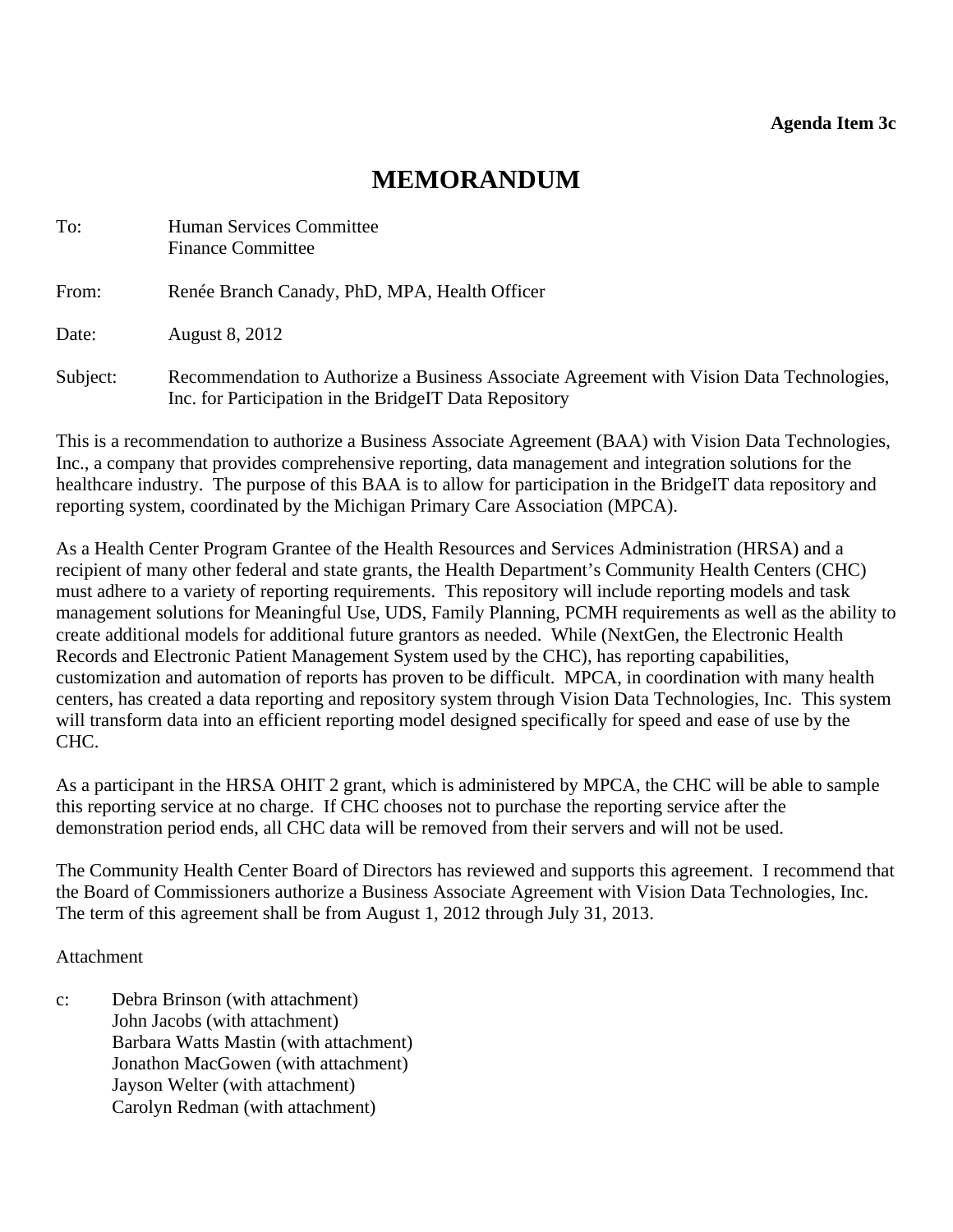Introduced by the Human Services and Finance Committees of the:

### INGHAM COUNTY BOARD OF COMMISSIONERS

### **RESOLUTION TO AUTHORIZE A BUSINESS ASSOCIATE AGREEMENT WITH VISION DATA TECHNOLOGIES, INC. FOR THE PARTICIPATION IN THE BRIDGEIT DATA REPOSITORY**

WHEREAS, as a Health Center Program Grantee of the Health Resources and Services Administration (HRSA) and a recipient of many other federal and state grants, the Health Department's Community Health Centers (CHC) must adhere to a variety of reporting requirements; and

WHEREAS, the Michigan Primary Care Association (MPCA), in coordination with community health centers throughout Michigan, has created a data reporting and repository system through Vision Data Technologies, Inc. called BridgeIT solutions; and

WHEREAS, BridgeIT solutions will transform data into an efficient reporting model and provide additional capabilities designed specifically for speed and ease of use by the Ingham CHC; and

WHEREAS, as a participant in the HRSA OHIT 2 grant, which is administered by MPCA, the Ingham CHC is able to sample the BridgeIT data repository and reporting service at no charge; and

WHEREAS, this repository will include reporting models and task management solutions for Meaningful Use, Uniform Data System, Family Planning, Patient Criteria Medical Home as well as the ability to create additional models for additional funders as needed; and

WHEREAS, should the CHC determine not to purchase the reporting service after the demonstration period ends, all Health Center data will be removed from their servers and will not be used; and

WHEREAS, the Community Health Center Board of Directors has reviewed and supports the agreement; and

WHEREAS, the Health Officer recommends that the Board of Commissioners authorize the execution of a Business Associate Agreement with Vision Data Technologies, Inc. from August 1, 2012 through July 31, 2013.

THEREFORE BE IT RESOLVED, that Board of Commissioners hereby authorizes the execution of a Business Associate Agreement with Vision Data Technologies, Inc. for participation in the BridgeIT data repository.

BE IT FURTHER RESOLVED, that the term of this agreement shall be from August 1, 2012 through July 31, 2013.

BE IT FURTHER RESOLVED, that the County Clerk and the Chairperson of the Board of Commissioners are hereby authorized to sign the necessary contract documents on behalf of the County after approval as to form by the County Attorney.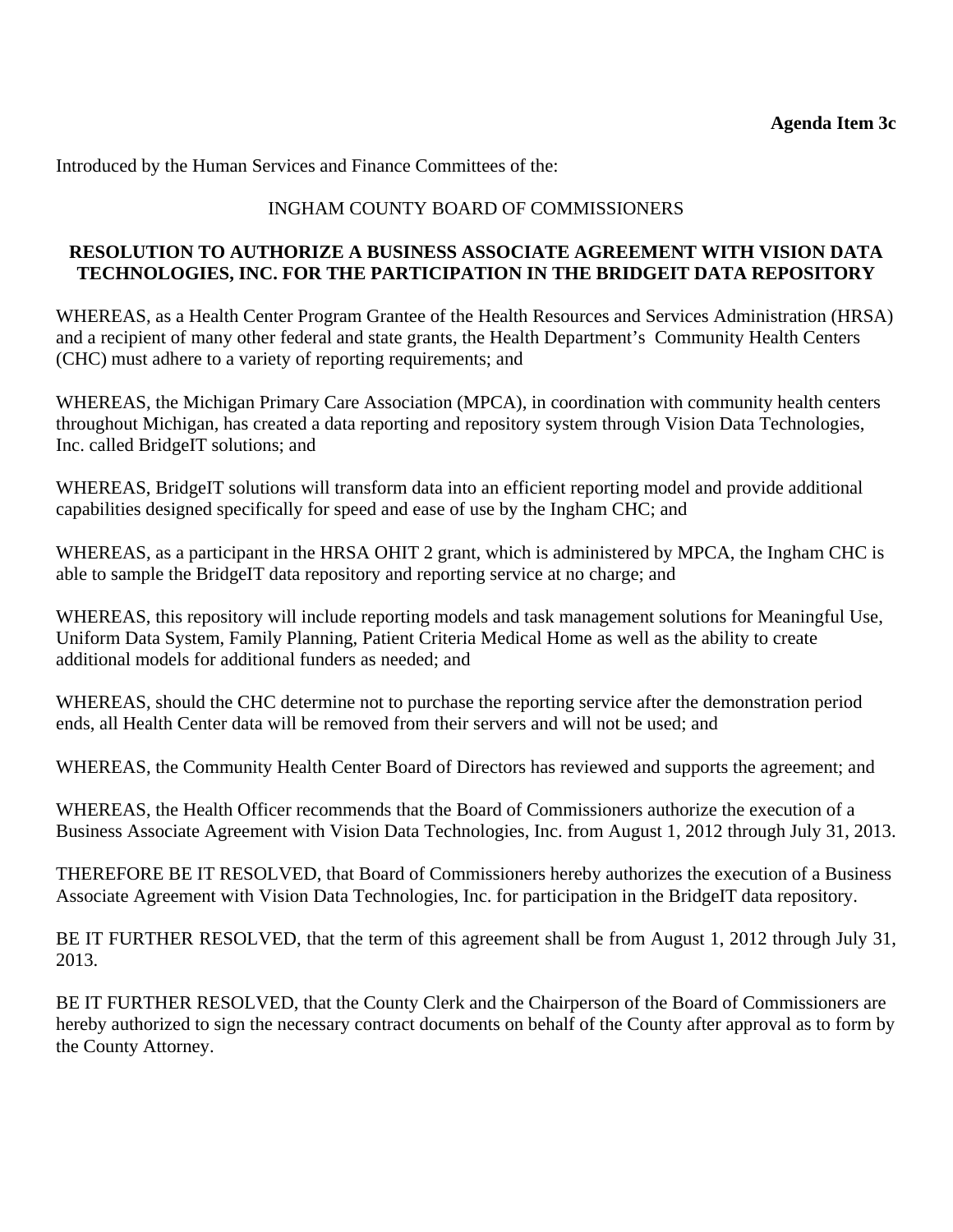<span id="page-20-0"></span>

| To: | Human Services Committee |
|-----|--------------------------|
|     | <b>Finance Committee</b> |

From: Renee Branch Canady, PhD, MPA, Health Officer

Date: August 9, 2012

Subject: CPBC Agreement Amendment #4 for 2011-2012

This is a recommendation to authorize Amendment #4 of the 2011-2012 Comprehensive Planning, Budgeting and Contracting (CPBC) Agreement with the Michigan Department of Community Health (MDCH). The CPBC Agreement is the annual process whereby the MDCH transmits State and Federal funds to Ingham County to support public health programs. The CPBC Agreement establishes the funding levels and the terms and conditions under which the funds are disbursed. The Board of Commissioners authorized the 2011-2012 Agreement in Resolution #11-283 and authorized amendments in resolutions #11-395, #12-106 and #12-232. This is the final amendment of the 2011-2012 fiscal year.

The CPBC Agreement is regularly amended to adjust funding levels and clarify terms and conditions. Amendment #4 will increase the budget for Comprehensive Local Health Services from \$5,294,790 to \$5,321,602 for a net increase of \$26,812. The Amendment makes the following specific changes in the budget:

- 6. BCCCP Coordination, an increase of \$38,024 to \$423,150.
- 7. Family Planning Services, an increase of \$5,200 to \$396,952.
- 8. FDA Tobacco Retailer (A& L) Inspections, an increase of \$5,000 to \$30,000.
- 9. Lead Safe Home Project, a decrease of \$26,112 to \$52,221.
- 10. PRIME local learning collaborative, an increase of \$4,700 to \$13,900.

Regarding Item 3, the reduction in funding to support the Lead Safe Home Project was anticipated and included in Resolution 12-110 – Realignment of Health Department Programs and Administrative Structure.

I recommend that the Board of Commissioners adopt the attached resolution.

c: John Jacobs w/attachment Debra Brinson w/attachment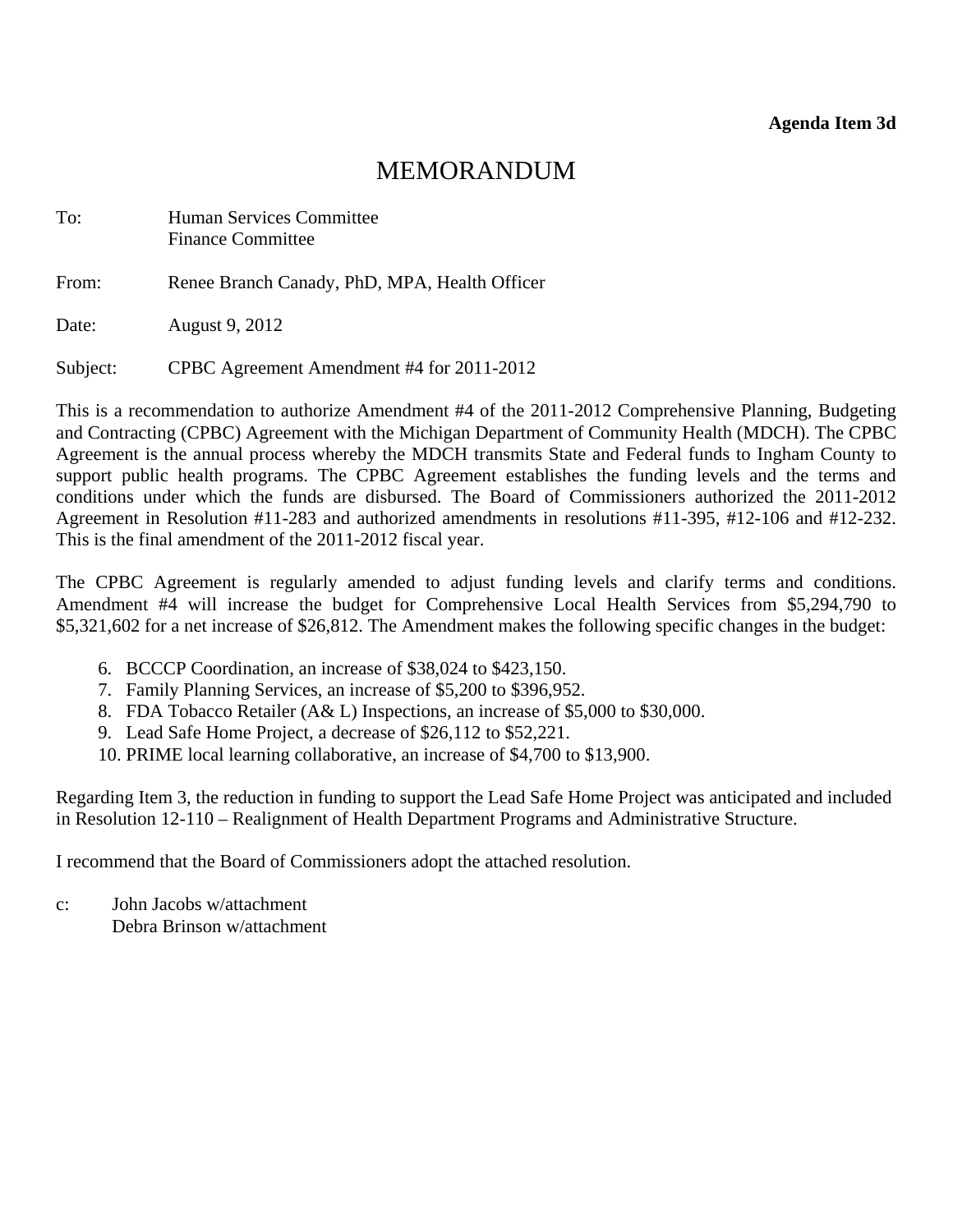Introduced by the Human Services and Finance Committees of the:

## INGHAM COUNTY BOARD OF COMMISSIONERS

### **RESOLUTION TO AUTHORIZE AMENDMENT #4 TO THE 2011-2012 COMPREHENSIVE PLANNING, BUDGETING AND CONTRACTING AGREEMENT WITH THE MICHIGAN DEPARTMENT OF COMMUNITY HEALTH**

WHEREAS, the responsibility for protecting the health of the public is a shared responsibility between the State and County governments in Michigan; and

WHEREAS, the Michigan Department of Community Health (MDCH) and local health departments enter into contracts to clarify the role and responsibility of each party in protecting public health; and

WHEREAS, the MDCH and Ingham County have entered into a 2011-2012 Agreement for the delivery of public health services under the Comprehensive Planning, Budgeting and Contracting (CPBC) process as authorized by Resolution #11-283 and amended in Resolutions #11-395, #12-106 and #12-232; and

WHEREAS, the MDCH has proposed an amendment to the current Agreement to adjust grant funding levels and clarify Agreement procedures; and

WHEREAS, the Health Officer has recommended that the Board of Commissioners authorize the Amendment.

THEREFORE BE IT RESOLVED, that the Ingham County Board of Commissioners authorizes Amendment #4 to the 2011-2012 Comprehensive Planning, Budgeting, and Contracting (CPBC) Agreement with the Michigan Department of Community Health (MDCH).

BE IT FURTHER RESOLVED, that the total amount of CPBC funding shall increase from \$5,294,790 to \$5,321,602 for a net increase of \$26,812.

BE IT FURTHER RESOLVED, that the net increase consists of the following specific changes to program budgets:

- 1. BCCCP Coordination, an increase of \$38,024 to \$423,150.
- 2. Family Planning Services, an increase of \$5,200 to \$396,952.
- 3. FDA Tobacco Retailer (A& L) Inspections, an increase of \$5,000 to \$30,000.
- 4. Lead Safe Home Project, a decrease of \$26,112 to \$52,221.
- 5. PRIME local learning collaborative, an increase of \$4,700 to \$13,900.

BE IT FURTHER RESOLVED, that the Health Officer, Renee Branch Canady, and John Jacobs, Chief Financial Officer of the Health Department, are authorized to submit Amendment #4 of the 2011-2012 CPBC grant documents electronically through the Mi-E Grants system.

BE IT FURTHER RESOLVED, that the Controller/Administrator is authorized to amend the Health Department's 2011 Budget in order to implement this resolution.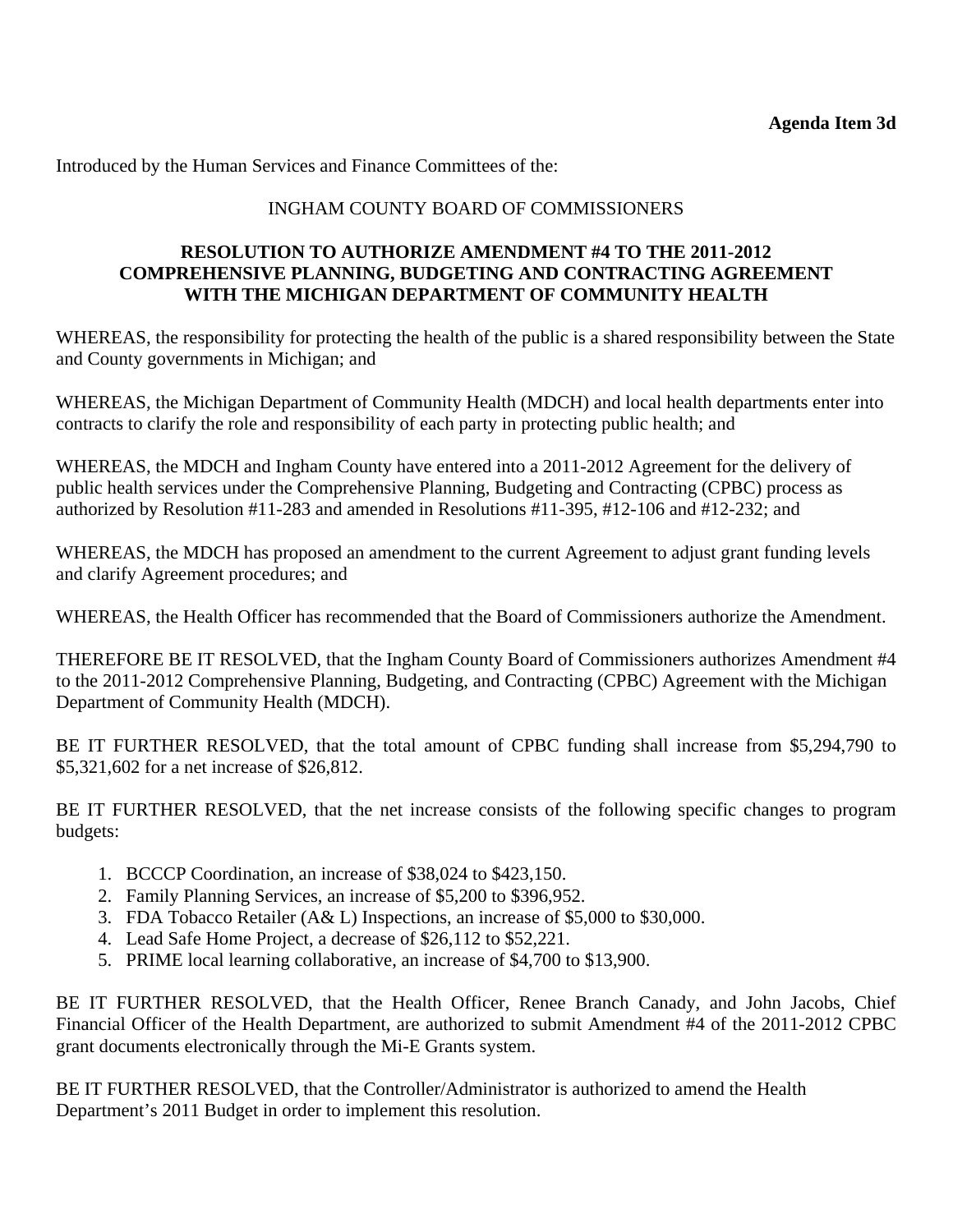<span id="page-22-0"></span>

| TO:         | <b>Human Services Committee</b><br><b>Finance Committee</b>                                                                               |
|-------------|-------------------------------------------------------------------------------------------------------------------------------------------|
| <b>FROM</b> | Renée Branch Canady, PhD, MPA, Health Officer                                                                                             |
| DATE:       | <b>August 8, 2012</b>                                                                                                                     |
| RE:         | Recommendation to Authorize an Agreement with the Michigan Department of Human Services<br>to Deliver Refugee Medical Assessment Services |

This is a recommendation to authorize an agreement with the Michigan Department of Human Services (DHS) to Deliver Refugee Screening Services. Since the late 1970's, the Health Department has worked with the refugee settlement agencies in the Lansing area to screen newly arriving refugees.

The most recent contract will expire September 30, 2012. The Michigan Department of Human Services (DHS) and the Health Department have mutually agreed on the terms of a new agreement. For the period of October 1, 2012 through September 30, 2014 DHS will pay the Health Department a maximum of \$418,900 per year for a total contract amount of \$837,800. Reimbursement for services will be based on the monthly "Statement of Expenditures" (DHS-3469) submitted to DHS by the Health Department. DHS will pay the Health Department based upon the following rates per unit of services delivered: Adult (18 yrs. and older) Refugee Health Screening will be \$819; Child (less than age 18yrs.) Refugee Health Screening will be \$518. These rates reflect the mean unit cost of services derived from data from the last three years. The mean unit cost for adults was \$766.33 and for children, \$487.88. The new rates also factor in the cost of Quantiferon, a test for tuberculosis infection, a requirement added by DHS, which is \$44 for adults and \$31 for children. The Health Department will provide a comprehensive health assessment/ medical screening per newly arrived refugee, within 30 days of arrival in the United States. Assessments must include a comprehensive health assessment, an age appropriate physical examination, a number of laboratory tests, including tests for communicable disease, immunizations, provide TB screening services, and community referrals as appropriate for further evaluation based on significant findings. Services must be language appropriate and culturally relevant.

I recommend that the Board of Commissioners authorize a Client Services Contract with Department of Human Services. The revenue and expenditures related to these services are included in the Health Department's 2013 Budget.

#### Attachment

c: Debra Brinson, w/attachment John Jacobs, w/attachment Barbara Mastin, w/attachment Jonathon MacGowen, w/attachment Jayson Welter, w/attachment Carolyn Redman, w/attachment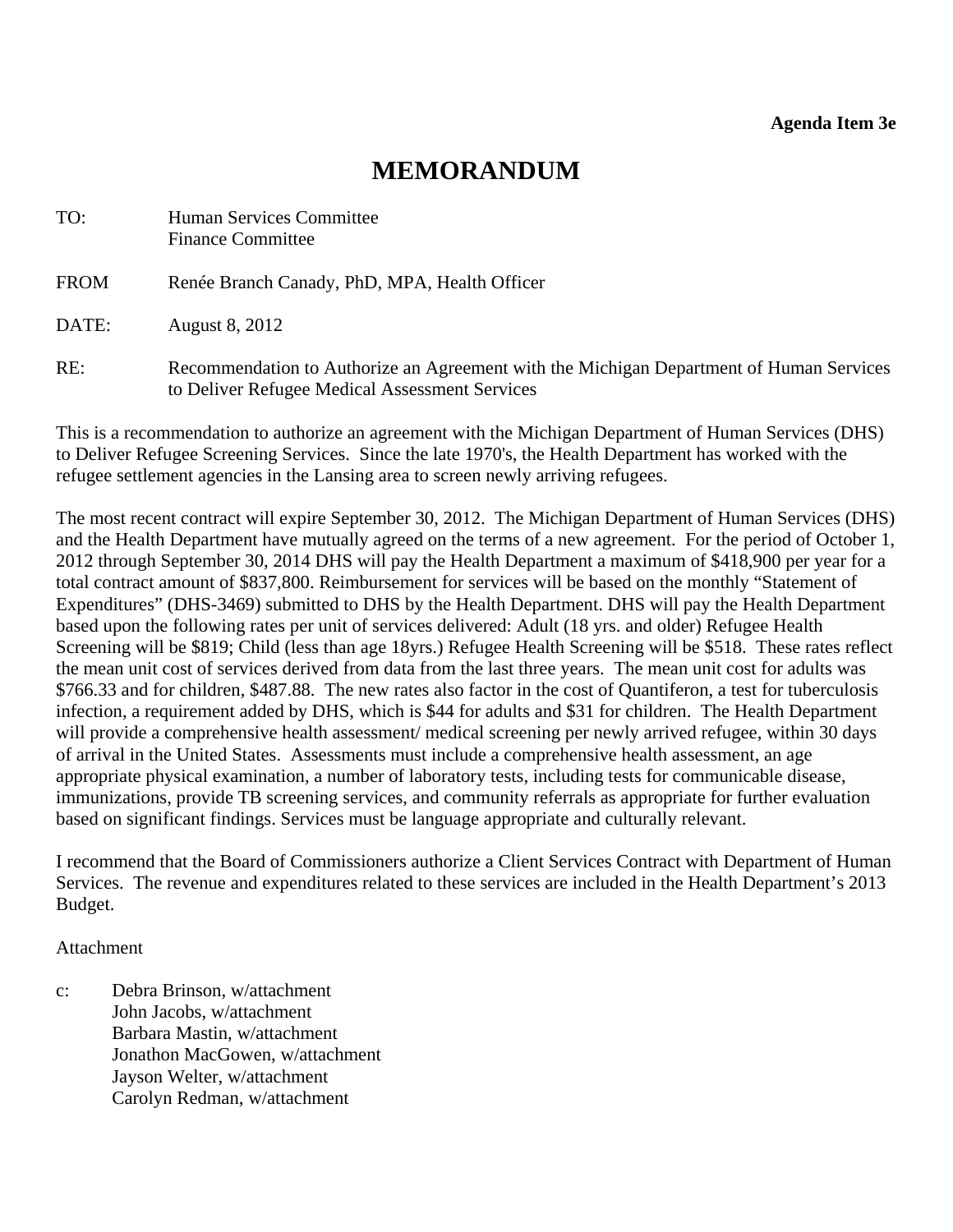Introduced by the Human Services and Finance Committees of the:

### INGHAM COUNTY BOARD OF COMMISSIONERS

#### **RESOLUTION TO AUTHORIZE A CLIENT SERVICES AGREEMENT WITH THE MICHIGAN DEPARTMENT OF HUMAN SERVICES FOR REFUGEE MEDICAL ASSESSMENT SERVICES**

WHEREAS, since FY 2001-2002, Ingham County has had a Client Services Contract with the Michigan Department of Human Services (formerly the Michigan Family Independence Agency); and

WHEREAS, under the agreement, the Health Department conducts health assessments of refugees, within 30 days of arrival in the United States, and the assessments include a comprehensive health assessment, an age appropriate physical examination, a number of laboratory tests, immunizations, TB services, and community referrals when appropriate for further evaluation; and

WHEREAS, the Michigan Department of Human Services has presented an agreement for the term of October 1, 2012 through September 30, 2014, with a maximum annual allowable amount of \$837,800; and

WHEREAS, from the total amount, the maximum amount that may be expended during the following periods is: \$418,900 from October 1, 2012 through September 30, 2013 and \$418,900 from October 1, 2013 through September 30, 2014; and

WHEREAS, the Health Officer has advised that the Health Department will be reimbursed based upon the following rates per unit of services delivered: Adult (18 yrs. and older) Refugee Health Screening \$819 and Child (less than age 18 yrs.) Refugee Health Screening \$518; and

WHEREAS, the Health Officer has advised that the funds generated from the refugee screening services are included as revenue in the Department's 2013 adopted budget and recommends that the Board of Commissioners authorize the agreement; and

WHEREAS, the Community Health Center Board of Directors, as the co-applicant board, supports the authorization of a client services agreement with the Michigan Department of Human Services.

THEREFORE BE IT RESOLVED, that the Board of Commissioners authorizes a client services agreement with the Michigan Department of Human Services for Refugee Medical Assessment Services, with a maximum allowable amount of \$837,800 for the period of October 1, 2012 through September 30, 2014.

BE IT FURTHER RESOLVED, that the County Clerk and the Chairperson of the Board of Commissioners are hereby authorized to sign the necessary contract documents on behalf of the County after approval as to form by the County Attorney.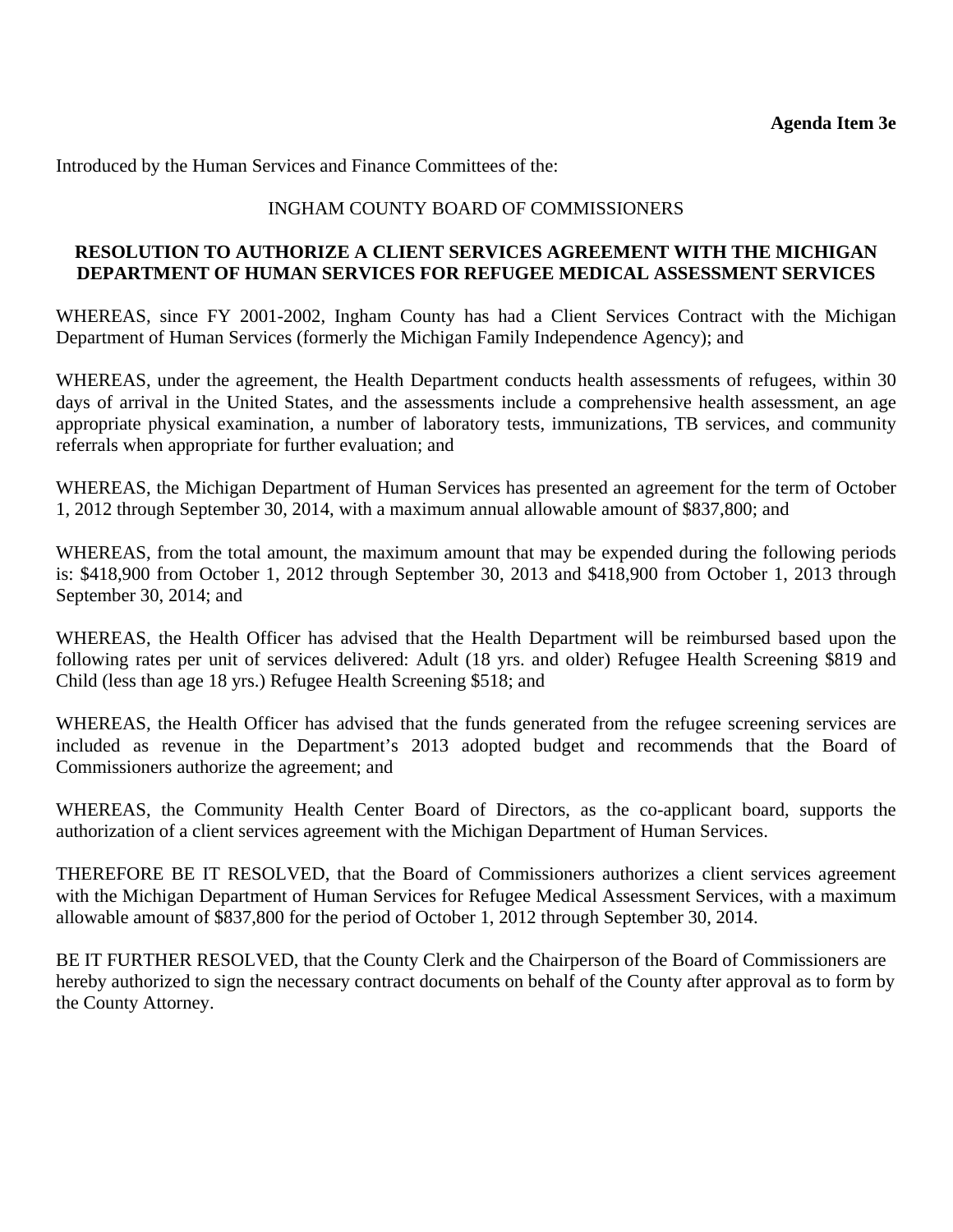<span id="page-24-0"></span>

| TO:             | Human Services Committee<br><b>Finance Committee</b>                                                                                         |
|-----------------|----------------------------------------------------------------------------------------------------------------------------------------------|
| FROM:           | Renee B. Canady, PhD, MPA, Health Officer                                                                                                    |
| DATE:           | August 7, 2012                                                                                                                               |
| <b>SUBJECT:</b> | Resolution to Enter Into an Agreement with the Michigan Department of<br><b>Environmental Quality for Medication Collection and Disposal</b> |

This is a recommendation to authorize an agreement with the Michigan Department of Environmental Quality (MDEQ). The agreement is awarded under the 2012 Pollution Prevention Grants Program and is titled, *Ingham County Community P2 Grant for the Collection of Unwanted Medications Grant Project*.

The MDEQ has awarded the Health Department, through a competitive bid process, an agreement in the amount of \$50,000. The period of the agreement will be July 1, 2012 through June 30, 2014. The two-year agreement will establish an on-going, year-round system for unwanted medication disposal in Ingham County by building on the regional model of unwanted medication disposal options that have been created over the last four years. This agreement will off-set disposal costs of controlled and non-controlled medications that are currently collected May through September during the Household Hazardous Waste program collections.

The proposed agreement includes the following:

Establish a permanent, on-going Collection Program for Residential Medication Disposal.

The Health Department will coordinate collection, transportation and proper disposal (through incineration) of non-controlled medications. This will occur through cooperation with partner pharmacies to serve as yearround drop-off sites for collection of non-controlled medications. Controlled medication disposal will be coordinated through partnerships with local law enforcement agencies including the Ingham County Sheriff's Department.

#### Provide Community Education on the Importance of Proper Medication Disposal with Convenient Disposal Options.

The Health Department will develop outreach material to emphasize the importance of proper disposal to minimize the environmental impact, with a focus on protection of drinking water (municipal and private water), surface water, decrease the opportunity for prescription medication misuse, and promote the convenient disposal options available to Ingham County residents.

#### Impact the Prescription Drug Misuse Trend.

The Health Department will conduct education and outreach to encourage households in our community to reduce addiction, death and damage caused by prescription drug misuse. This campaign will eliminate the source of the majority of prescription drug misuse access, which primarily (80%) comes from friends and family.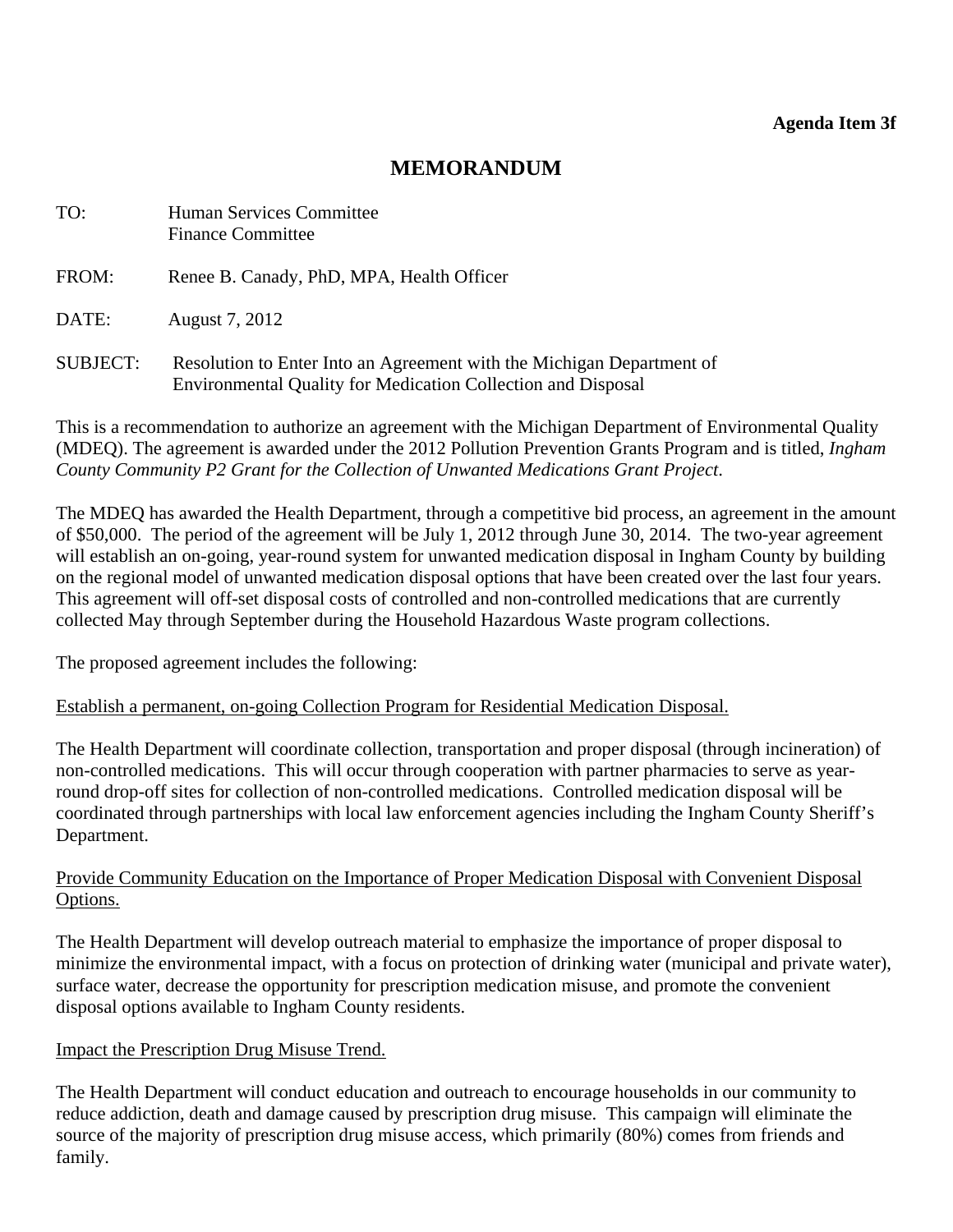I recommend that the Board of Commissioners authorize the agreement with the Michigan Department of Environmental Quality.

Attachment

c: Jim Wilson w/attachment John Jacobs w/attachment Sheriff Gene Wrigglesworth w/attachment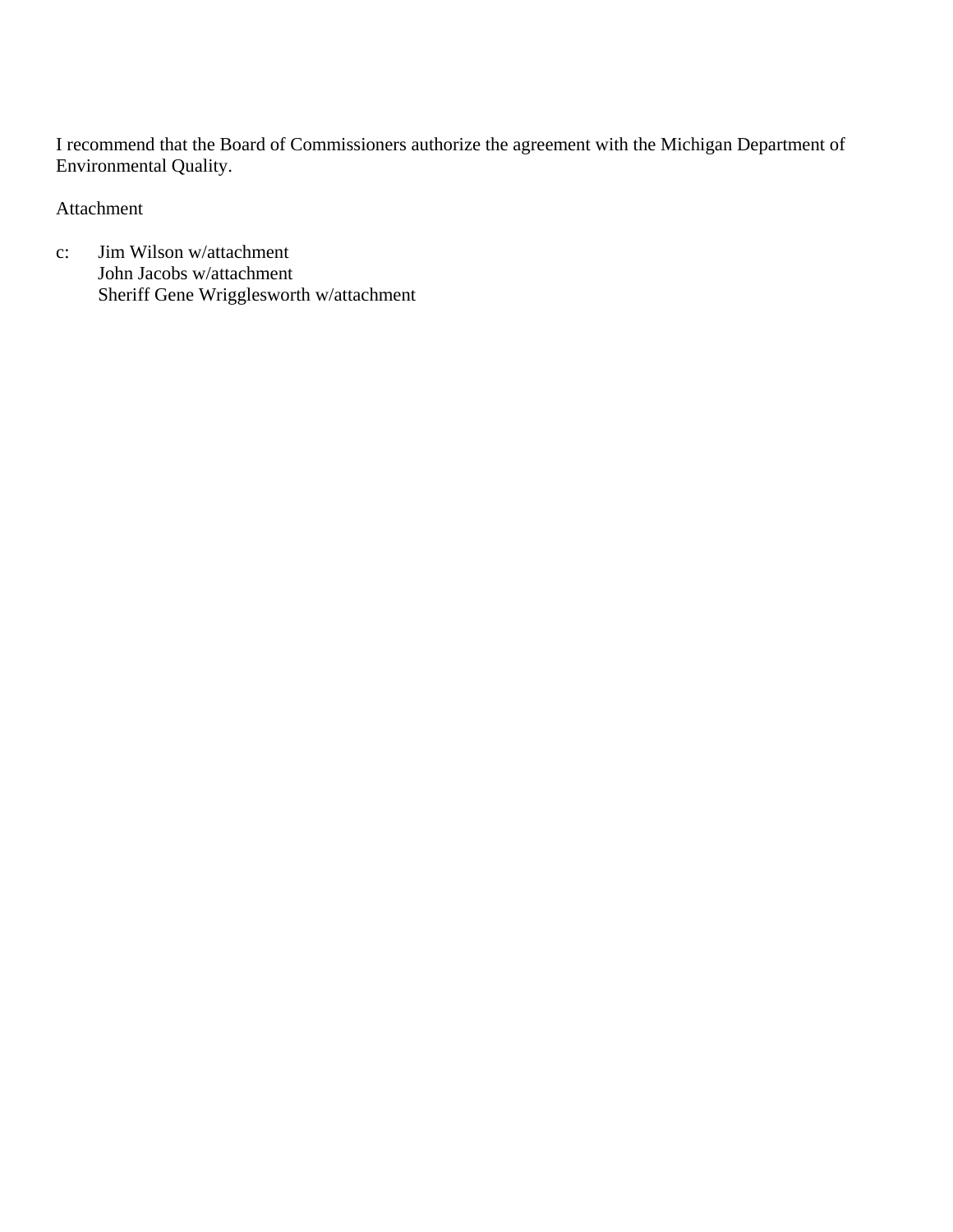Introduced by the Human Services and Finance Committees of the:

### INGHAM COUNTY BOARD OF COMMISSIONERS

### **RESOLUTION TO AUTHORIZE AN AGREEMENT WITH THE MICHIGAN DEPARTMENT OF ENVIRONMENTAL QUALITY FOR MEDICATION COLLECTION AND DISPOSAL**

WHEREAS, the State of Michigan has placed the responsibility for environmental regulation and environmental quality in the Michigan Department of Environmental Quality (MDEQ); and

WHEREAS, the Health Department responded to an Request For Proposals from MDEQ for Medication Collection and Disposal; and

WHEREAS, the Health Department was awarded funds through a competitive bidding process; and

WHEREAS, the Health Department currently conducts several pharmaceutical collection events through the Household Hazardous Waste Program; and

WHEREAS, the Health Department desires to create permanent, year-round collections of controlled and noncontrolled medications; and

WHEREAS, disposal of unwanted medications and prescription drug misuse are becoming serious environmental and social issues; and

WHEREAS, the presence of pharmaceuticals in Michigan groundwater and surface water has been established by environmental monitoring; and

WHEREAS, that the Health Officer recommends that the Board of Commissioners authorize an agreement with the Michigan Department of Environmental Quality; and

WHEREAS, that this program off-set present general fund disposal cost of controlled and non-controlled medications and will also create cooperation with community partners to develop year-around drop off sites throughout the county.

THEREFORE BE IT RESOLVED, that the Ingham County Board of Commissioners authorizes an agreement with the Michigan Department of Environmental Quality for the period of July 1, 2012 through June 30, 2014.

BE IT FURTHER RESOLVED, that the MDEQ shall reimburse Ingham County up to \$50,000 for expenses related to the following services: 1)Establish a Permanent, On-going Collection Program for Residential Medication Disposal. 2) Provide Community Education on the Importance of Proper Medical Disposal with Convenient Disposal Options. 3) Impact the Prescription Drug Misuse Trend.

BE IT FURTHER RESOLVED, that the Controller/Administrator is authorized to make any necessary budget adjustments consistent with this resolution.

BE IT FURTHER RESOLVED, that the Board Chairperson is authorized to sign the agreement after review by the County Attorney.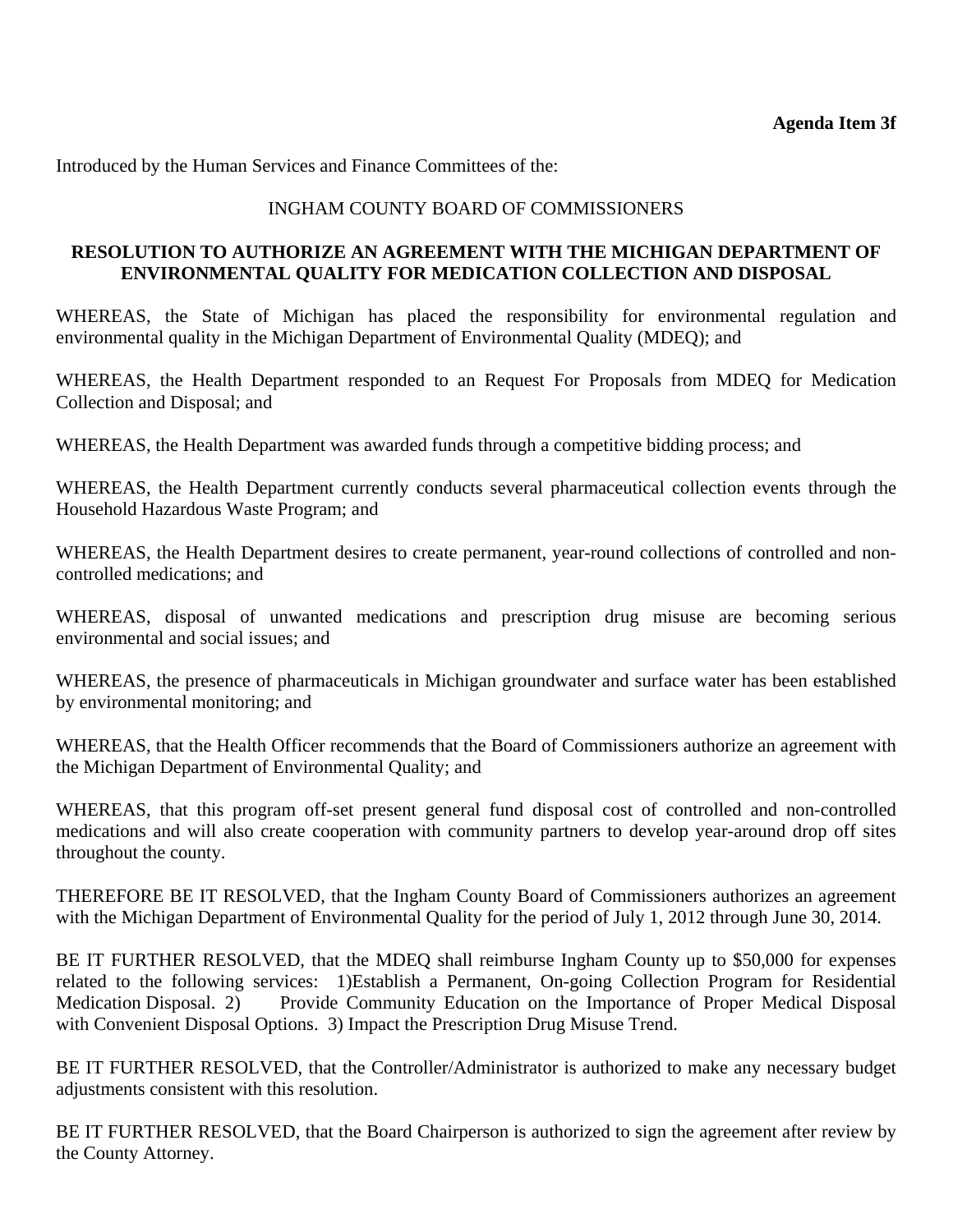<span id="page-27-0"></span>

| TO:   | Human Services Committee<br><b>County Services Committee</b><br><b>Finance Committee</b>                                                                                                       |
|-------|------------------------------------------------------------------------------------------------------------------------------------------------------------------------------------------------|
| FROM: | Renee B. Canady, Ph.D., Health Officer                                                                                                                                                         |
| DATE: | August 9, 2012                                                                                                                                                                                 |
| RE:   | Recommendation to Accept Funds From the United States Department of Health and Human<br>Services, Division of Health Resources and Services Administration for the Healthy Start<br>Initiative |

This is a recommendation to accept funds from the U.S. Department of Health and Human Services (HHS), Division of Health Resources and Services Administration (HRSA) in support of the Healthy Start Project. This national project addresses the significant disparities in the health of mothers and babies experienced by racial and ethnic minorities in communities that face many challenges. The Health Department has been awarded an amount of up to \$965,000 for the period June 1, 2012 through May 31, 2014.

The Health Department's Healthy Start Project is designed to reduce infant mortality and disparities in infant mortality for African Americans living in Ingham County, Michigan. Healthy Start will address disparities in perinatal health outcomes through direct services, perinatal system coordination, and community mobilization.

The funds will be utilized to establish two new positions: A Perinatal Systems Project Coordinator (PHN4) and a Health Educator II (PRO7). The Perinatal Systems Project Coordinator will provide overall coordination for the project, including outreach and connection within the broader community. The Health Educator position will provide weekly educational sessions at Lansing Housing Commission sites, and will refer eligible women to case management services. The Human Resources Department has reviewed the proposed job functions in the grant and established the job descriptions and levels. The PHN/ICEA and ICEA bargaining groups are in support of these positions.

In addition, grant funds will support the work of an existing full-time Family/Child/Infant Advocate, and .50 FTE of an existing full-time Public Health Nurse to provide enhanced case management.

We are also requesting authorization for the following subcontracts:

1) The Lansing Housing Commission to provide support to assist with meeting logistics for the Health Education sessions; as well as stipends for community residents to assist with project development. The amount of the subcontract will be \$60,000 for the period of June 1, 2012 through May 31, 2014.

2) Dr. Ellen Whipple, of Michigan State University's School of Social Work will conduct an overall project evaluation. The amount of the subcontract will be \$38,000 for the period of June 1, 2012 through May 31, 2014.

I recommend that the Board of Commissioners accept the funds from HRSA for the Healthy Start Grant.

c: John Jacobs w/attachment Regina Traylor w/attachment Sarah Bryant w/attachment Rich Estill w/attachment

.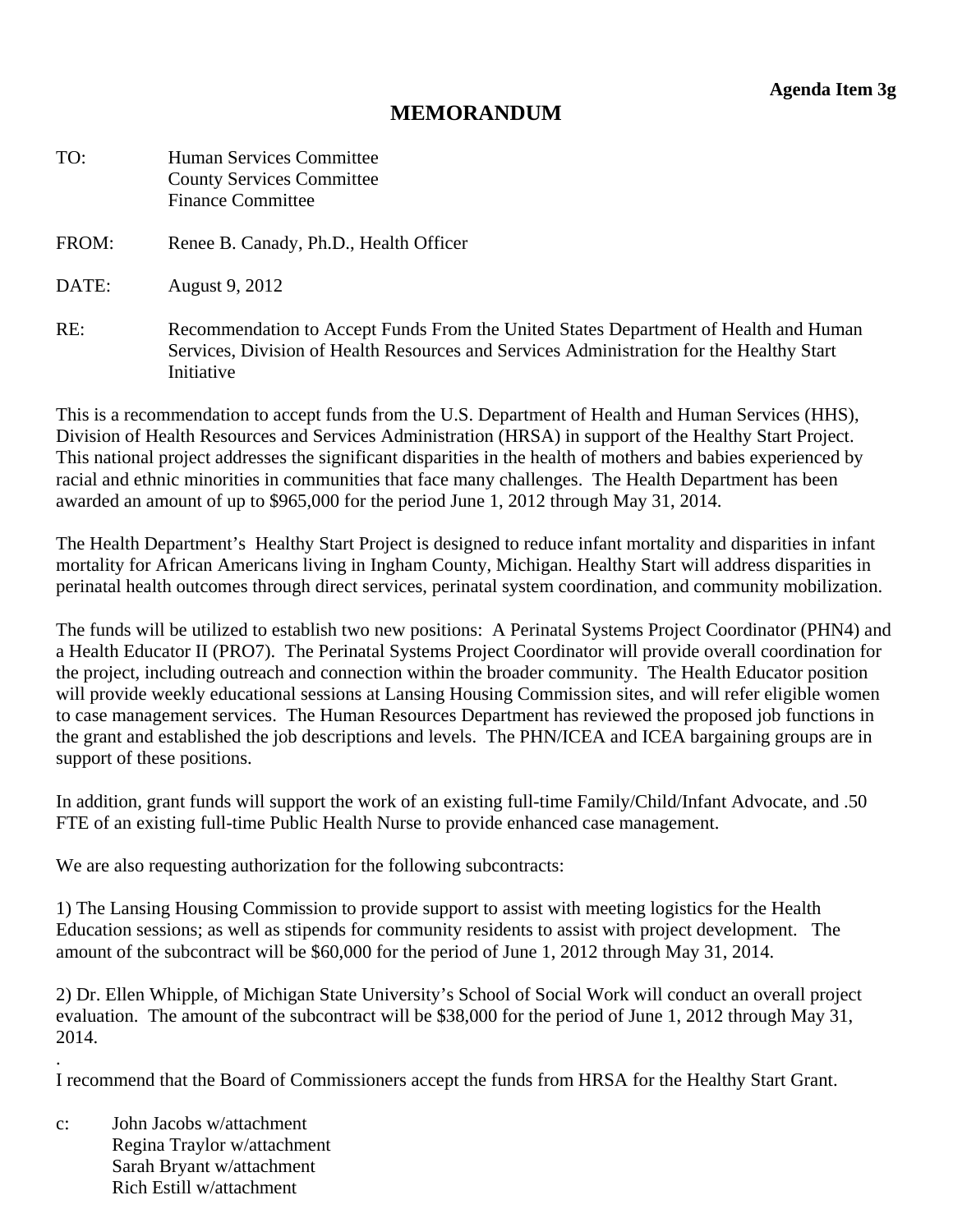Introduced by the Human Services, County Services and Finance Committees of the:

#### INGHAM COUNTY BOARD OF COMMISSIONERS

### **RESOLUTION TO ACCEPT FUNDS FROM THE U. S. DEPARTMENT OF HEALTH AND HUMAN SERVICES, DIVISION OF HEALTH RESOURCES AND SERVICES ADMINISTRATION FOR THE HEALTHY START GRANT AND ESTABLISH PERINATAL SYSTEMS PROJECT COORDINATOR/SENIOR PUBLIC HEALTH NURSE AND HEALTH EDUCATOR II POSITIONS**

WHEREAS, the infant mortality rate, the rate at which babies less than one year of age die, is often viewed as an overall indicator of a community's health; and

WHEREAS, African American women bear an undue disease burden with disproportionately high rates of infant mortality, with rates of 17.8 per 1,000 live births, as compared to the white infant mortality rate of 8.0 per 1,000 live births; and

WHEREAS, the Health Department has been awarded funding in the amount of up to \$965,000 for the Healthy Start Grant activities for the period of June 1, 2012 through May 31, 2014; and

WHEREAS, the following positions shall be established: Perinatal Systems Project Coordinator/Senior Public Health Nurse, PHN Grade 4 and a Health Educator II, ICEA Grade 7, and

WHEREAS, the Healthy Start Project funds will also provide support of the work of an existing full-time Public Health Advocate (Position 601157), as well as 50% of an existing full-time Public Health Nurse (Position 601147) resulting in general fund savings; and

WHEREAS, the following subcontracts are needed for the period of June 1, 2012 through May 31, 2014: Lansing Housing Commission in the amount of \$60,000 and Dr. Ellen Whipple, of the Michigan State University's School of Social Work in the amount of \$38,000; and

WHEREAS, that the Health Officer recommends that the Ingham County Board of Commissioners accept the grant award in the amount of up to \$965,000 from the U. S. Department of Health and Human Services, Division of Health Resources and Services Administration (HRSA) for the Health Start Project for the period of June 1, 2012 through May 31, 2014.

THEREFORE BE IT RESOLVED, that the Ingham County Board of Commissioners accepts the grant from U.S. Department of Health and Human Services, Division of Health Resources and Services Administration (HRSA) to implement a Healthy Start Project in the amount of up to \$965,000 for the period of June 1, 2012 through May 31, 2014.

BE IT FURTHER RESOLVED, that the Board of Commissioners authorizes the establishment of two new positions: Perinatal Systems Project Coordinator/Senior Public Health Nurse, PHN Grade 4 (\$56,938 - \$68,343) and a Health Educator II, ICEA Grade 7 (\$49,848 - \$59,841) for the period of the grant.

BE IT FURTHER RESOLVED, the Healthy Start Project funds will also provide support of the work of an existing full-time Public Health Advocate (Position 601157), as well as 50% of an existing full-time Public Health Nurse (Position 601147) resulting in general fund savings; and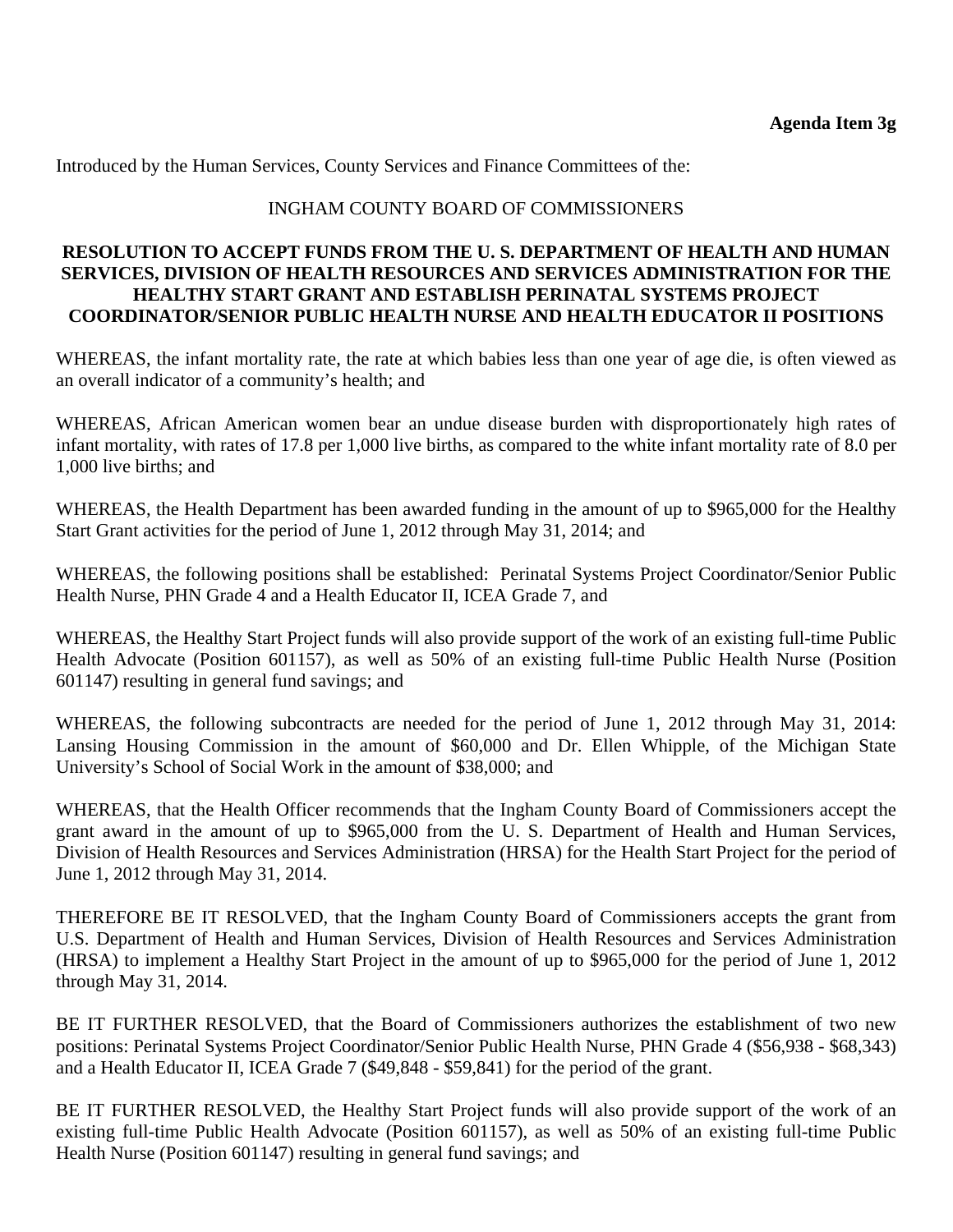BE IT FURTHER RESOLVED, that the Board of Commissioners authorizes a subcontracts with Lansing Housing Commission in the amount of \$60,000 to assist with outreach and health education meeting; and Dr. Ellen Whipple, of the Michigan State University's School of Social Work in the amount of \$38,000 to provide program evaluation services, for the period of June 1, 2012 through May 31, 2014.

BE IT FURTHER RESOLVED, that the County Controller/Administrator is authorized to adjust the Health Department's budget.

BE IT FURTHER RESOLVED, that the hiring freeze and hiring delay is waived for the newly established Perinatal Systems Project Coordinator/Senior Public Health Nurse and Health Educator II positions.

BE IT FURTHER RESOLVED, that the Board Chairperson is authorized to sign the subcontracts and any other documents after review by the County Attorney.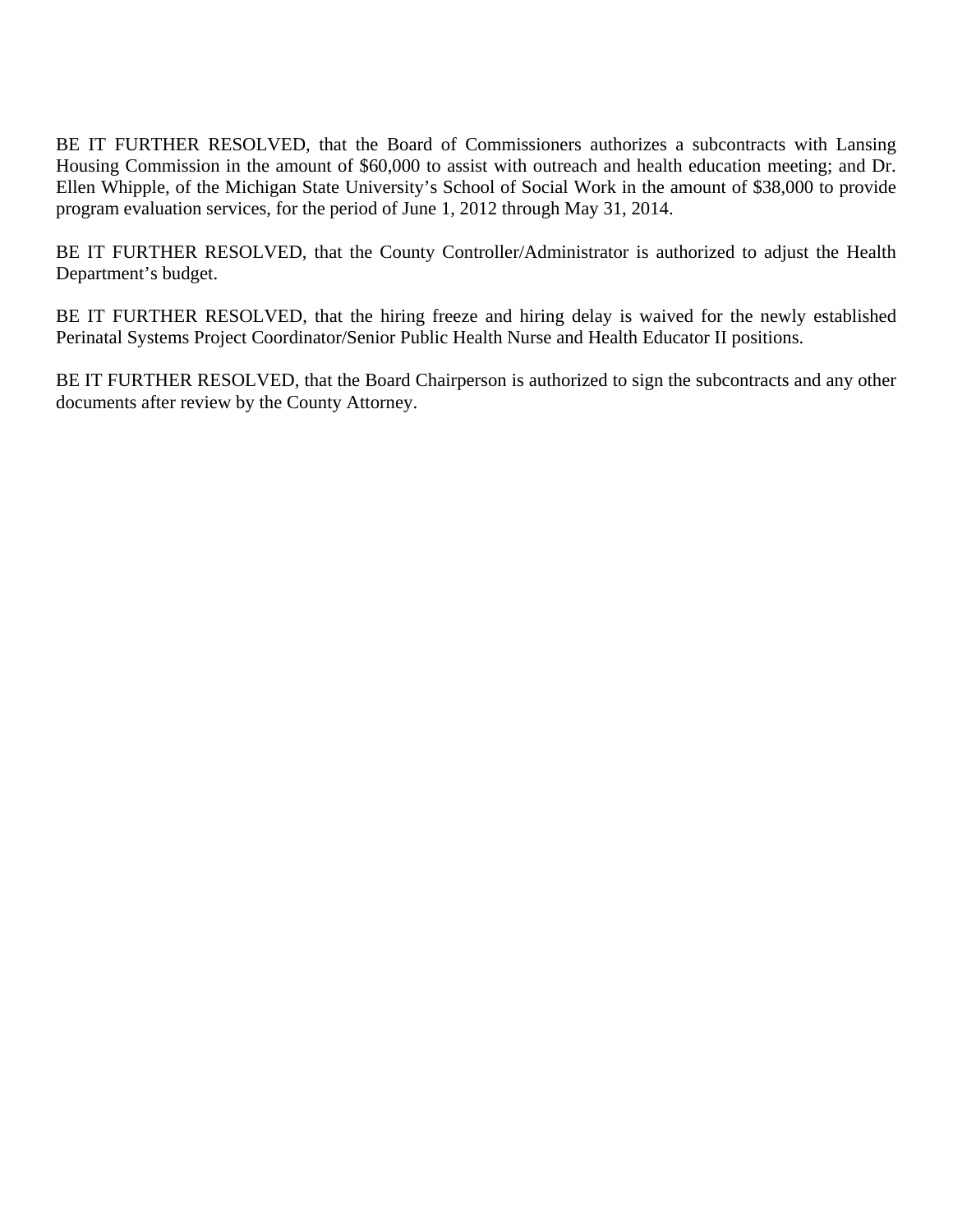<span id="page-30-0"></span>

| TO:   | Human Services Committee<br><b>County Services Committee</b><br><b>Finance Committee</b>                                                                                           |
|-------|------------------------------------------------------------------------------------------------------------------------------------------------------------------------------------|
| FROM: | Renée Branch Canady, PhD, MPA, Health Officer                                                                                                                                      |
| DATE: | <b>August 8, 2012</b>                                                                                                                                                              |
| RE:   | Resolution to Authorize the Conversion of Otto Community Health Center from a<br>School-Based Health Center to a Community Health Center and Establish a Primary Care<br>Physician |

The Ingham County Health Department, in partnership with community members and other organizations established the Otto Community Health Center (Otto) in 1996 to address the need for access to health care for students attending the C.W. Otto Middle School of the Lansing School District. In 2003, Otto was designated as a Federally Qualified Health Center Look-Alike site. The C.W. Otto Middle School was closed by the Lansing School District in June 2012. This is a recommendation to authorize the transition of Otto from a School-Based Health Center that serves the adolescent population to a Community Health Center, which will serve the general population.

In response to a 2011 study completed by Capital Link, a non-profit organization dedicated to assisting community health centers in planning and financing capital projects, the Ingham Community Health Center Board of Directors recommends that the Otto Community Health Center remain open as a community health center that serves the primary health care needs of medically vulnerable residents on the North side of Lansing. The 2011 study revealed that one of the greatest needs for primary health care services is on North side of Lansing. The Lansing School District has agreed to allow the Ingham Community Health Centers to continue to run Otto as a primary health care service site for the general population surrounding the health center.

Otto currently provides primary health care to approximately 300 adult patients each year. This will allow the Ingham Community Health Center to provide primary health services to approximately 800 new patients through much needed increased capacity. This is essential as all of our current Community Health Centers are challenged to accept new patients.

Current staff of the Otto School-Based Health Center Network will be realigned to a new school-based health center, which will be located within the Lansing School District's Eastern High School as required by the Michigan Department of Community Health.

To effectively provide primary health care services for the general population at the Otto Community Health Center, existing positions will need to be realigned within the Community Health Centers, including an existing clinic assistant and a nurse. A vacant Program Specialist position will also be reassigned to Otto. A Primary Care Physician, MCF Grade C - \$137,136 - \$164,564, position also needs to be established.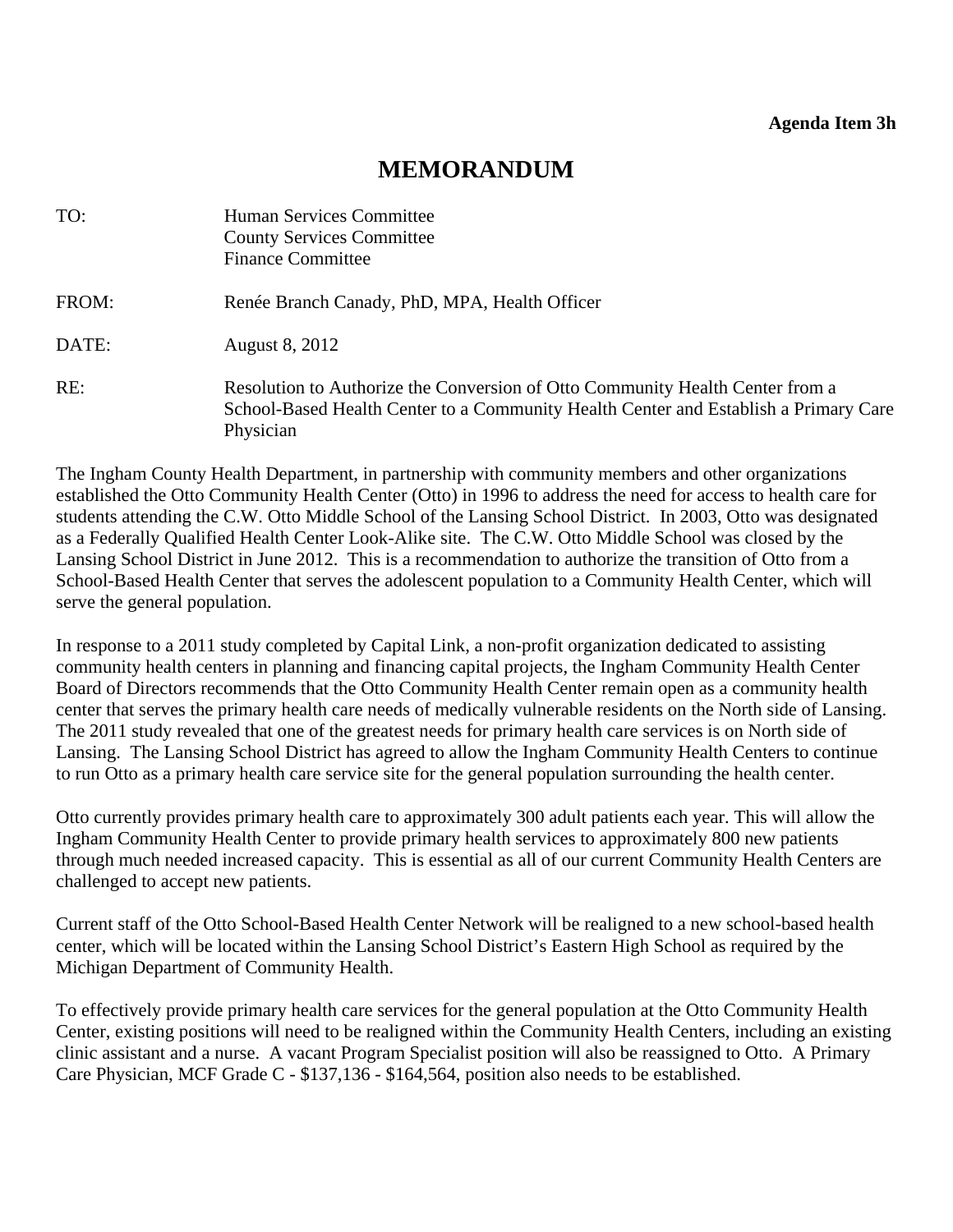This project will also require the purchase of licenses and fees related to the Electronic Health Record, which will not exceed \$18,000. A copy of the budget and revenue projections is attached for your review. The budget shows that Otto, as a general community health center, will be self sustaining through patient revenues generated as a result of serving as a medical home for residents of that community.

I recommend that the Board of Commissioners approve this resolution and authorize the transition of the Otto Community Health Center from a School-Based Health Center to a general Community Health Center, the establishment and hiring of a new primary care physician, the realignment of an existing clinic assistant and a nurse, and the reassignment of the vacant Program Specialist position to Otto.

c: Debbie Brinson, w/attachment Barb Mastin, w/attachment John Jacobs, w/attachment Jonathon MacGowen, w/attachment Carolyn Redman, w/attachment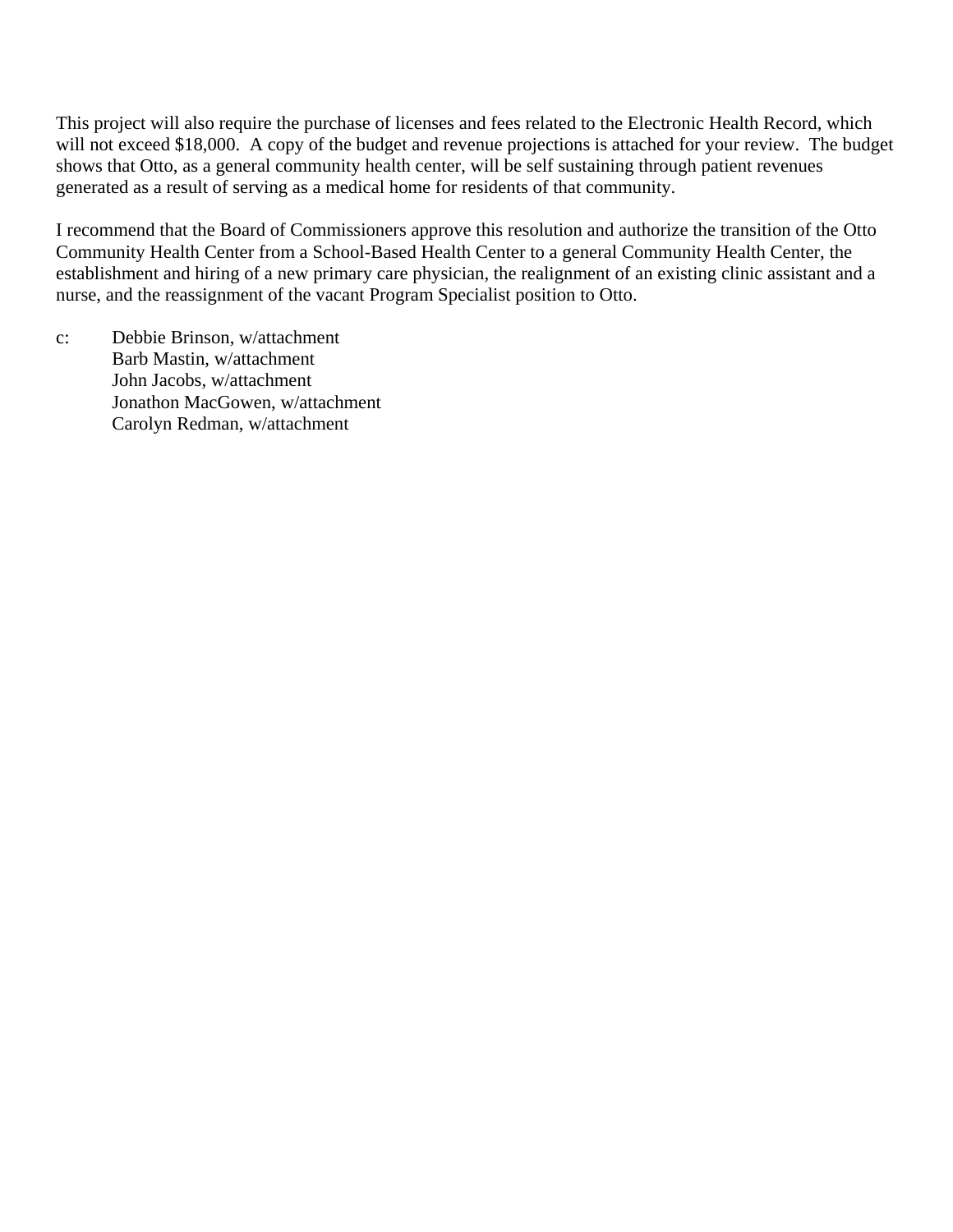|                                                       | <b>Budget 2013</b> |
|-------------------------------------------------------|--------------------|
| <b>INCOME AND REVENUES</b>                            |                    |
|                                                       |                    |
| <b>Patient Revenue:</b>                               |                    |
| Medicaid: Fee for Service                             | \$55,848           |
| Medicaid: non wrap eligible                           | \$45,924           |
| Medicaid: Cost Based Reimbursement                    | \$366,625          |
| Medicare: Fee for Service                             | \$79,200           |
| <b>Other Public Programs</b>                          | \$0                |
| Private Insurance                                     | \$0                |
| Self Pay                                              | \$172              |
| <b>Grant &amp; Contract Income</b>                    |                    |
| <b>Local Support</b>                                  |                    |
| Ingham Health Plan Fee for Service                    | \$12,230           |
| Ingham Health Plan Grant (County Sourced Funds)       |                    |
| <b>State Grants</b>                                   |                    |
| <b>MDHS</b> Grant                                     |                    |
| <b>Federal Grants/Funds</b>                           |                    |
| Meaningful Use                                        | \$21,500           |
| <b>Federal Grant</b>                                  | \$0                |
| <b>Other Income</b>                                   |                    |
| General Fund Support (Contribution to CHC Net Assets) | \$0                |
| <b>TOTAL:</b>                                         | \$581,499          |
| <b>HEALTH CENTER EXPENSES</b>                         |                    |
|                                                       |                    |
| <b>Personnel</b>                                      |                    |
| <b>Administrative Staff:</b>                          |                    |
| *Program Specialist 1.0 FTE                           | \$50,477           |
| <b>Medical Staff:</b>                                 |                    |
| Physician 1.0 FTE                                     | \$164,564          |
| *Clinic Assistant 1.0 FTE                             | \$36,525           |
| *Nurse/Nurse Assessor 1.0 FTE                         | \$59,835           |
| <b>Dental Staff</b>                                   | \$0                |
| <b>Behavioral Health Staff</b>                        | \$0                |
| <b>Enabling Services Staff</b>                        | \$0                |
| <b>Other Staff</b>                                    | \$0                |
| Temporary staff, as needed                            | \$5,100            |
| Overtime, as required by contract                     | \$2,346            |
| <b>TOTAL:</b>                                         | \$318,847          |
| <b>Benefits</b>                                       |                    |
| FICA & Medicare                                       | \$20,234           |
| <b>Unemployment Insurance</b>                         | \$1,537            |
| <b>Worker's Compensation Insurance</b>                | \$648              |
| <b>Health Insurance</b>                               | \$58,188           |
| Dental Insurance                                      | \$3,221            |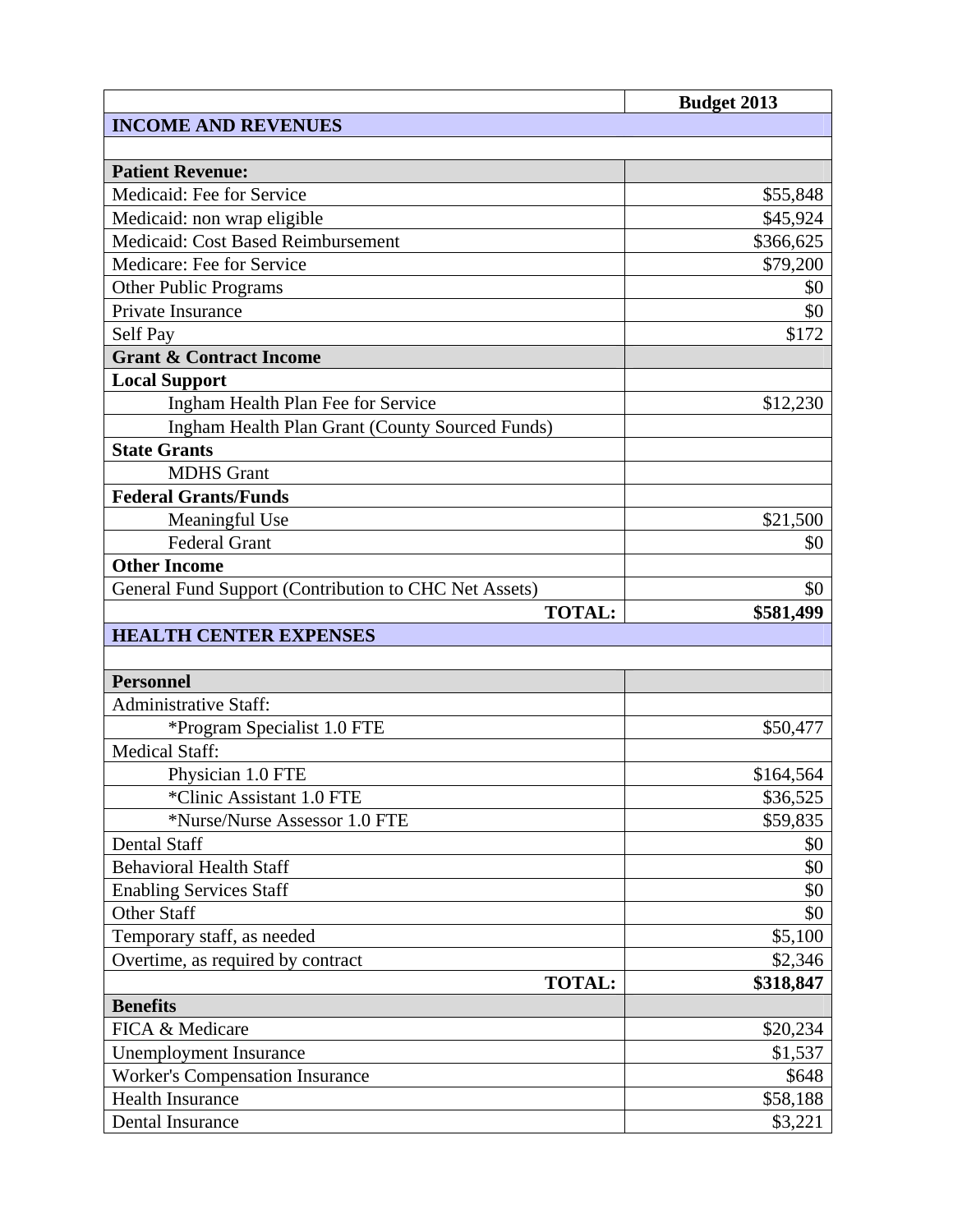| Retirement                                                   | \$57,124  |
|--------------------------------------------------------------|-----------|
| Other                                                        | \$1,571   |
| <b>TOTAL:</b>                                                | \$142,524 |
|                                                              |           |
| <b>TOTAL:</b>                                                | \$461,371 |
| <b>Equipment</b>                                             |           |
| Durable Equipment                                            | \$8,000   |
| Phone System                                                 | \$5,000   |
| <b>TOTAL:</b>                                                | \$13,000  |
| <b>Office Renovation</b>                                     |           |
| <b>Office Renovation</b>                                     | \$0       |
| -includes network wiring, plumbing, flooring, painting, etc. | \$0       |
| <b>TOTAL:</b>                                                | \$0       |
| <b>Travel &amp; Conferences</b>                              |           |
| <b>Local Travel</b>                                          | \$1,000   |
| <b>Patient Transportation</b>                                | \$250     |
| Out of State Travel                                          | \$3,500   |
| Conferences                                                  | \$1,000   |
| <b>TOTAL:</b>                                                | \$5,750   |
| <b>Supplies</b>                                              |           |
| Drugs & Pharmaceuticals                                      | \$3,500   |
| <b>Medical and Educational Supplies</b>                      | \$5,000   |
| <b>General Office Supplies</b>                               | \$8,000   |
| Printing & Binding                                           | \$8,000   |
| Other Supplies                                               | \$0       |
| <b>TOTAL:</b>                                                | \$24,500  |
| <b>Contractual Services</b>                                  |           |
| Licenses & User Fees                                         | \$18,000  |
| Providers                                                    | \$0       |
| <b>Medical Staff</b>                                         |           |
| <b>Support Staff</b>                                         | \$0       |
| <b>Administrative Staff</b>                                  | \$0       |
| <b>Medical Service Contracts</b>                             | \$5,000   |
| <b>TOTAL:</b>                                                | \$23,000  |
| <b>Other Expenses</b><br>Rent & Facility Cost                | \$23,878  |
| Laundry                                                      | \$2,000   |
| <b>Equipment Rental</b>                                      | \$3,000   |
| <b>Equipment Maintenance</b>                                 | \$3,000   |
| Communications                                               | \$1,500   |
| Memberships/Subscriptions                                    | \$500     |
| Journals & Billing Updates                                   | \$0       |
| Professional Liability-Providers                             | \$10,000  |
| Ins Premium - MI Municipal Risk Management Authority         | \$10,000  |
| <b>TOTAL:</b>                                                | \$53,878  |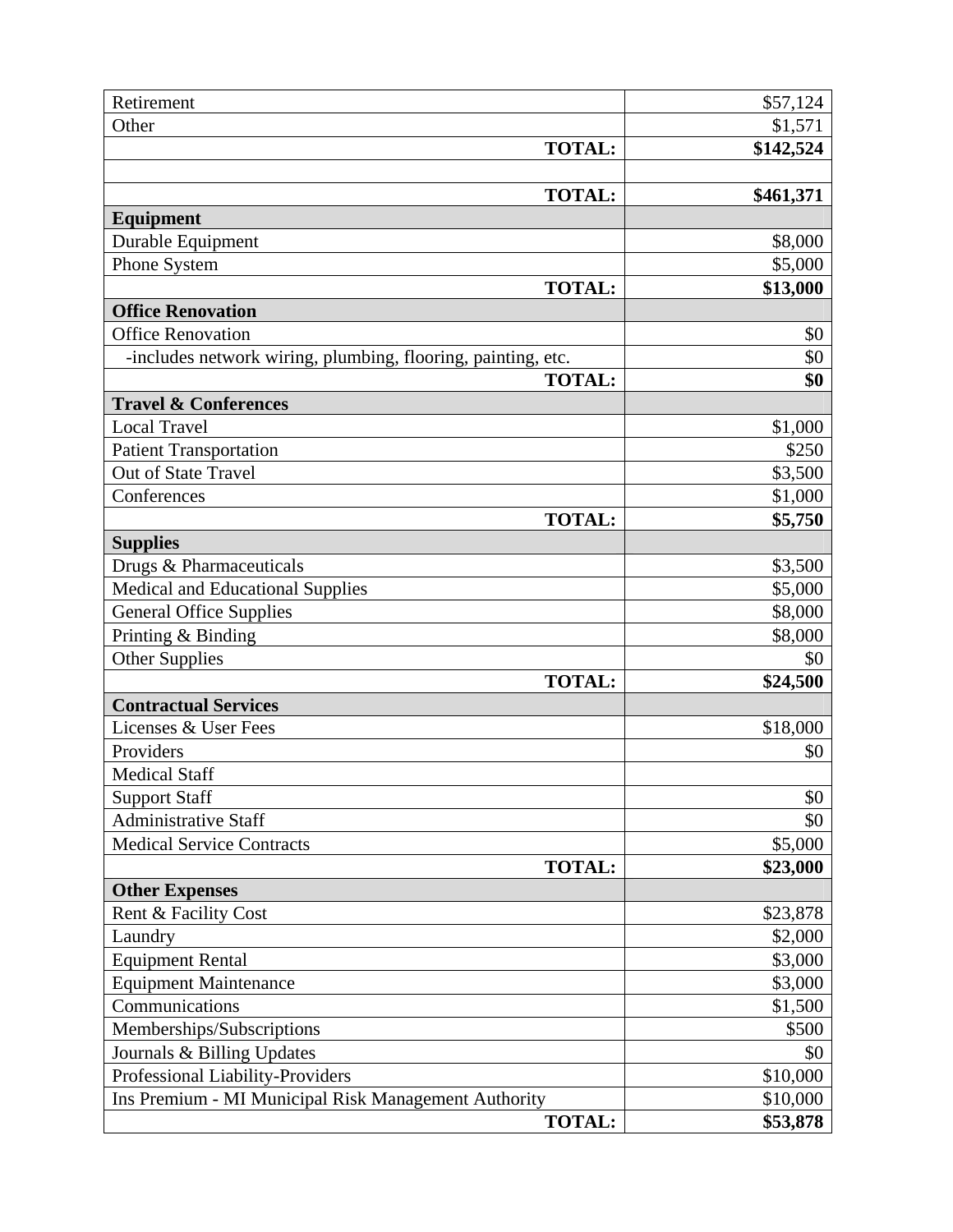| <b>TOTAL:</b>                       | \$581,499 |
|-------------------------------------|-----------|
| <b>Overhead &amp; Indirect</b>      |           |
|                                     |           |
| <b>TOTAL:</b>                       | \$0       |
|                                     |           |
| <b>TOTAL:</b>                       | \$581,499 |
|                                     |           |
| <b>Net Increase (Decrease)</b>      | \$0       |
|                                     |           |
| <b>Number of Visits</b>             | 4,000     |
| <b>Number of Unduplicated Users</b> | 1,350     |

\*Redirecting Position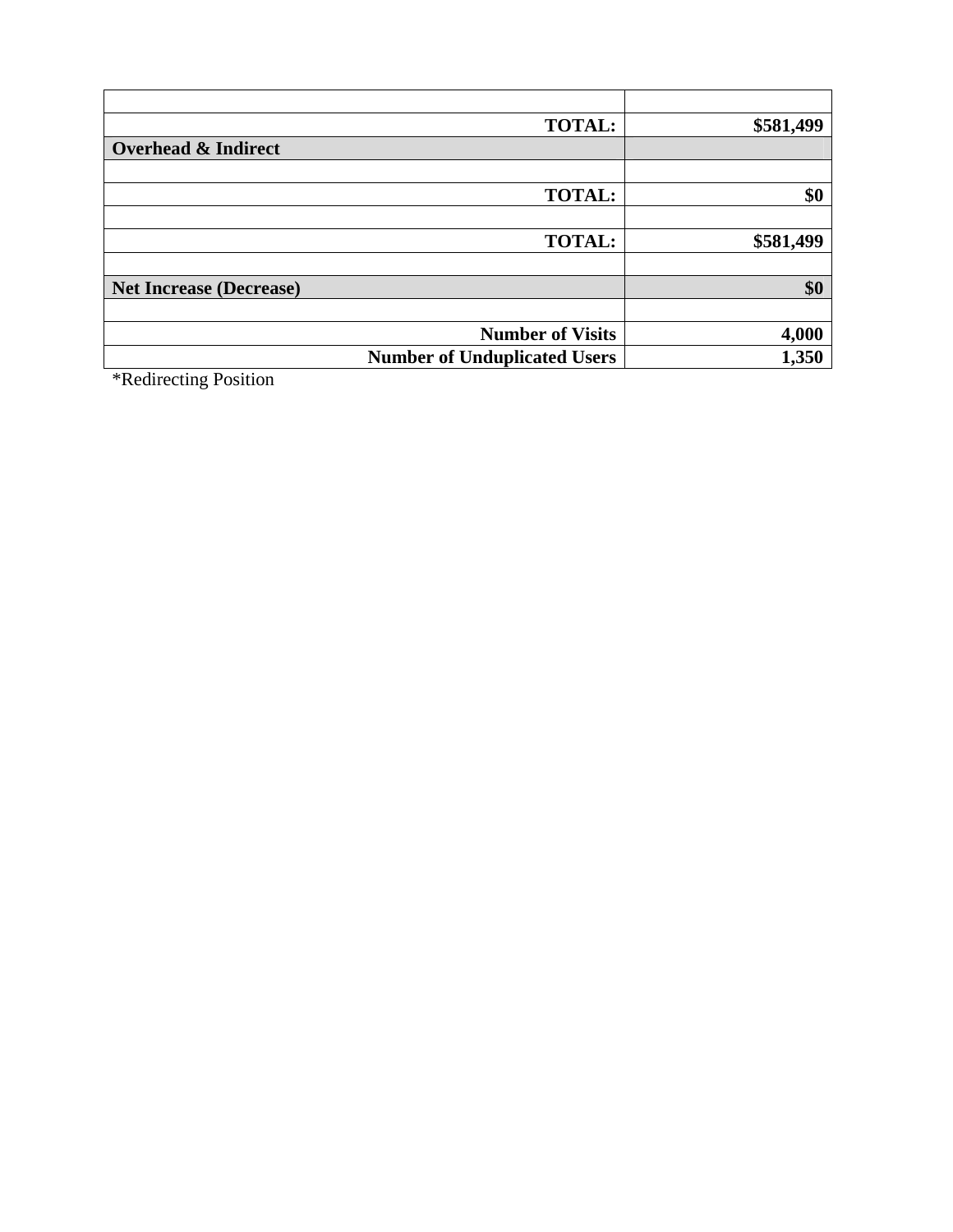| <b>Visit Data</b>                                                                                              | <b>Encounters</b>             | <b>Payor Mix</b> |
|----------------------------------------------------------------------------------------------------------------|-------------------------------|------------------|
| <b>Provider Type: Physician</b>                                                                                |                               |                  |
| <b>Projected Annual Visits</b>                                                                                 | 4,000                         |                  |
| <b>Projected Monthly Visits</b>                                                                                | 333                           |                  |
| <b>Projected Daily Visits</b>                                                                                  | 17                            |                  |
| Medicaid - Enhanced Rate                                                                                       | 1,720                         | 43%              |
| Medicaid - ABW, MI-Child, etc.                                                                                 | 1,200                         | 30%              |
| Medicare                                                                                                       | 720                           | 18%              |
| <b>County Health Plans</b>                                                                                     | 320                           | 8%               |
| Private Pay                                                                                                    | 40                            | 1%               |
| <b>Total Annual Visits -</b>                                                                                   | 4,000                         |                  |
| FY 2013 Projections                                                                                            | 4,000                         |                  |
| Difference                                                                                                     | $\theta$                      | 100%             |
| <b>Revenue Data</b>                                                                                            | <b>Annual</b><br><b>Total</b> | Rate             |
| Medicaid - Enhanced Rate<br>(total based on new rate $$160.41*2,920= $468,397$ -<br>\$45,924=\$422,473)        | \$422,473.00                  | \$144.68         |
| Medicaid - ABW, MI-Child, etc.<br>(based on St. Lawrence payment history                                       | \$45,924.00                   | \$38.27          |
| 20,857/545=\$38.27*1,200=\$45,924)                                                                             |                               |                  |
| Medicare<br>(based on Medicare rate $$110*720 = $79,200$ )                                                     | \$79,200.00                   | \$110.00         |
| <b>County Health Plans</b><br>(based on St. Lawrence payment history<br>$$75,450/1,974 = $38.22*320 = $12,230$ | \$12,230.00                   | \$38.22          |
| Private Pay<br>(based on St. Lawrence payment history<br>$$1,381/322 = $4.29*40 = $172$                        | \$172.00                      | \$4.29           |
| <b>Total Patient Based Revenues</b>                                                                            | \$559,999.00                  |                  |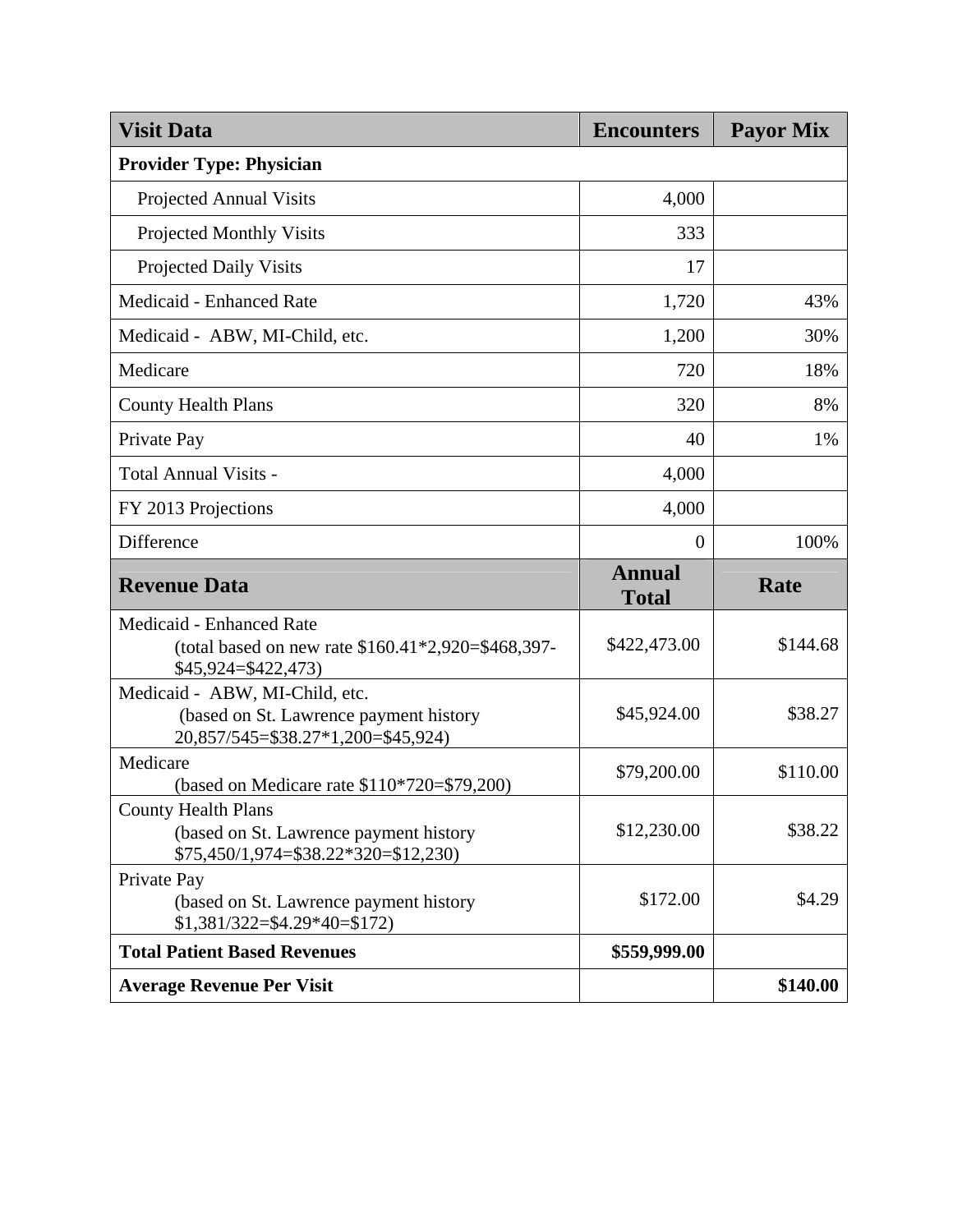Introduced by the Human Services, County Services and Finance Committees of the:

## INGHAM COUNTY BOARD OF COMMISSIONERS

## **RESOLUTION TO AUTHORIZE THE CONVERSION OF THE OTTO COMMUNITY HEALTH CENTER FROM A SCHOOL-BASED HEALTH CENTER TO A GENERAL COMMUNITY HEALTH CENTER AND ESTABLISH A PRIMARY CARE PHYSICIAN**

WHEREAS, the Ingham County Health Department, in partnership with community members and organizations, established the Otto Community Health Center (Otto) in 1996 to address the need for access to health care for students attending the C.W. Otto Middle School of the Lansing School District; and

WHEREAS, in 2003, Otto was designated as a Federally Qualified Health Center Look-Alike site; and

WHEREAS, the C.W. Otto Middle School was closed by the Lansing School District effective June 2012; and

WHEREAS, a 2011 study revealed that one of the greatest needs for primary health care services in Ingham County is on the North side of Lansing, where Otto is located; and

WHEREAS, Otto currently provides primary health care to approximately 300 adult patients each year; and

WHEREAS, in response to this study, and to continue to provide primary health care services to the 300 established patients, the Community Health Center Board of Directors recommends that the Otto Community Health Center continue to operate as an health center that serves the primary health care needs of medically vulnerable residents on the North side of Lansing; and

WHEREAS, continuing operations at the Otto Community Health Center will allow the Ingham Community Health Centers to provide primary health care to approximately 800 new patients; and

WHEREAS, the Lansing School District has agreed to allow the Ingham Community Health Centers to continue to use the space where Otto is located for this purpose; and

WHEREAS, the Otto Community Health Center, as a general community health center, will be self sustaining through patient revenues generated as a result of serving as a medical home for residents of that community; and

WHEREAS, current staff of the Otto School-Based Health Center will be placed at a health center, which will be located within the Lansing School District's Eastern High School as required by the Michigan Department of Community Health; and

WHEREAS, to effectively provide primary health care services for the general population at the Otto Community Health Center, existing positions will need to be realigned within the Ingham Community Health Centers, including an existing clinic assistant and a nurse; and

WHEREAS, a vacant Program Specialist position will also be reassigned to Otto; and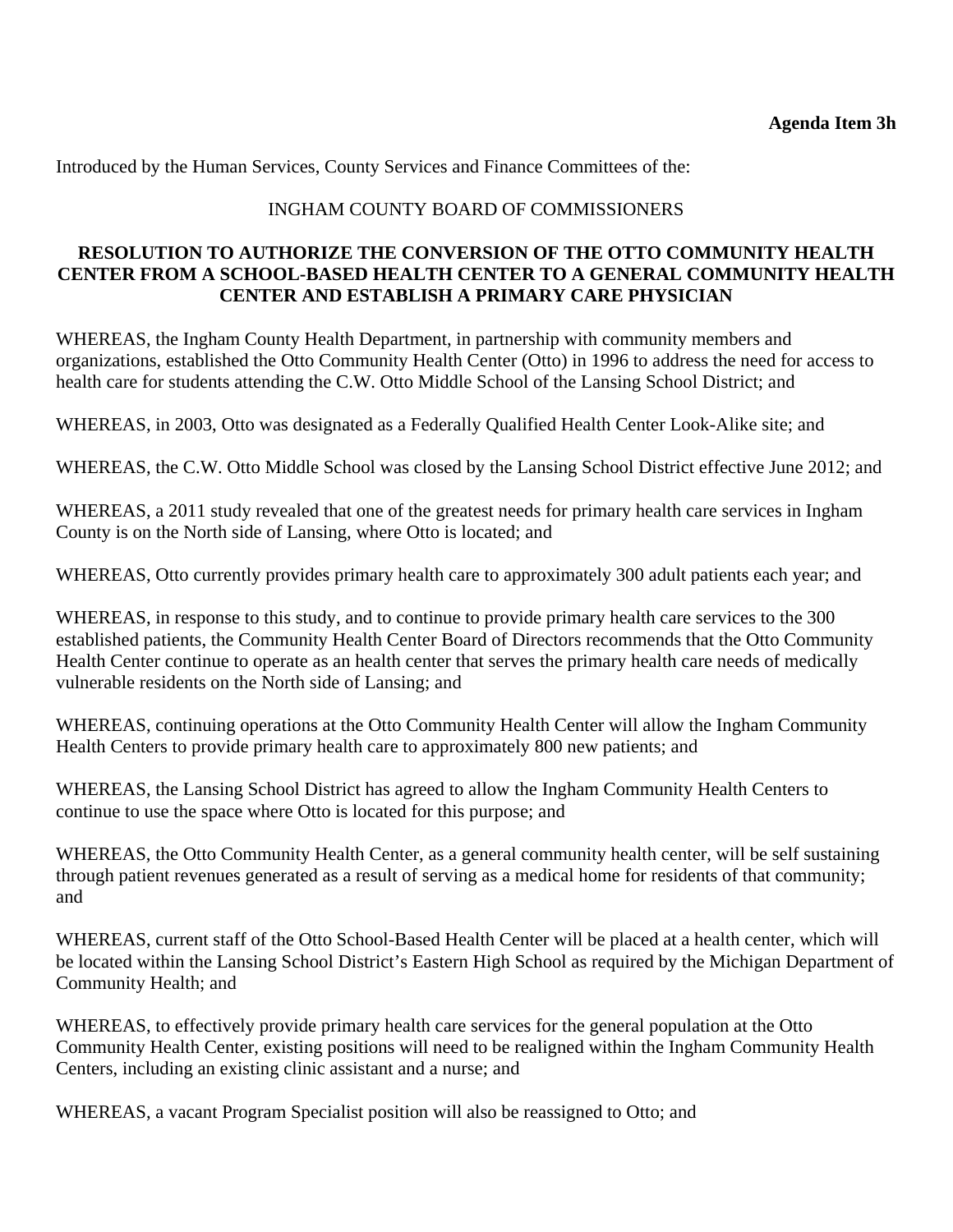WHEREAS, a new Primary Care Physician, MCF Grade C - \$137,136 - \$164,564, position also needs to be established and hired; and

WHEREAS, this project also requires the purchase of licenses and fees related to the Electronic Health Record, not to exceed \$18,000; and

WHEREAS, the Health Officer recommends that the Board of Commissioners approve this resolution and authorize the realignment and establishment of the above mentioned positions; and

WHEREAS, the Health Officer also recommends the transition of the Otto Community Health Center from a School-Based Health Center to a general community health center.

THEREFORE BE IT RESOLVED, that the Board of Commissioners hereby authorizes the transition of Otto Community Health Center from a school-based health center to a general community health center.

BE IT FURTHER RESOLVED, that the Board of Commissioners hereby authorizes the realignment of a Clinic Assistant and a Nurse position to the Otto Community Health Center.

BE IT FURTHER RESOLVED, that the Board of Commissioners hereby authorizes the reassignment of the vacant Program Specialist position (#601294) to the Otto Community Health Center.

BE IT FURTHER RESOLVED, that Board of Commissioners hereby establishes a Primary Care Physician, MCF Grade C - \$137,136 - \$164,564 and, that the hiring freeze and hiring delay are hereby waived for this position.

BE IT FURTHER RESOLVED, that the Board of Commissioners hereby authorizes the purchase of licenses and fees related to the Electronic Health Records, not to exceed \$18,000.

BE IT FURTHER RESOLVED, that the Controller/Administrator is authorized to make the necessary budget adjustments, and the Purchasing Department is authorized to issue any necessary purchase orders or purchase items needed.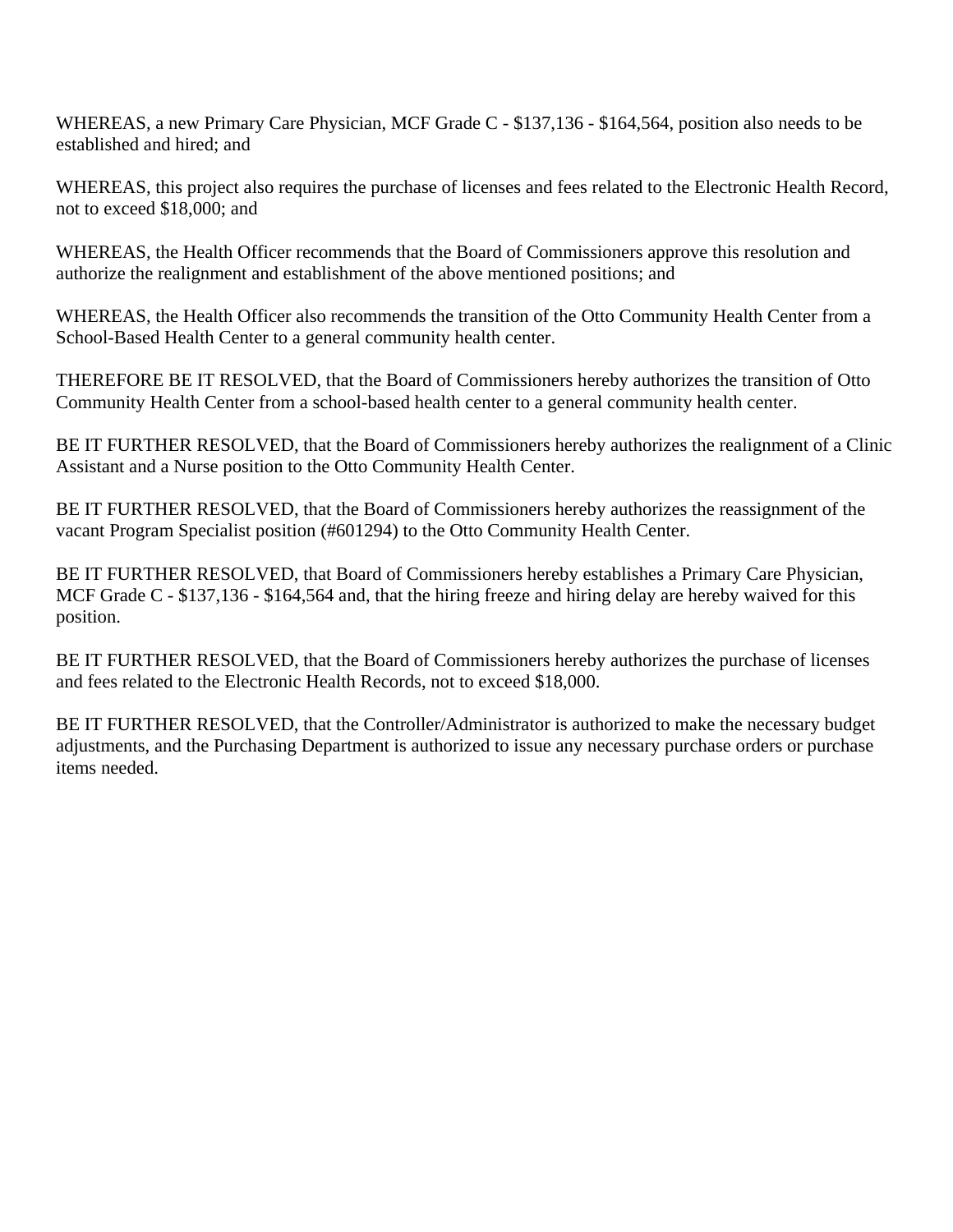<span id="page-38-0"></span>

| TO:   | Human Services Committee                                                                                      |
|-------|---------------------------------------------------------------------------------------------------------------|
| FROM: | Renée Branch Canady, PhD, MPA, Health Officer                                                                 |
| DATE: | August 8, 2012                                                                                                |
| RE:   | Recommendation to Authorize an Addendum to the Agreement with NextGen Healthcare<br>Information Systems, Inc. |

This is a recommendation to authorize an addendum to the agreement with NextGen Healthcare Information Systems, Inc. (NextGen). In Resolution #10-275, the Ingham County Board of Commissioners authorized an agreement with NextGen for the purpose of obtaining its patient management and electronic health record software systems.

The proposed addendum to the current agreement will allow NextGen to install the Health Quality Measures (HQM) Reporting Service in the Health Department's electronic health record. This addendum to the agreement is at no additional cost. The HQM Reporting Service extracts data from the database used by the NextGen® Software licensed to the Health Department under the Agreement and reports that data over the web, after the Health Department approves such information for electronic submission, in a form that documents its activity to the government agencies, grants providers and others who operate or administer the various health quality measures programs in which the Health Department participates.

I recommend that the Board of Commissioners addendum to the agreement with NextGen Healthcare Information Systems, Inc. (NextGen). The term of this addendum shall be for one year effective as of the date signed and automatically renew for subsequent one year terms unless either party terminates by providing 30 days written notice.

c: Debra Brinson (with attachment) Barb Mastin (with attachment) John Jacobs (with attachment) Jayson Welter (with attachment) Carolyn Redman (with attachment)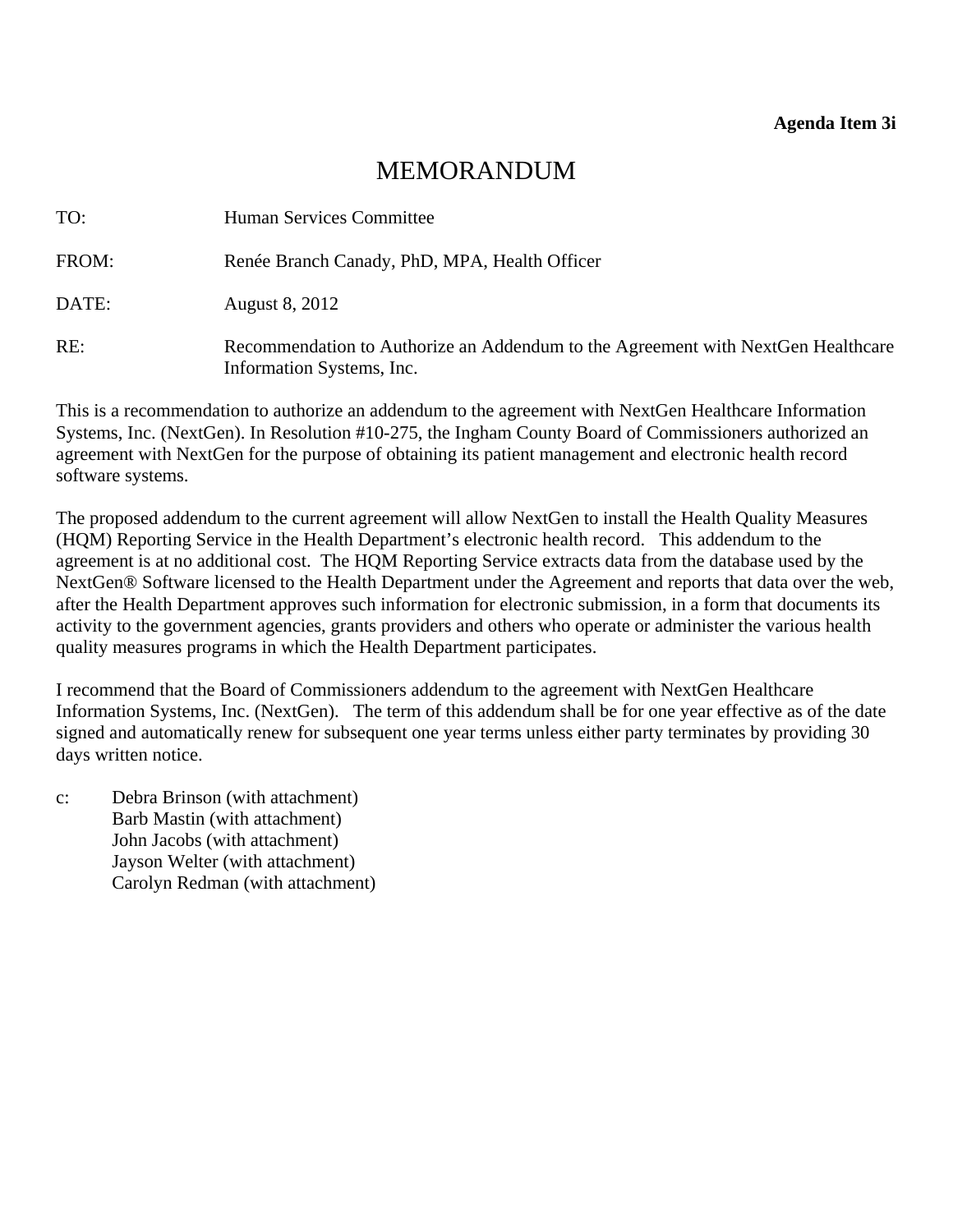Introduced by the Human Services, County Services and Finance Committees of the:

#### INGHAM COUNTY BOARD OF COMMISSIONERS

#### **RESOLUTION TO CONTRACT WITH NEXTGEN FOR PATIENT MANAGEMENT AND ELECTRONIC HEALTH RECORD SOFTWARE SYSTEMS**

#### **RESOLUTION #10-275**

WHEREAS, in August 2009, the Ingham County Health Department (ICHD) issued a Request for Proposals to obtain bids from qualified vendors of Electronic Health Record (EHR) Systems for the Community Health Centers; and

WHEREAS, after evaluating the qualified vendors, ICHD is recommending the Nextgen Healthcare Information Systems, Inc. patient management and electronic health records software systems; and

WHEREAS, ICHD has reserved General Fund and secured additional federal grants to fund the purchase of the patient management and electronic health records software systems.

THEREFORE BE IT RESOLVED, that the Ingham County Board of Commissioners authorizes a contract with Nextgen Healthcare Information Systems, Inc. for patient management and electronic health records software systems.

BE IT FURTHER RESOLVED, the cost to purchase licenses will not exceed \$600,000 and ongoing maintenance cost will not exceed \$125,000.

BE IT FURTHER RESOLVED, that the first year costs for hardware will not exceed \$150,000, third party software will not exceed \$100,000, computer costs will not exceed \$100,000, first and second year costs for health port maintenance will not exceed \$15,600 per year, and ongoing costs for computer reinvestment will not exceed \$25,000.

BE IT FURTHER RESOLVED, that the Controller/Administrator's Office is authorized to make the necessary budget adjustments, and the Purchasing Department is authorized to issue any necessary purchase orders or purchase documents needed.

BE IT FURTHER RESOLVED, that the Board Chairperson and the County Clerk are authorized to sign any necessary documents that are consistent with this resolution and approved as to form by the County Attorney.

**HUMAN SERVICES: Yeas**: McGrain, Davis, Tennis, Nolan, Koenig, Vickers **Nays**: None **Absent:** None **Approved 8/16/10**

**COUNTY SERVICES: Yeas**: Copedge, Schor, Celentino, Grebner, McGrain, Vickers **Nays:** None **Absent:** None **Approved 8/17/10** 

 **FINANCE: Yeas:** Grebner, Tennis, Bahar-Cook, Schor, Holman, Dougan **Nays:** None **Absent:** None **Approved 8/18/10**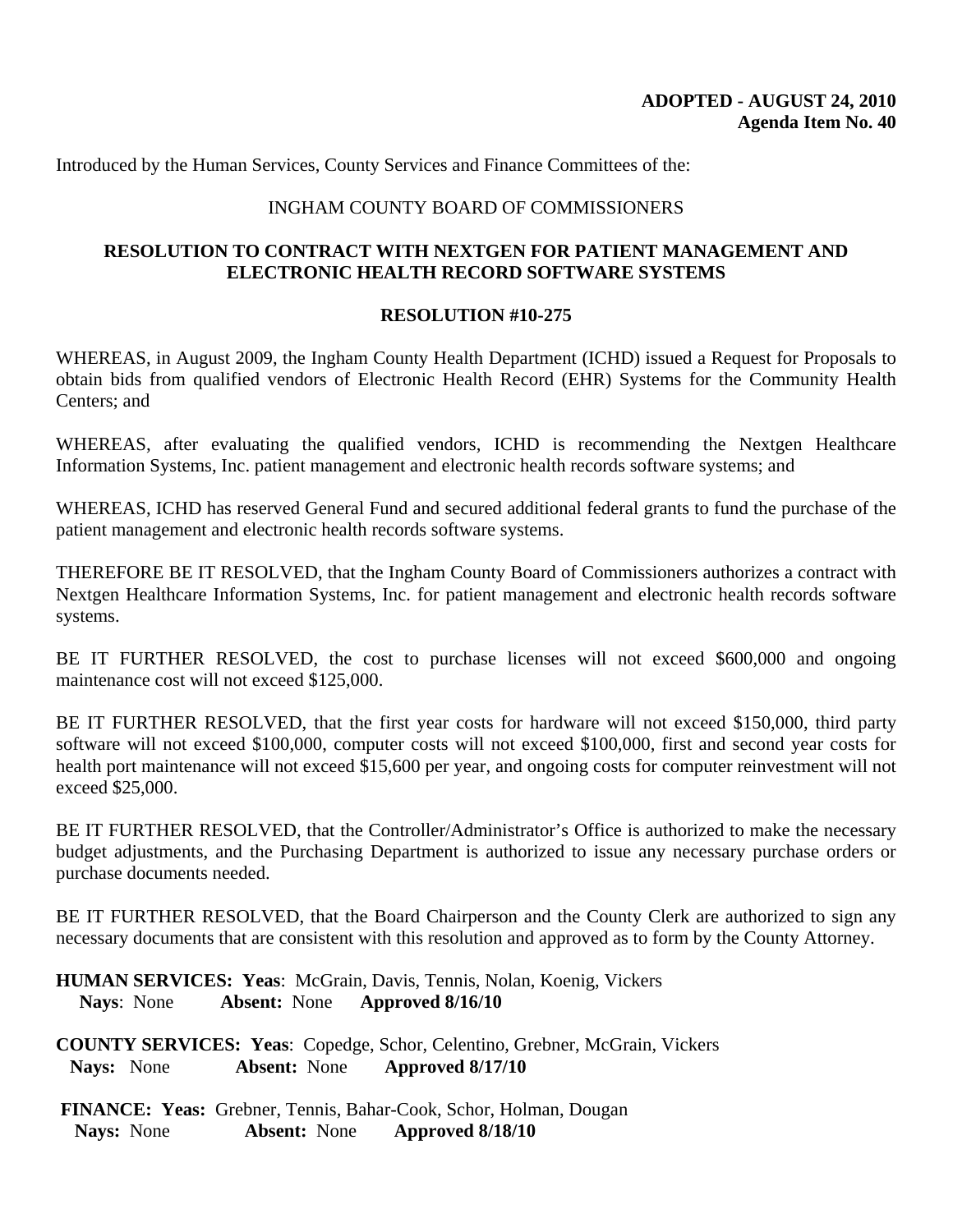**Agenda Item 3i** 

Introduced by the Human Services Committee of the:

# INGHAM COUNTY BOARD OF COMMISSIONERS

## **RESOLUTION TO AUTHORIZE AN ADDENDUM TO THE AGREEMENT WITH NEXTGEN HEALTHCARE INFORMATION SYSTEMS, INC.**

WHEREAS, in Resolution #10-275, the Board of Commissioners authorized an agreement with NextGen® Healthcare Information Systems, Inc. (NextGen®) for the purpose of obtaining its patient management and electronic health record software systems; and

WHEREAS, the proposed addendum to the current agreement will allow NextGen® to install the Health Quality Measures (HQM) Reporting Service in the Health Department's electronic health records; and

WHEREAS, the HQM Reporting Service is needed to extract data from the database and report that data over the web, activity to the government agencies, grants providers and others who operate or administer the various health quality measures programs in which the Health Department participates; and

WHEREAS, this addendum to the agreement presents no cost to the Health Department; and

WHEREAS, the Health Officer recommends that the Ingham County Board of Commissioners approves the addendum to the agreement with NextGen® Healthcare Information Systems, Inc.; and

WHEREAS, the term of this addendum shall be for one year effective the date signed and automatically renew for subsequent one year terms unless either party terminates by providing 30 days written notice.

THEREFORE BE IT RESOLVED, that the Ingham County Board of Commissioners authorizes an addendum to the agreement with NextGen® Healthcare Information Systems, Inc. to install the Health Quality Measures (HQM) Reporting Service in the Health Department's electronic health records.

BE IT FURTHER RESOLVED, that the term of this addendum shall be for one year effective the date signed and automatically renew for subsequent one year terms unless either party terminates by providing 30 days written notice.

BE IT FURTHER RESOLVED, that the County Clerk and the Chairperson of the Board of Commissioners are hereby authorized to sign the necessary contract documents on behalf of the County after approval as to form by the County Attorney.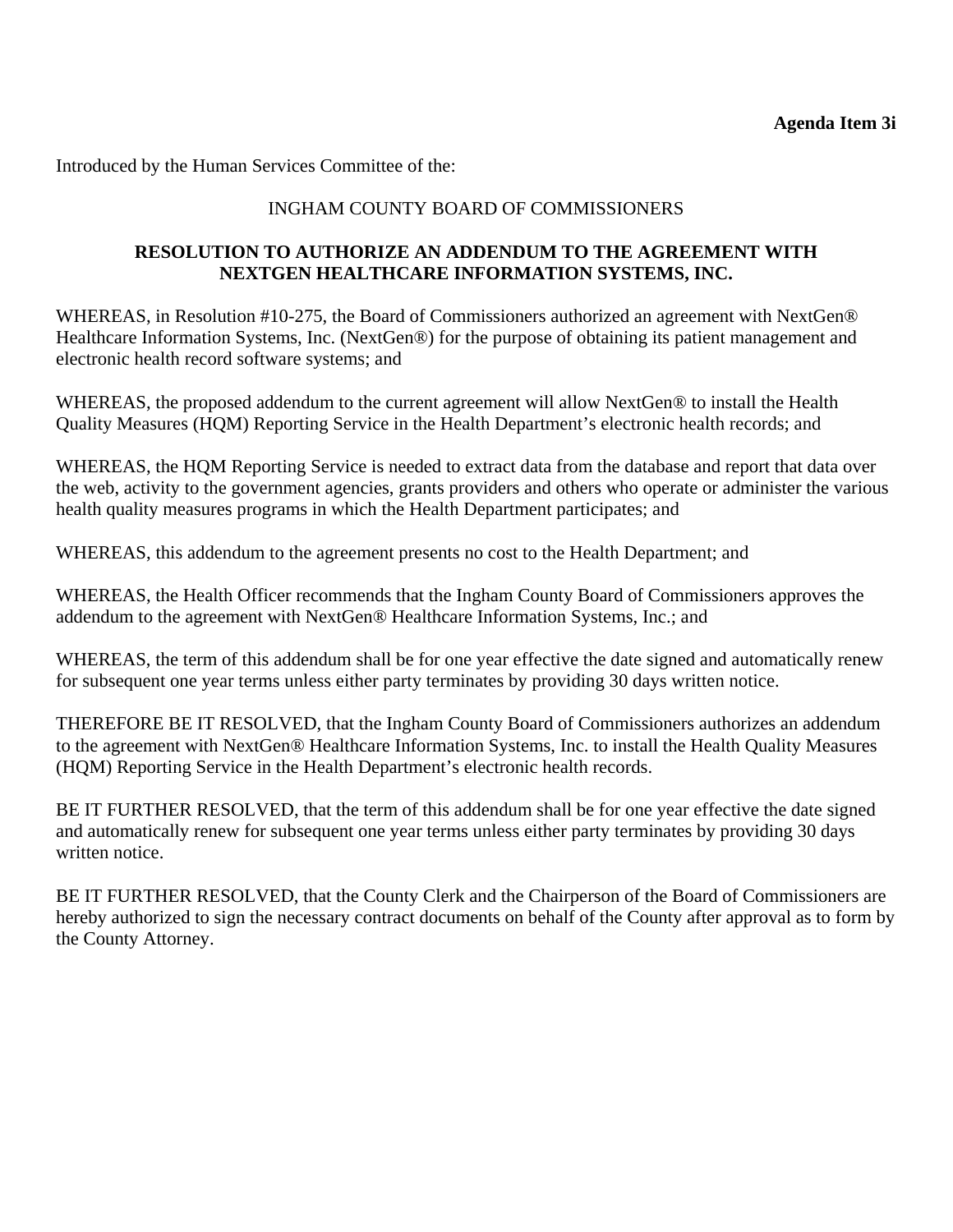<span id="page-41-0"></span>

| TO:   | Human Services Committee                                                                                                                                          |
|-------|-------------------------------------------------------------------------------------------------------------------------------------------------------------------|
| FROM: | Renée Branch Canady, PhD, MPA, Health Officer                                                                                                                     |
| DATE: | August 8, 2012                                                                                                                                                    |
| RE:   | Recommendation to Authorize a Memorandum of Understanding with the Michigan<br>Primary Care Association for Participation in the Health Center Controlled Network |

This is a recommendation to authorize a Memorandum of Understanding (MOU) with the Michigan Primary Care Association. The purpose of this MOU is to allow participation in MPCA's Health Center Controlled Network. Participation in this Network will provide the the Health Department's Community Health Centers with technical assistance relevant to the meaningful use of the Electronic Health Records and how it relates to quality improvements (i.e. Uniform Data System (UDS) and Patient Centered Medical Home (PMCH)). It will also allow the Health Centers to maximize economies of scale through the pooling of resources, sharing of ideas related to work flow and operations, collaborating with other Health Center Program grantees and other key stakeholders to improve clinical quality through data use, and sharing templates and tools to maximize efficiencies.

Participation in the Health Center Controlled Network is at no cost to the County and may allow the Health Centers to be eligible for funding in the future. The term of this agreement will be from December 1, 2012 through November 30, 2015, and automatically renew for subsequent one year terms unless either party terminates by providing 30 days written notice.

I recommend that the Board of Commissioners authorize a Memorandum of Understanding (MOU) with the Michigan Primary Care Association (MPCA) for participation in the Health Center Controlled Network from December 1, 2012 through November 30, 2015, which will automatically renew for subsequent one year terms unless either party terminates by providing days written notice.

c: Debra Brinson (with attachment) Barb Mastin (with attachment) John Jacobs (with attachment) Jayson Welter (with attachment) Carolyn Redman (with attachment)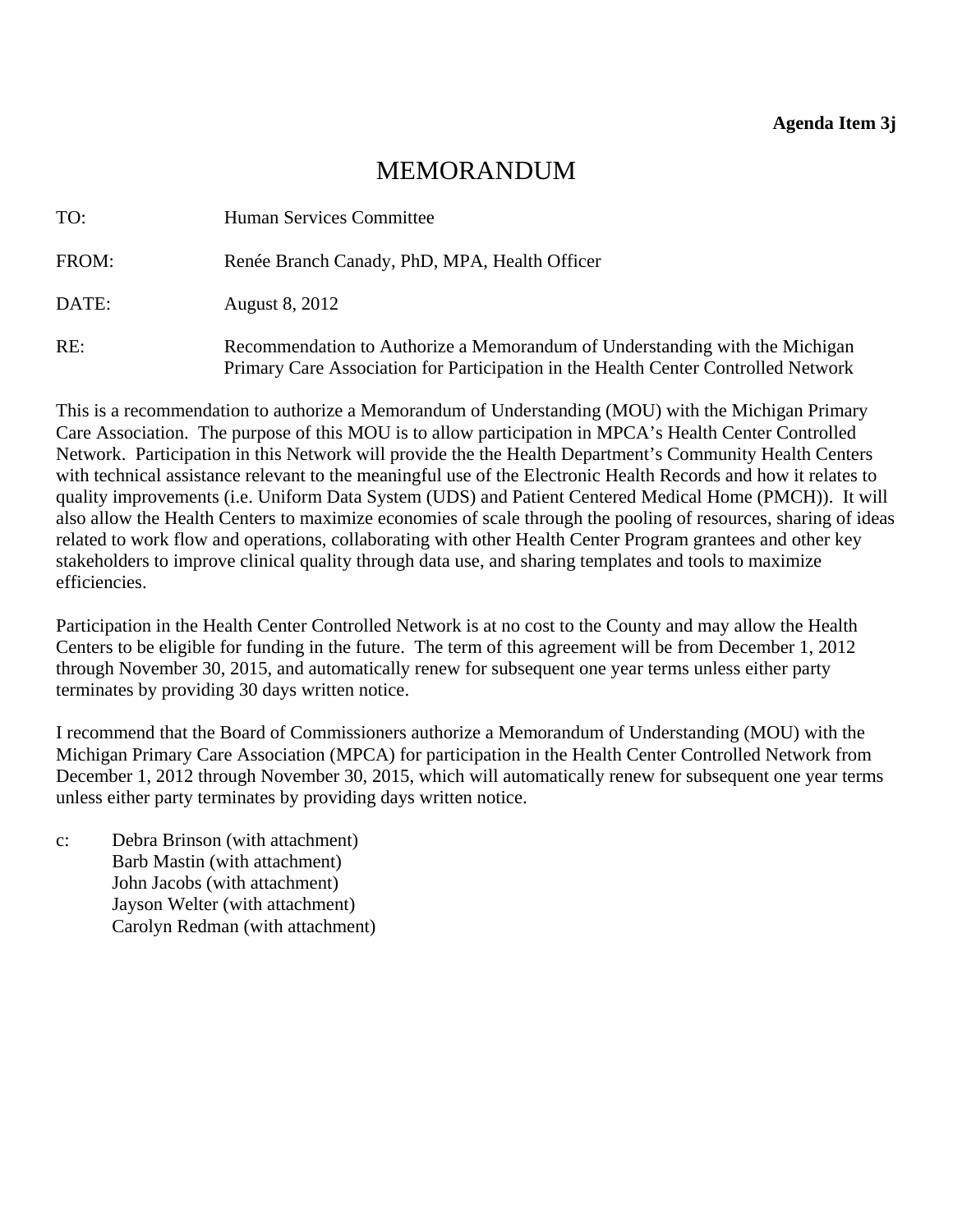Introduced by the Human Services Committee of the:

# INGHAM COUNTY BOARD OF COMMISSIONERS

### **RESOLUTION TO AUTHORIZE MEMORANDUM OF UNDERSTANDING WITH THE MICHIGAN PRIMARY CARE ASSOCIATION FOR PARTICIPATION IN THE HEALTH CENTER CONTROLLED NETWORK**

WHEREAS, the Health Department's Community Health Centers propose to enter in a Memorandum of Understanding (MOU) with the Michigan Primary Care Association; and

WHEREAS, the purpose of this MOU is to allow participation in MPCA's Health Center Controlled Network; and

WHEREAS, participation in this Network will provide the Health Department's Community Health Centers with technical assistance relevant to the meaningful use of the Electronic Health Records and how it relates to quality improvements (i.e. Uniform Data System (UDS) and Patient Centered Medical Home (PMCH) initiatives; and

WHEREAS, it will also allow the Health Centers to maximize economies of scale through the pooling of resources, sharing of ideas related to work flow and operations, collaborating with other Health Center Program grantees and other key stakeholders to improve clinical quality through data use, and sharing templates and tools to maximize efficiencies; and

WHEREAS, participation in the Health Center Controlled Network is at no cost to the County and may allow the Health Centers to be eligible for funding in the future; and

WHEREAS, the term of this agreement will be from December 1, 2012 through November 30, 2015, and will automatically renew for subsequent one year terms unless either party terminates by providing 30 days written notice; and

WHEREAS, the Health Officer recommends that the Board of Commissioners authorize a Memorandum of Understanding (MOU) with the Michigan Primary Care Association (MPCA) for participation in the Health Center Controlled Network.

THEREFORE BE IT RESOLVED, that the Board of Commissioners authorizes a Memorandum of Understanding (MOU) with the Michigan Primary Care Association for the purpose of participating in the Health Center Controlled Network.

BE IT FURTHER RESOLVED, that the agreement will be from December 1, 2012 through November 30, 2015, and will automatically renew for subsequent one year terms unless either party terminates by providing 30 days written notice.

BE IT FURTHER RESOLVED, that the County Clerk and the Chairperson of the Board of Commissioners are hereby authorized to sign the necessary contract documents on behalf of the County after approval as to form by the County Attorney.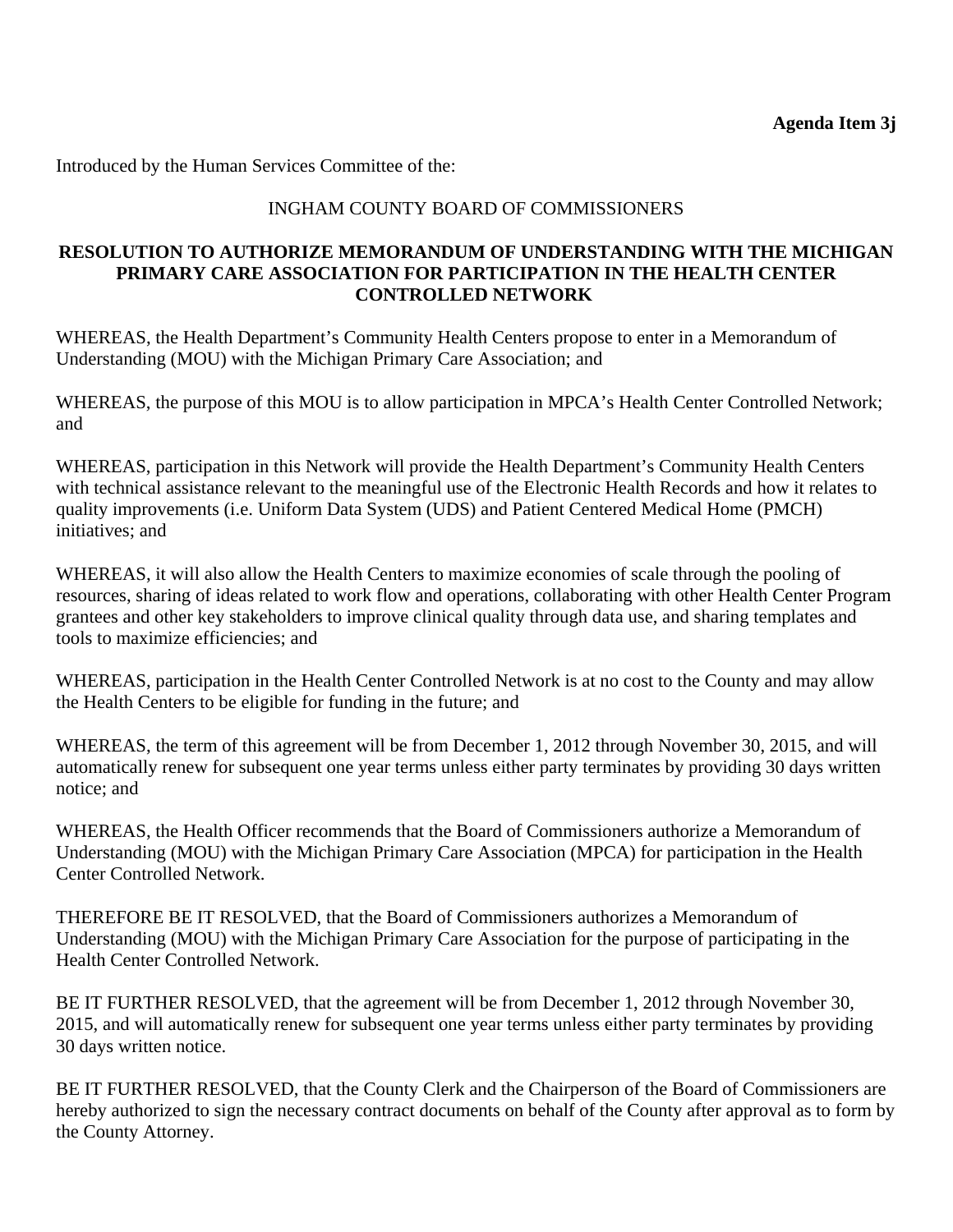<span id="page-43-0"></span>Introduced by the Human Services Committee of the:

### INGHAM COUNTY BOARD OF COMMISSIONERS

#### **RESOLUTION HONORING EMPLOYEES OF THE ADULT HEALTH CENTER**

WHEREAS, the Adult Health Center began providing primary medical services to the medically underserved residents of Ingham County in 1978 through the Greenlawn campus; and

WHEREAS, the Adult Health Center moved to the Cedar Community Health Center location in 1984; and

WHEREAS, in 2007 the Ingham County Health Department began providing HIV primary care services at the Adult Health Center in collaboration with Michigan State University's College of Osteopathic Medicine; and

WHEREAS, the dedicated employees of the Adult Health Center provide primary and mental health services (through a partnership with the Community Mental Health Authority of Clinton, Eaton and Ingham Counties), including infectious disease services, sexually transmitted infection services, refugee services and patient prescription assistance services to residents in Ingham County; and

WHEREAS, the Adult Health Center is operated by a team of individuals who are steadfast in their commitment to serving medically vulnerable adults in Ingham County; and

WHEREAS, in 2011, these dedicated employees provided quality primary health care services to 3,549 patients in over 8,520 visits.

THEREFORE BE IT RESOLVED, that the Ingham County Board of Commissioners hereby honors all employees of the Adult Health Center for their continued service to the residents of Ingham County.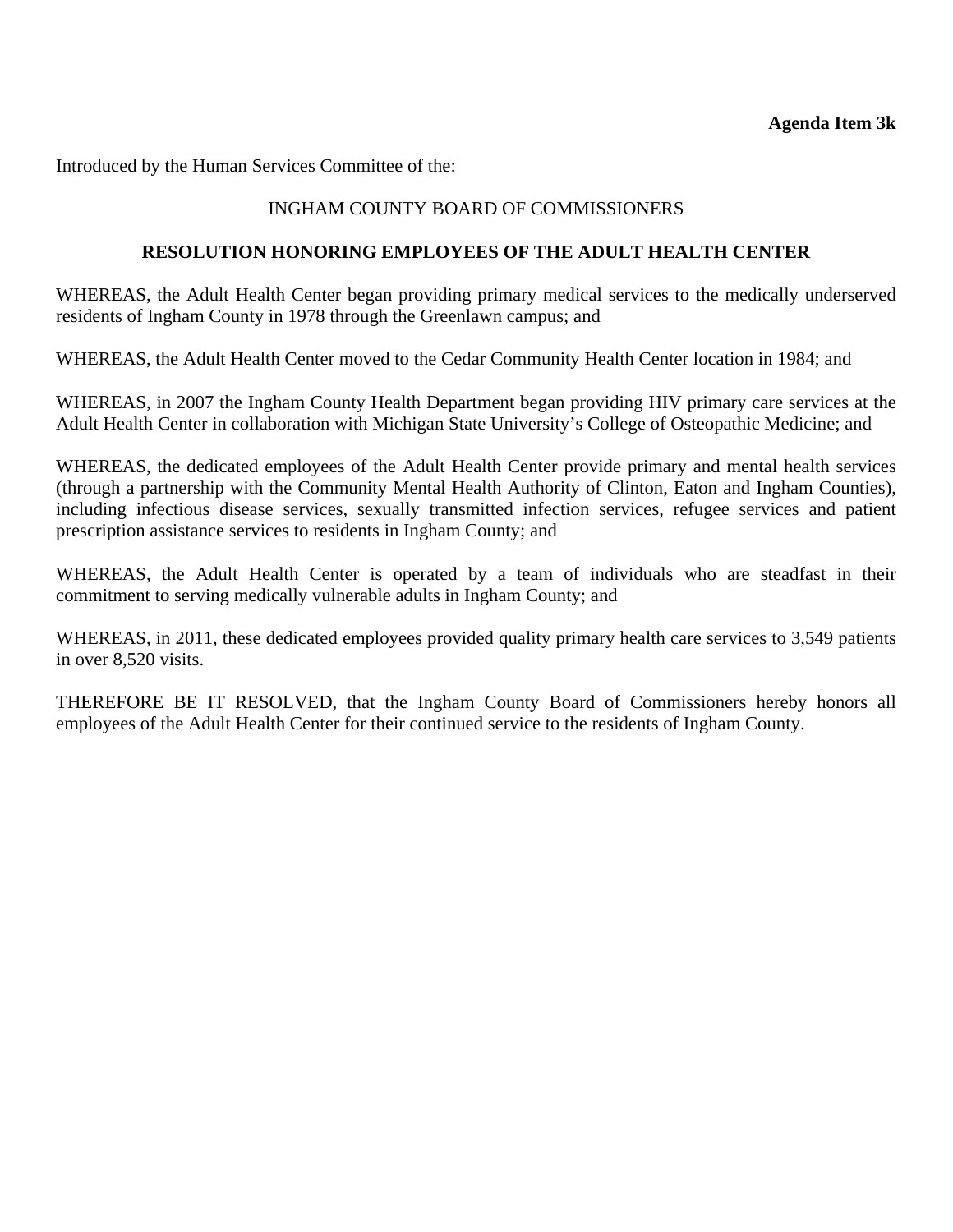AGENDA ITEM #  $4\mu$ 

<span id="page-44-0"></span>

RECEIVED

JUL 10 2012

July 2, 2012

Dale Copedge, Chairperson Ingham County Board of Commissioners P.O. Box 319 Mason, MI 48854

To the Ingham County Board of Commissioners:

am writing this letter in support of the Ingham Health Plan Corporation's recommendation to the Board of Commissioners to place a health care millage on the November 6, 2012 ballot. The Ingham Health Plan has been in operation since 1998 and has not asked the taxpayers to contribute local taxes to support this effort. We believe it is time to go to the voters to decide if this valuable community resource is worth preserving.

As a health care organization in Ingham County, the implications of available health care are clear; the public will either pay now or pay more in the future. The cost of health care for all citizens should not be prohibitive to receiving quality care.

The Supreme Court decision upholding the constitutionality of the Affordable Care Act is certainly a compelling reason to avoid placing a health care millage on the ballot. However, the initiative will still take many years to implement. We also know that many residents in the County will remain uninsured due the affordability of insurance products offered.

Capital Area Health Alliance supports the inclusion of proposal for increased local support for access to health care for the uninsured through a millage on the November ballot.

Sincerely,<br>Value de Glesner-Anderson

Valerie Glesnes-Anderson

Cc: R. Reynolds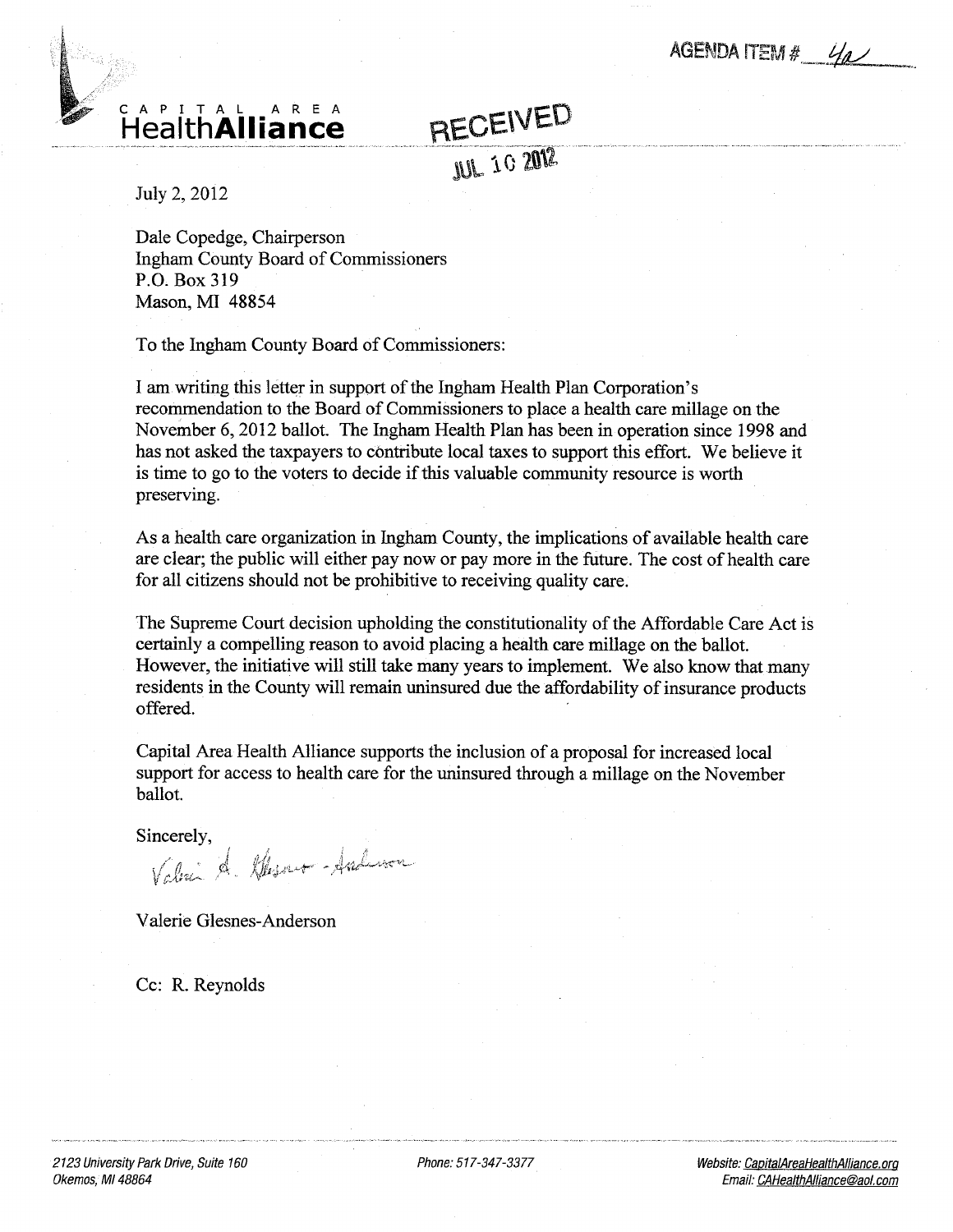#### <span id="page-45-0"></span>July 12,2012

To: The Ingham County Board of Commissioners From: Barry E. Sattrnan MD President/Founder Care Free Medical & Dental Board of Directors Ingham Health Plan

#### Dear Commissioners,

I am submitting this letter to provide my support to the request for a millage vote in our upcoming election. The necessity for funding for the Ingham Health Plan to help assure medical care for the neediest folks in our community will be with us, no matter what the pending legislative decisions determine regarding this important matter, I have seen sufficient information to convince me that we will continue to be faced with thousands of our ingham County residents who will require "safety -net" programs to assure their access to health care services. Our County Health Plan has been a veritable blessing to thousands of our citizens. Over the past eight years I have had the privilege to help provide care to a significant portion of the patients covered by this program. I hate to even imagine what medical disasters might have impacted on significant number of these patients had they not had IHP coverage. I am well aware of the uncertainty of many of the aspects of the Affordable Cans Act What is certain is that our county will have many people who will rely on our county health plan; no matter what. This proposed mlllage will provide us with the resources we need to continue to meet the health care needs of the uninsured and undertnsured in our Ingham County.

Thank you,

Bany Sillman MD Barry E. Saltman MD